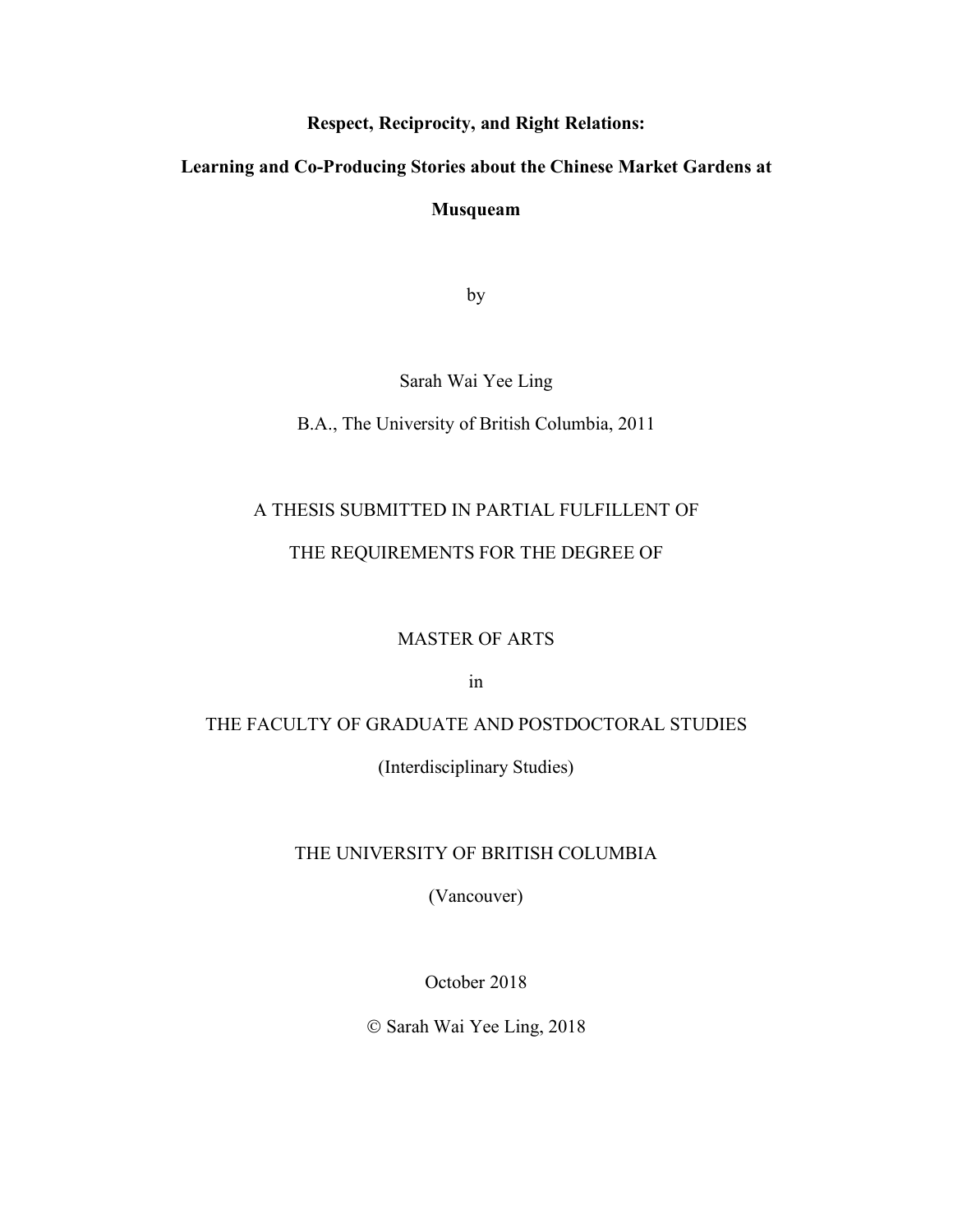The following individuals certify that they have read, and recommend to the Faculty of Graduate and Postdoctoral Studies for acceptance, a thesis/dissertation entitled:

Respect, Reciprocity, and Right Relations: Learning and Co-Producing Stories about the Chinese Market Gardens at Musqueam

| submitted<br>by | Sarah Wai Yee Ling                                  | in partial fulfillment of the<br>requirements for |
|-----------------|-----------------------------------------------------|---------------------------------------------------|
| the             | degree of Master of Arts                            |                                                   |
| 1n              | <b>Faculty of Graduate and Postdoctoral Studies</b> |                                                   |

# **Examining Committee:**

| Henry Yu, History                   |
|-------------------------------------|
| Co-supervisor                       |
| Coll Thrush, History                |
| Co-supervisor                       |
| Leona Sparrow, Musqueam             |
| <b>Supervisory Committee Member</b> |
|                                     |

## **Additional Supervisory Committee Members:**

Larry Grant, Musqueam, First Nations and Endangered Languages

Supervisory Committee Member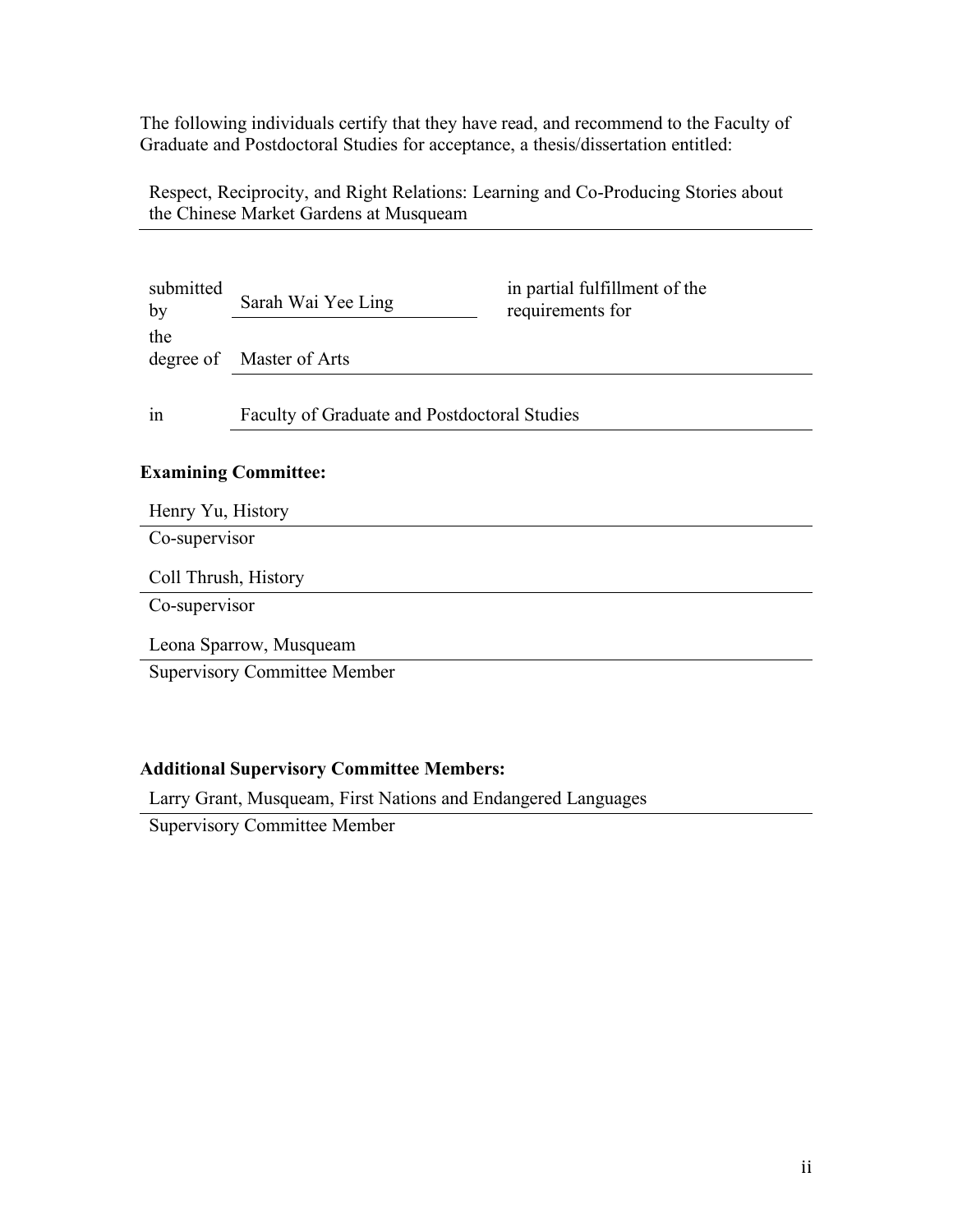## **Abstract**

This thesis demonstrates the significance of the Chinese market gardens that once populated the Musqueam reserve, underscoring the respectful and reciprocal relationships that were formed historically. Through reflecting upon the collaborative processes by which stories about this history were recovered and recorded, this thesis also explains how the values that animated the relations between Chinese farmers and their Musqueam hosts served as an inspiration for the process of revitalizing these stories in the present. By recounting my involvement in developing collaborative educational initiatives on the unceded lands of the Musqueam people, I hope to provide my own limited insights into some of the core principles that any collaborator and researcher must learn, and some of the pre-conceptions they must unlearn, if they are going to make the serious commitment to ethically and respectfully collaborate with Indigenous knowledge keepers. Through experiences that challenged me to deepen my understanding of my roles and responsibilities as a visitor to these lands, and as a student and staff member working at the University of British Columbia (UBC), the reader can perhaps learn from my path rather than make common mistakes that outsiders often inflict upon Indigenous communities. The creation of educational resources involved non-Musqueam individuals working in collaboration with members of the community in order to identify needs and bring together the necessary resources. Such partnerships require constant care and a willingness to reflect continually upon how decisions are made, and how consensus is maintained through iterative and repeated consultations throughout the process from beginning to end. I conclude that collaborative knowledge making in general, and in particular with Indigenous communities, involves a) a considerable amount of time

iii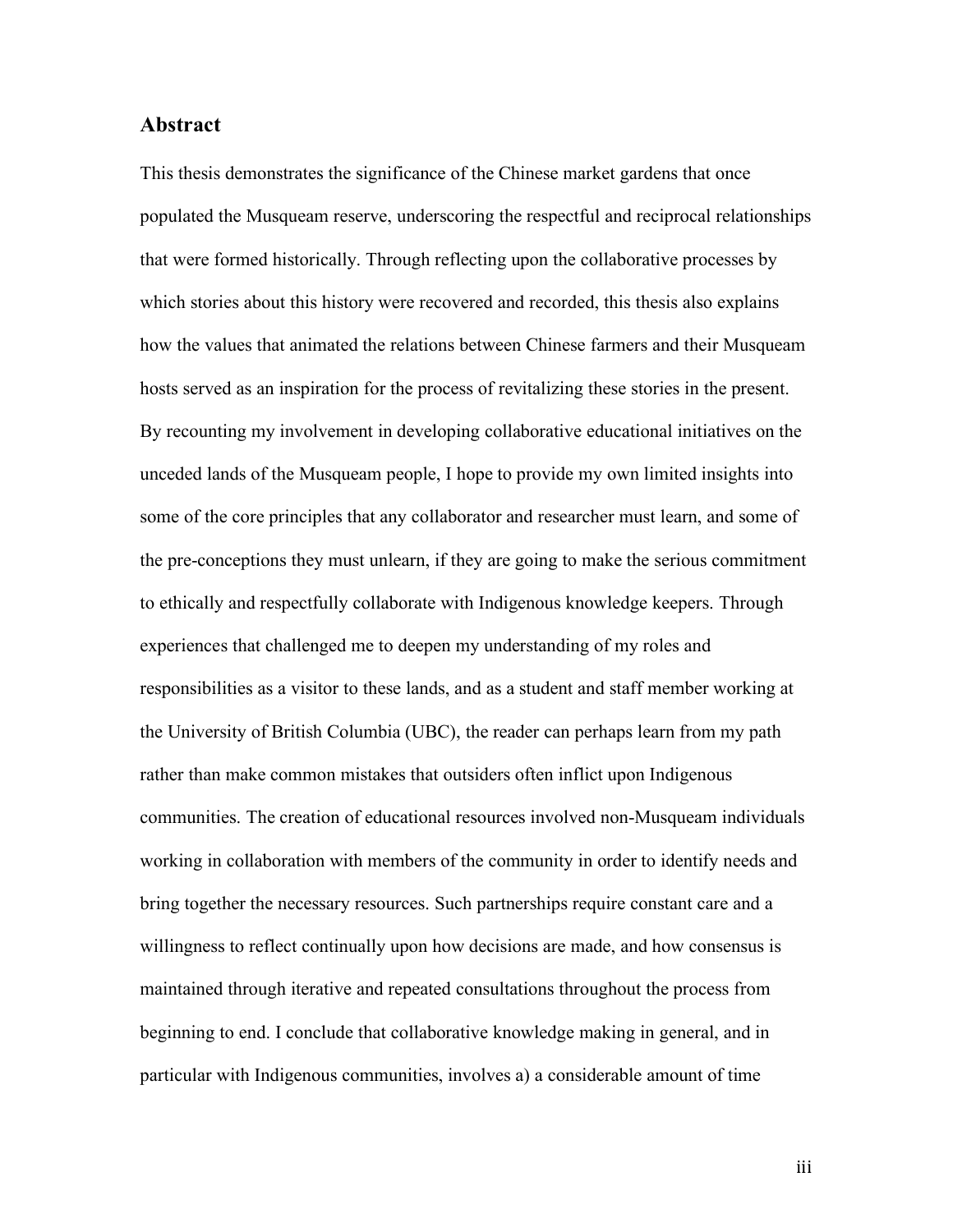devoted to create and foster long term relationships; b) a genuine commitment to develop a connection to the territory and language of the community; c) a humble and respectful openness to recognizing misconceptions that need to be unlearned and work practices that need to be changed; and d) an attention to how reciprocal relations are needed both to identify and to create meaningful ways to give back to the community.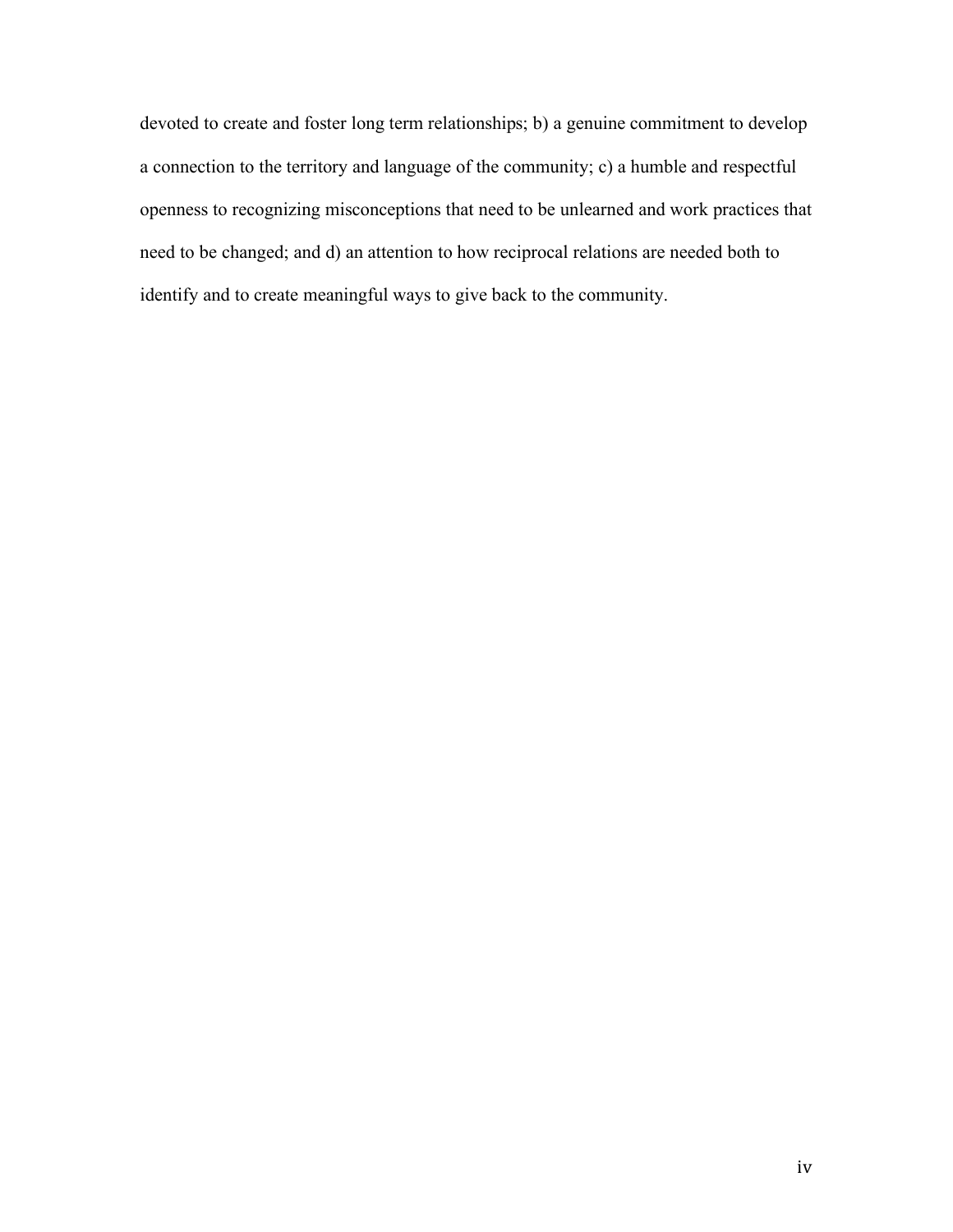# **Lay Summary**

This thesis demonstrates the significance of the Chinese market gardens that once populated the Musqueam reserve, underscoring the respectful and reciprocal relationships that were formed historically. Through reflecting upon the collaborative processes by which stories about this history were recovered and recorded, I conclude that collaborative knowledge making in general, and in particular with Indigenous communities, involves a) a considerable amount of time devoted to create and foster long term relationships; b) a genuine commitment to develop a connection to the territory and language of the community; c) a humble and respectful openness to recognizing misconceptions that need to be unlearned and work practices that need to be changed; and d) an attention to how reciprocal relations are needed both to identify and to create meaningful ways to give back to the community.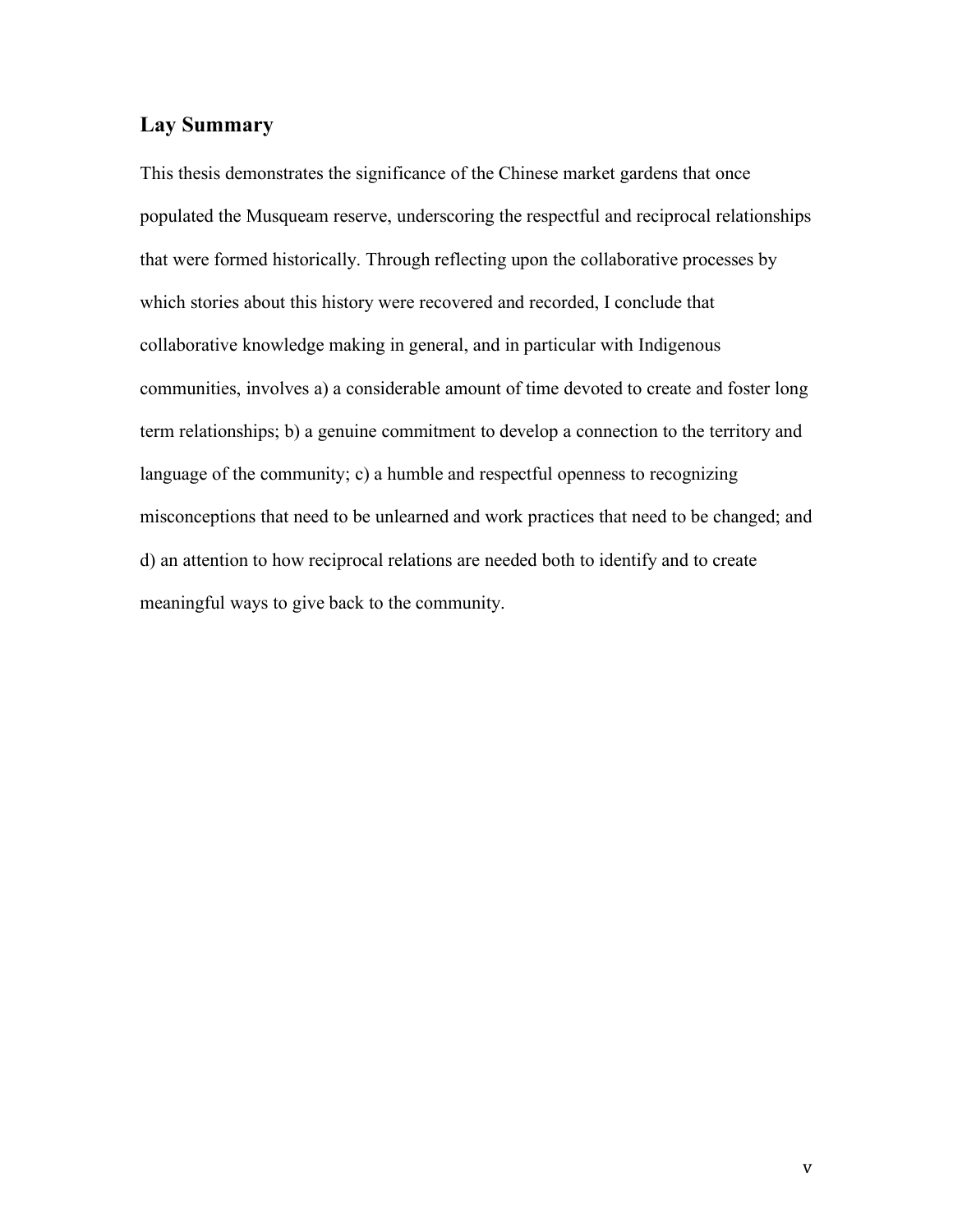# **Preface**

This thesis is original, unpublished, independent work by the author, Sarah W. Y. Ling. This research was approved by the UBC Behavioural Research Ethics Board: Certificate Number H12-01948; Principal Investigator: Dr. Henry Yu. This was researched was also approved with a permit issued by the Musqueam Indian Band.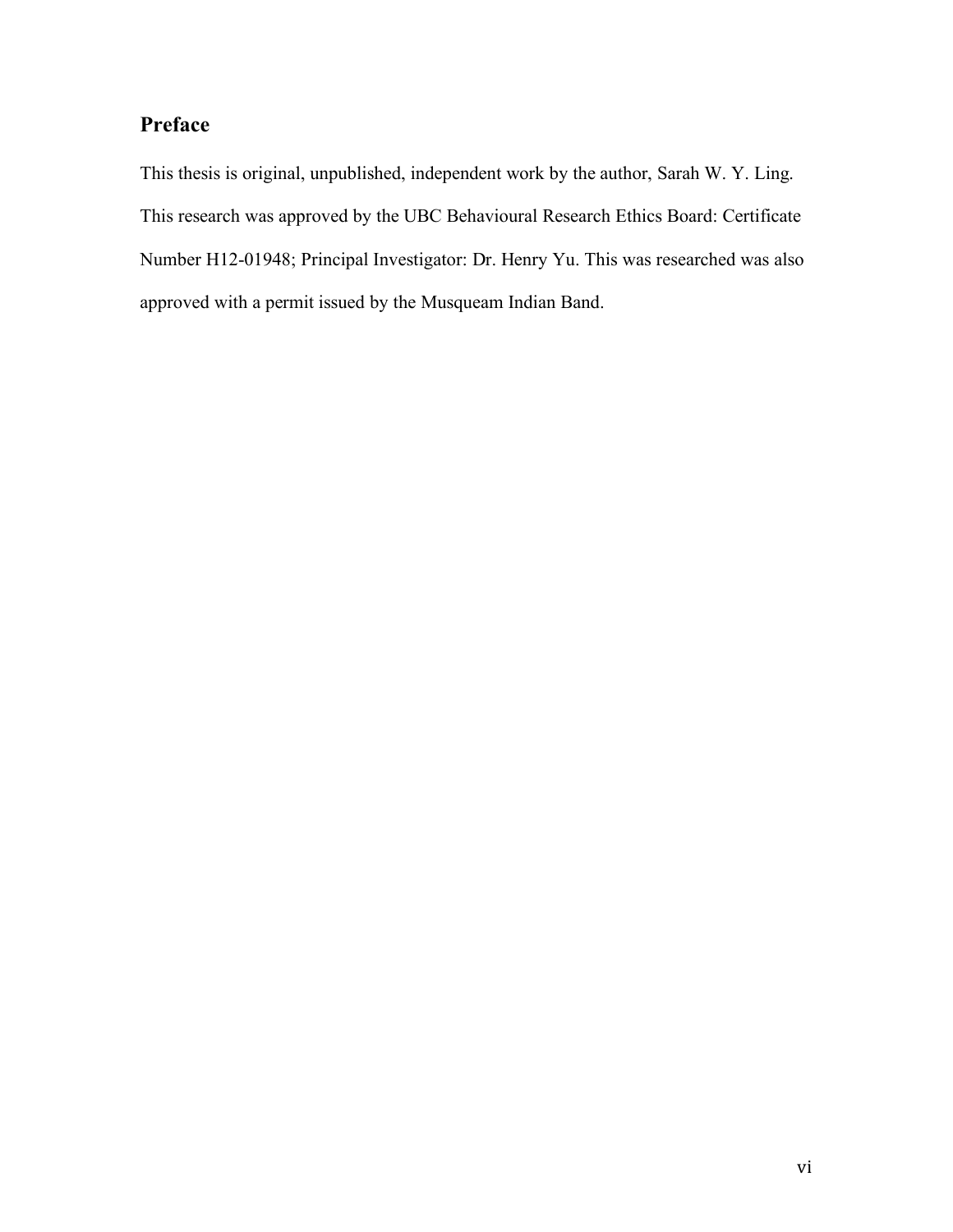# **Table of Contents**

| 1.1 |                                                                 |  |
|-----|-----------------------------------------------------------------|--|
| 1.2 |                                                                 |  |
| 1.3 |                                                                 |  |
| 1.4 |                                                                 |  |
| 1.5 |                                                                 |  |
|     | Chapter 2: Contributing to a Visible Musqueam Presence at UBC14 |  |
| 2.1 |                                                                 |  |
| 2.2 |                                                                 |  |
| 2.3 |                                                                 |  |
| 2.4 |                                                                 |  |
| 2.5 |                                                                 |  |
| 2.6 |                                                                 |  |
| 2.7 | Emerging obligations: a movement to 'Musqueamize'34             |  |
|     |                                                                 |  |
| 3.1 |                                                                 |  |
| 3.2 |                                                                 |  |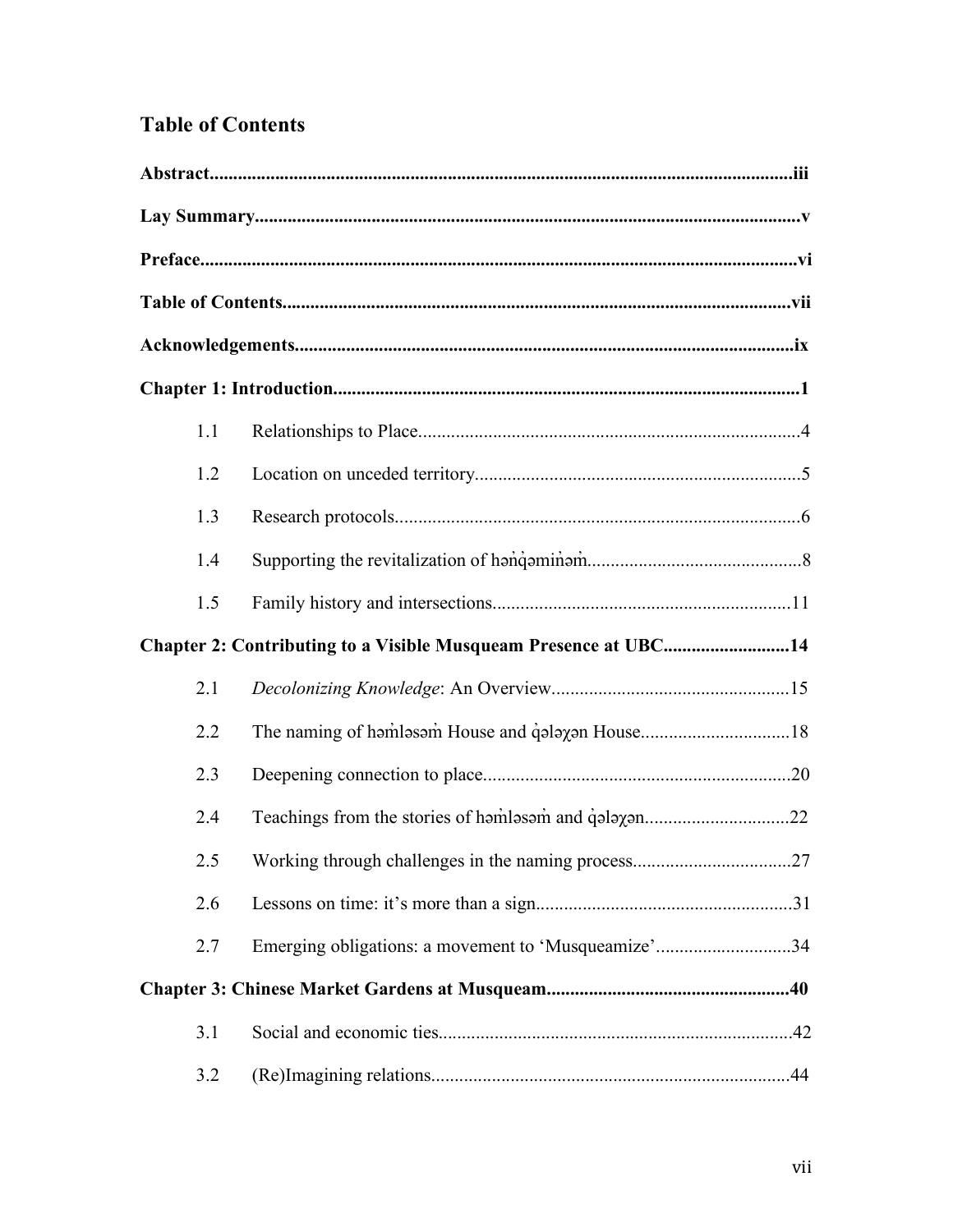| 3.3  |                                                       |  |
|------|-------------------------------------------------------|--|
| 3.4  | "?i te nem ?amxasam!, 我們出去走走啦!, Let's Take a Walk!"49 |  |
| 3.5  |                                                       |  |
| 3.6  |                                                       |  |
| 3.7  |                                                       |  |
| 3.8  |                                                       |  |
| 3.9  |                                                       |  |
| 3.10 |                                                       |  |
| 3.11 |                                                       |  |
| 3.12 |                                                       |  |
|      |                                                       |  |
|      |                                                       |  |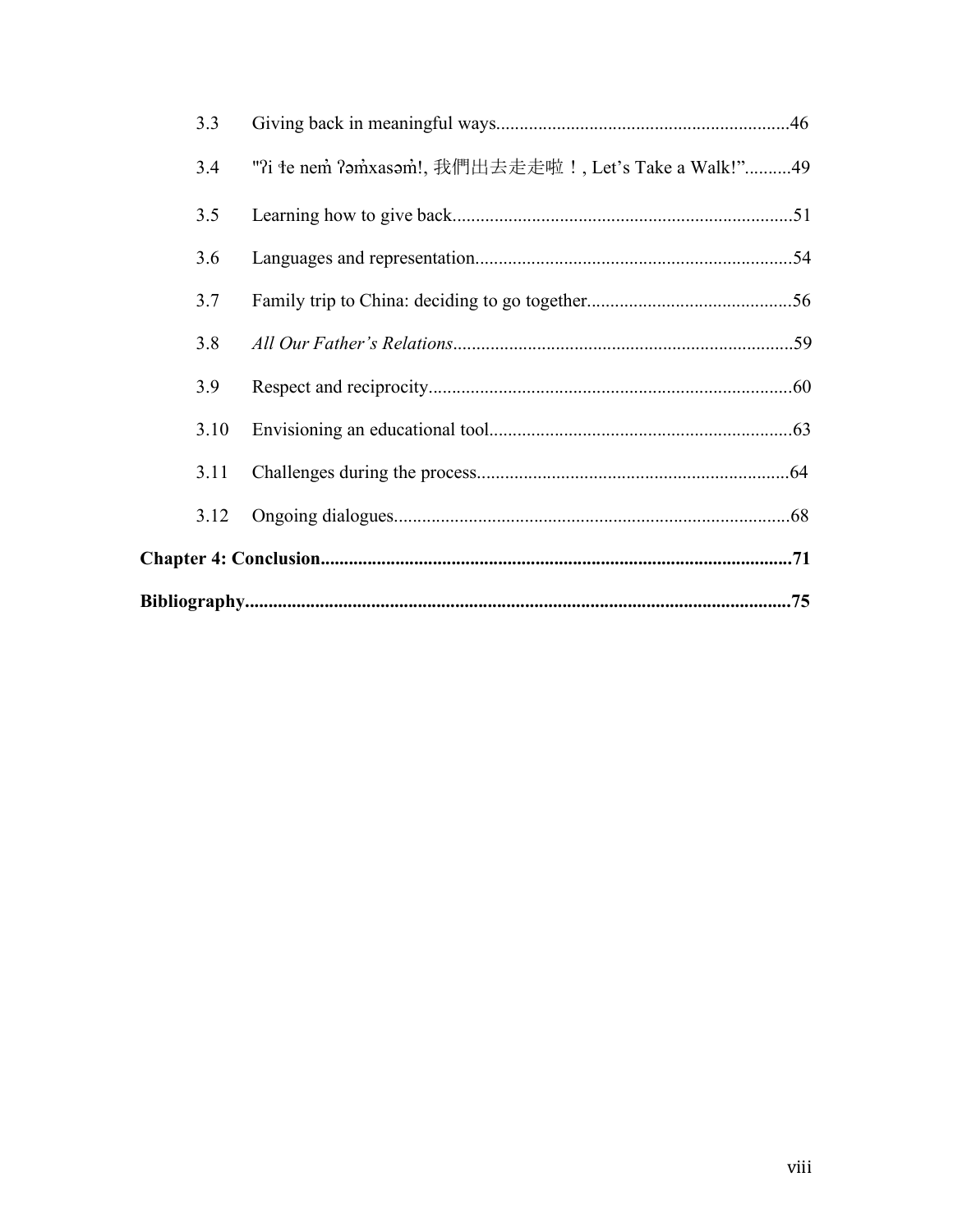## **Acknowledgements**

I am deeply grateful to the knowledge keepers and staff in the Musqueam community whom I have had the opportunity to learn from and collaborate with, both past and present. In particular, I am very grateful for the friendship, teachings and mentorship of Elder Larry Grant, who has been instrumental to every project I have worked on with Musqueam as a participant or an advisor and continues to inspire me with his tireless and kind work ethic. I am also grateful to Leona Sparrow, Musqueam-UBC liaison for her guidance throughout each research collaboration. Both Larry and Leona also provided invaluable feedback on my thesis drafts. I would also like to thank all the staff at Musqueam's Treaty, Lands and Resources Department, and the Language and Culture Department whose work is transformative and inspiring.

A family I have been fortunate to form close ties and friendships with are elders Howard E. Grant, Larry Grant, Helen Callbreath, and Gordon J. Grant, along with their cousin Edmond Leong. I am thankful to each of them and their families for sharing their experiences of growing on the Chinese farms at Musqueam, and for their patience, kindness, mentorship, and generosity. I would be also like to thank Jean Grant whose home office has become a second haven for me. I would also like to acknowledge the entire production team behind *All Our Father's Relations*, whose talent and hard work helped make the film a reality.

There are members of the Musqueam community who have influenced and contributed to my journey but have sadly passed away in recent years. It is difficult to describe the impact that they had on their communities in words, but I know that their efforts will continue to live on through the lives of those they touched. I would like to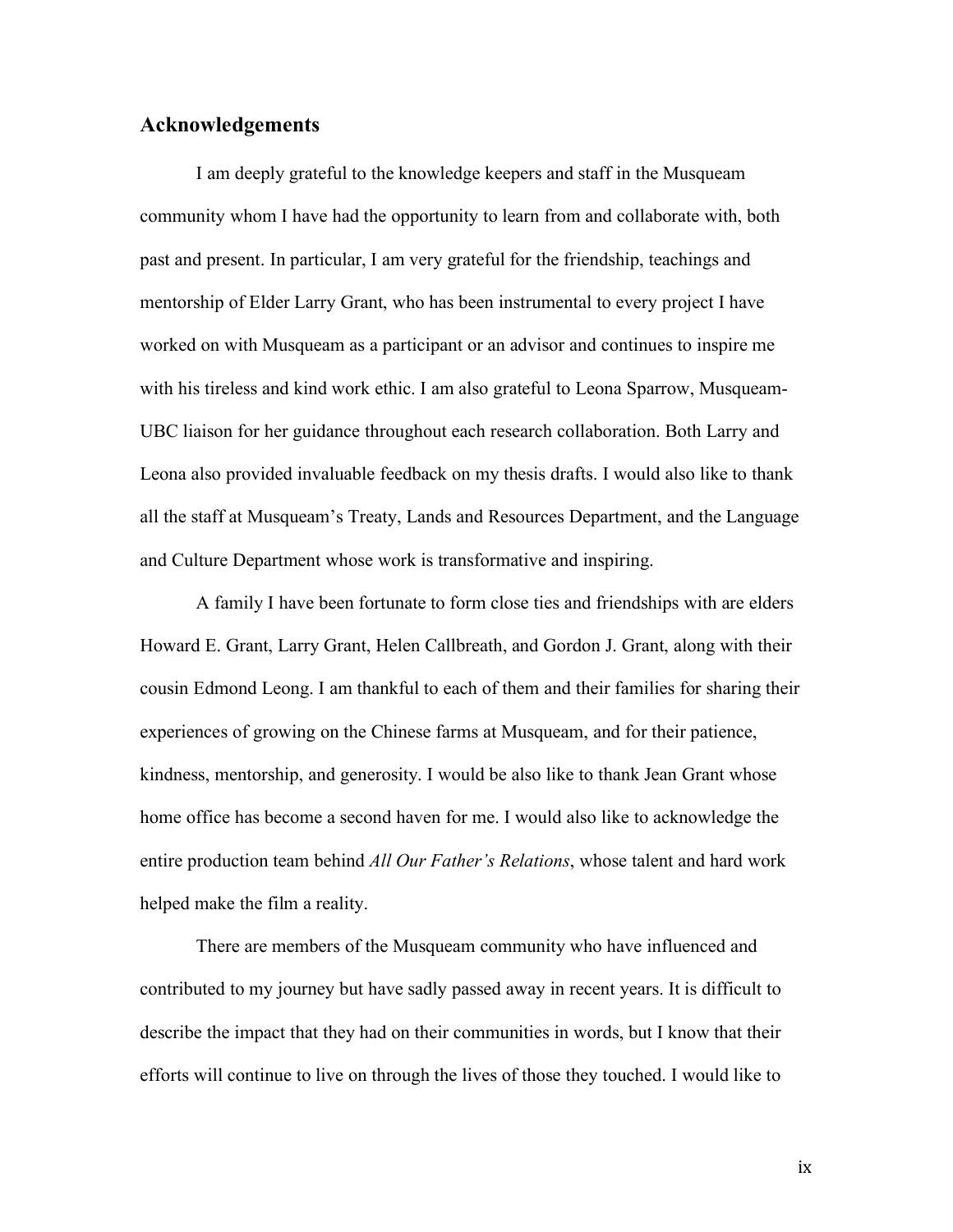take this opportunity to remember Marie Grant, Delbert Guerin and Wayne Point, and all the ways in which they created a better future for others.

For their encouragement and support in reviewing my work at various stages, I thank Denise Fong, Szu Shen, and Mark Turin. A special thank you to one of my first collaborators, Spencer Lindsay, as our time working together on campus has had a large influence on the path I have chosen today.

To my research supervisor and colleague, Henry Yu, I am fortunate to receive his constant support and mentorship, and for the opportunities he continues to provide me for personal and professional growth. Thank you to my co-supervisor Coll Thrush, for his support and refreshing contributions to uncovering Indigenous histories in urban centres.

Thank you to Hillel Goelman, long-time head of the Interdisciplinary Studies Graduate Program, who recently retired after years of excellent service supporting an array of researchers and communities, and the unit's staff.

There are countless other educators, leaders, colleagues, friends and community members at Musqueam who have contributed to my learning and growth through my undergraduate program as well as my Master's program. I cannot name them all, but I am grateful to each of them.

Last but not least, I would like to thank my parents and my family for their support during my long journey and indeed, their patience.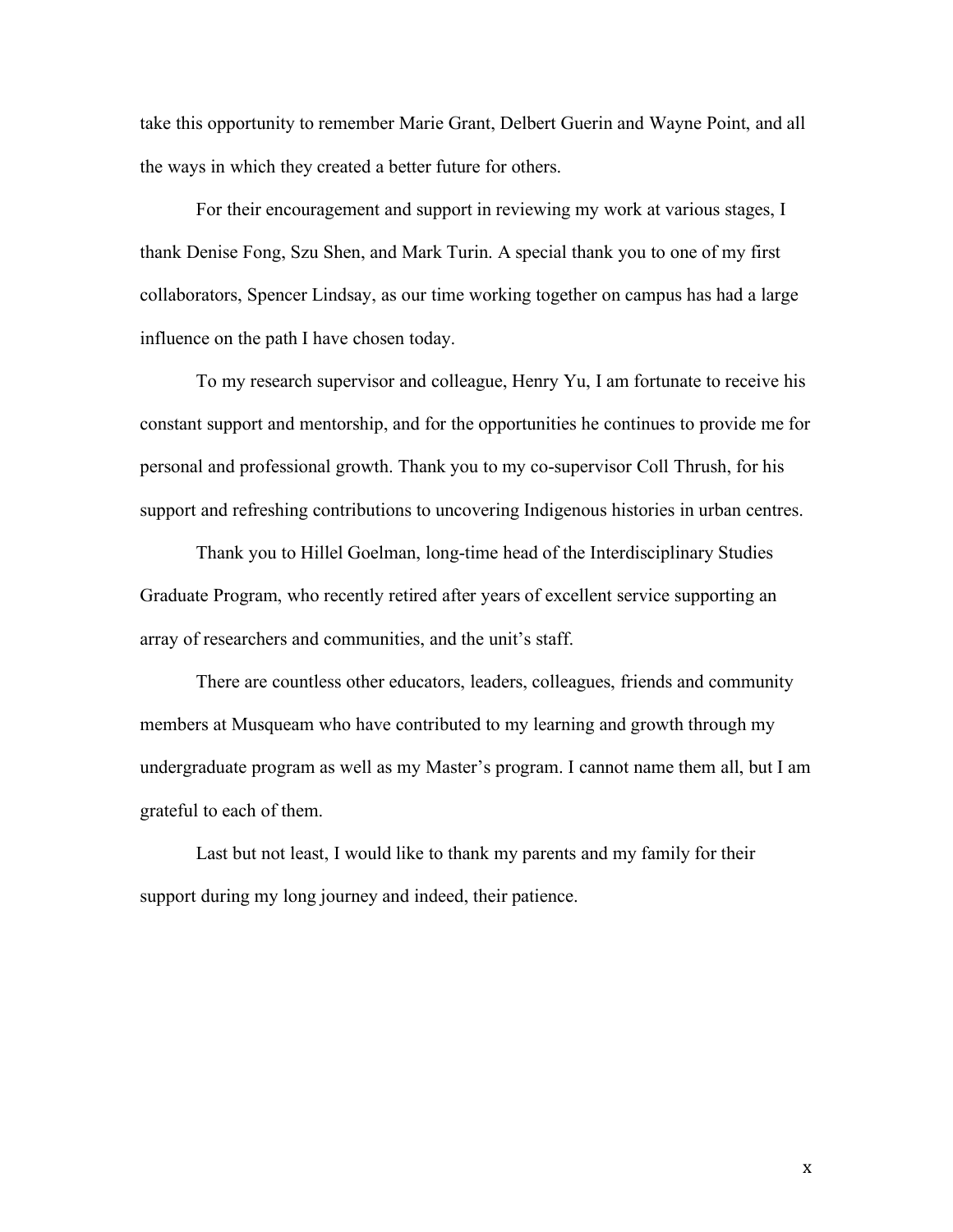#### **Chapter 1: Introduction**

From the turn of the twentieth century until the 1970s, Chinese migrants were growing and supplying produce on the Musqueam reserve for the City of Vancouver and throughout the Lower Mainland. The social and economic impact of these Chinese market gardens—farms where Chinese migrants grew a variety of vegetables to sell the public—and the distribution networks that were established were region-wide. Integral relationships were formed during a time when discriminatory policies and sentiments were commonplace for Indigenous peoples and early Chinese Canadians. While the history of institutionalized racism is increasingly being brought to the forefront in public dialogue1, the story of early Chinese-First Nations relations, both provincially and nationally, has long been under-recognized. I argue that these stories—which are rooted in respectful dialogue and reciprocal obligations—can rekindle conversations and serve as models for how mutually beneficial relationships can be built between Indigenous and non-Indigenous peoples today.

In this thesis, I recount my journey as a non-Indigenous researcher interested in finding ways to collaboratively develop educational resources about this topic. When I first came to Vancouver, I knew very little about its colonial foundations and the dispossession of Indigenous communities and their lands that made the development of Canada possible. By taking courses in the First Nations and Indigenous Studies Program2, I began to learn about ongoing issues that Indigenous peoples face today. At the same

 $1 \text{ Examples of recent public dialogs include but are not limited to Dialogues between First.}$ Nations, Urban Aboriginal, and Immigrant Communities in Vancouver project (2010-2011), the Truth and Reconciliation Commission of Canada: Calls to Action (2015), Historical Discrimination Against Chinese People initiative (2017-2018).

<sup>2</sup> The First Nations Studies Program (founded in 2001) was renamed as the First Nations and Indigenous Studies Program in 2015: http://fnis.arts.ubc.ca.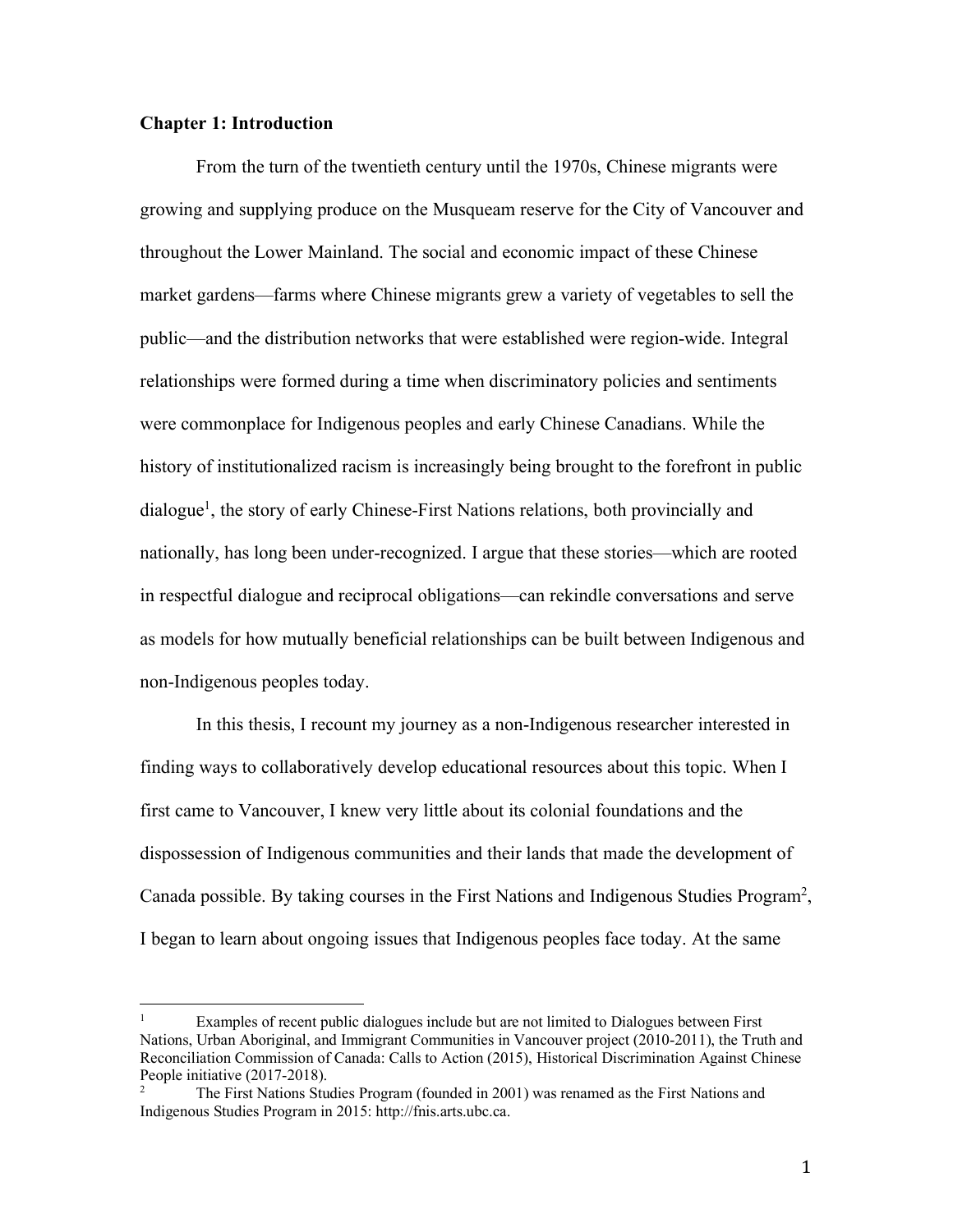time, I was curious to learn more about my own roots as a Chinese Canadian who grew up in Prince Rupert, northern B.C. What brought my family to a small town on Tsimshian territory? What were the connections between my ancestors and the first peoples?

While I initially planned to write my thesis solely on the Chinese market gardens at Musqueam, I ended up on a long and winding journey that involved forming my sense of place and responsibility as a visitor to these lands; and participating in different community partnerships while making and learning from mistakes along the way. Little did I know that the process of developing my own set of relationships within the community, but also to their language and their territory was just as important, if not more important, than learning and sharing stories alone. I have come to realize through conversations with my supervisors and advisory committee, that sharing the values and lessons I gained during my time as a graduate student doing community-based research might be a useful and timely contribution for others considering the deep commitment and ethical considerations involved in collaborative research projects with Musqueam.

The focus of this opening chapter is to reflect upon my position as a non-Indigenous researcher and contextualize my journey by sharing about the first time I learned about Musqueam research protocols, and how important it is for any non-Indigenous collaborator to continually consider whether and how they are respecting these protocols. In Chapter Two, I discuss the research initiatives and personal learnings that proceded my work on Chinese-Musqueam history and how what I knew (and did not know) shaped this engagement. In Chapter Three, I share what I have learned about the significance and urgency of revitalizing stories of Chinese-First Nations relations, as well as some of the challenges I encountered. Through the process of creating the children's

2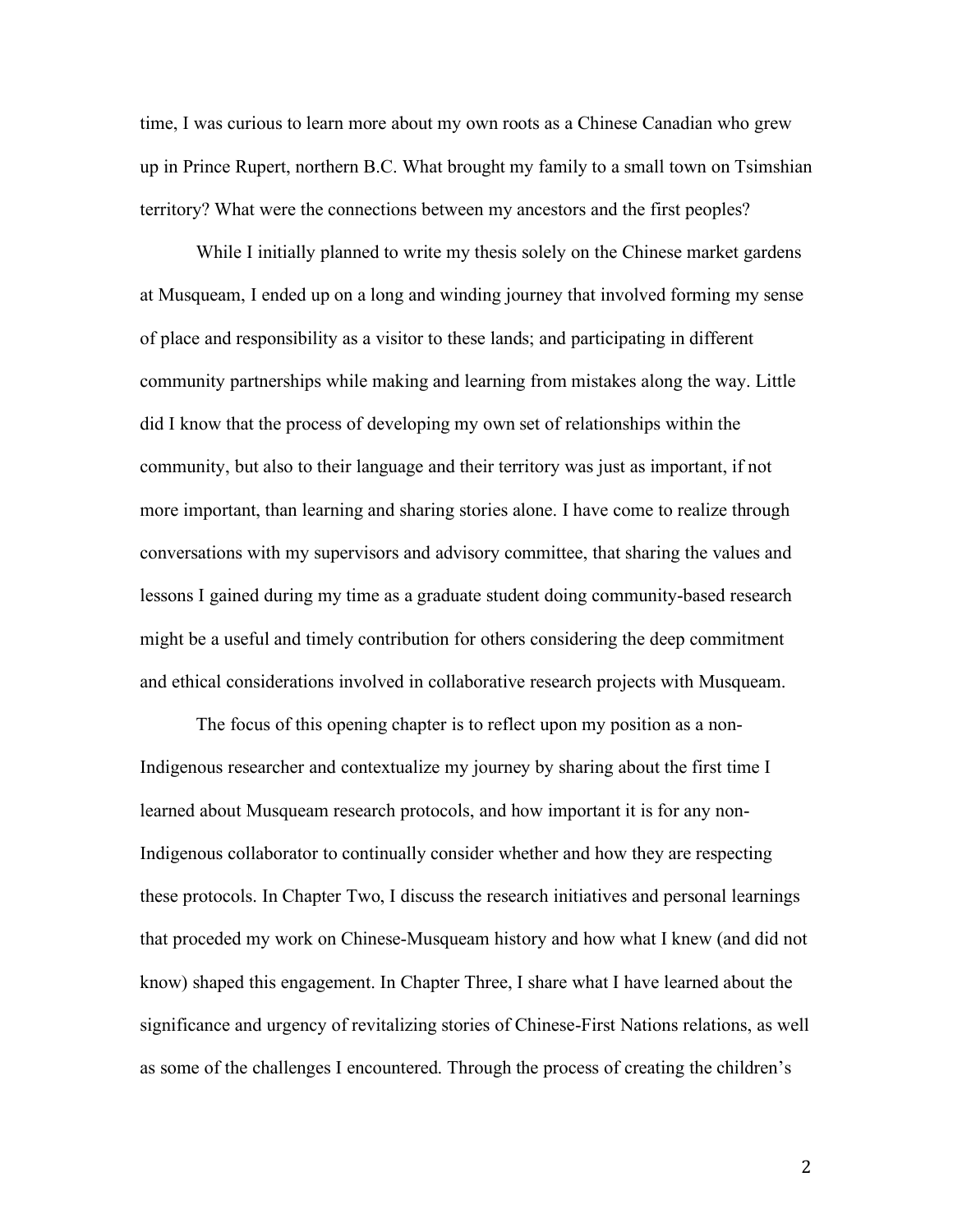book "?i łe nem ?amxasam!, 我們出去走走啦!, Let's Take a Walk!" (2013) as a coauthor, and the documentary *All Our Father's Relations* (2016) as a co-producer, I reflect on how I was taught to prioritize community needs and values. While I share insights gained during those years of production, I also am reflecting at this moment upon what I have perhaps come to realize only in retrospect. Paying particular attention to the decisions made before, during, and after every project, my goal is to reflect upon the nature of community-based research and the deep commitment this involves.

In hindsight, many of the decisions I made to work on educational resources were in response to emerging needs and obligations that took shape through conversations centered on what could result in a legacy for both the community and UBC, rather than pre-determined plans of my own as a researcher. This thesis demonstrates that a) a considerable amount of time devoted to create and foster long term relationships; b) a genuine commitment to develop a connection to the territory and language of the community; c) a humble and respectful openness to recognizing misconceptions that need to be unlearned and work practices that need to be changed; and d) an attention to how reciprocal relations are needed both to identify and to create meaningful ways to give back to the community. I conclude that the type of knowledge revitalization I initially embarked on would have been much less impactful had I not learned the important lesson to not try to rush the process, and had I not been open to re-scoping timelines in order to incorporate emerging obligations and learning opportunities that arose throughout my time developing relationships with members of the Musqueam community. Through the re-telling, but also through sharing the necessarily long process of the recovering and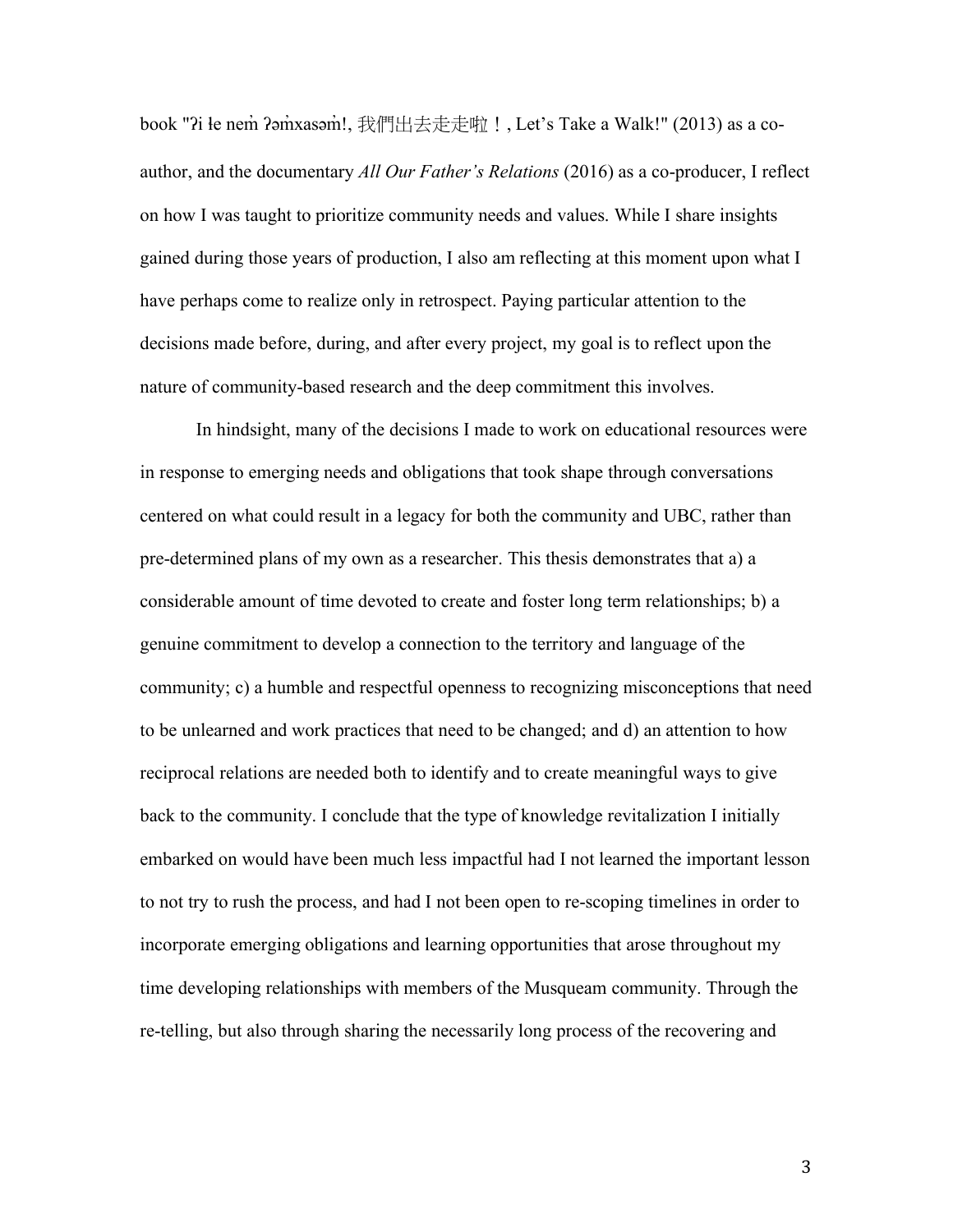recording of the history of the Chinese market gardens at Musqueam, this thesis I hope reveals the significance of long-term, respectful and reciprocal relations.

#### **1.1 Relationships to Place**

The names we use for peoples and places reveal a lot about our relationships, or lack thereof with them. When I first came to Vancouver as an undergraduate student, I quickly learned the names of streets by commuting around the city, not realizing that many paid tribute to "architects of genocide", including Joseph William Trutch, the first Lieutenant Governor of British Columbia who "was the architect of the reserve lands policy that meant that First Nations starved" and were imprisoned onto tiny parcels of land that are mere slivers of their traditional territories.<sup>3</sup> As historian Timothy Stanley states in his reflective analysis of "artifacts of genocide and white supremacy" as a former resident of Vancouver, "[t]hese names mark relations of colonialism on an ongoing basis, in which the colonizers are celebrated, their descendants made to feel at home and familiar."<sup>4</sup> I value Stanley's work for modeling how to productively turn inwards as a fundamental part of creating decolonial change. This self-positioning is a subversion of the tendency to deny that racism exists in our individual institutions and communities<sup>5</sup>, and a call to action that demands a critical understanding of the contested spaces we occupy in Canada.

<sup>&</sup>lt;sup>3</sup> Timothy J. Stanley, "The Banality of Colonialism: Encountering Artifacts of Genocide and White Supremacy in Vancouver Today," in *Diversity and Multiculturalism: A Reader*, ed. Shirley R. Steinberg (New York: Peter Lang Publishing, Inc., 2009), 152.

 $\frac{4}{5}$  Ibid., 152.

<sup>5</sup> Ibid., 153.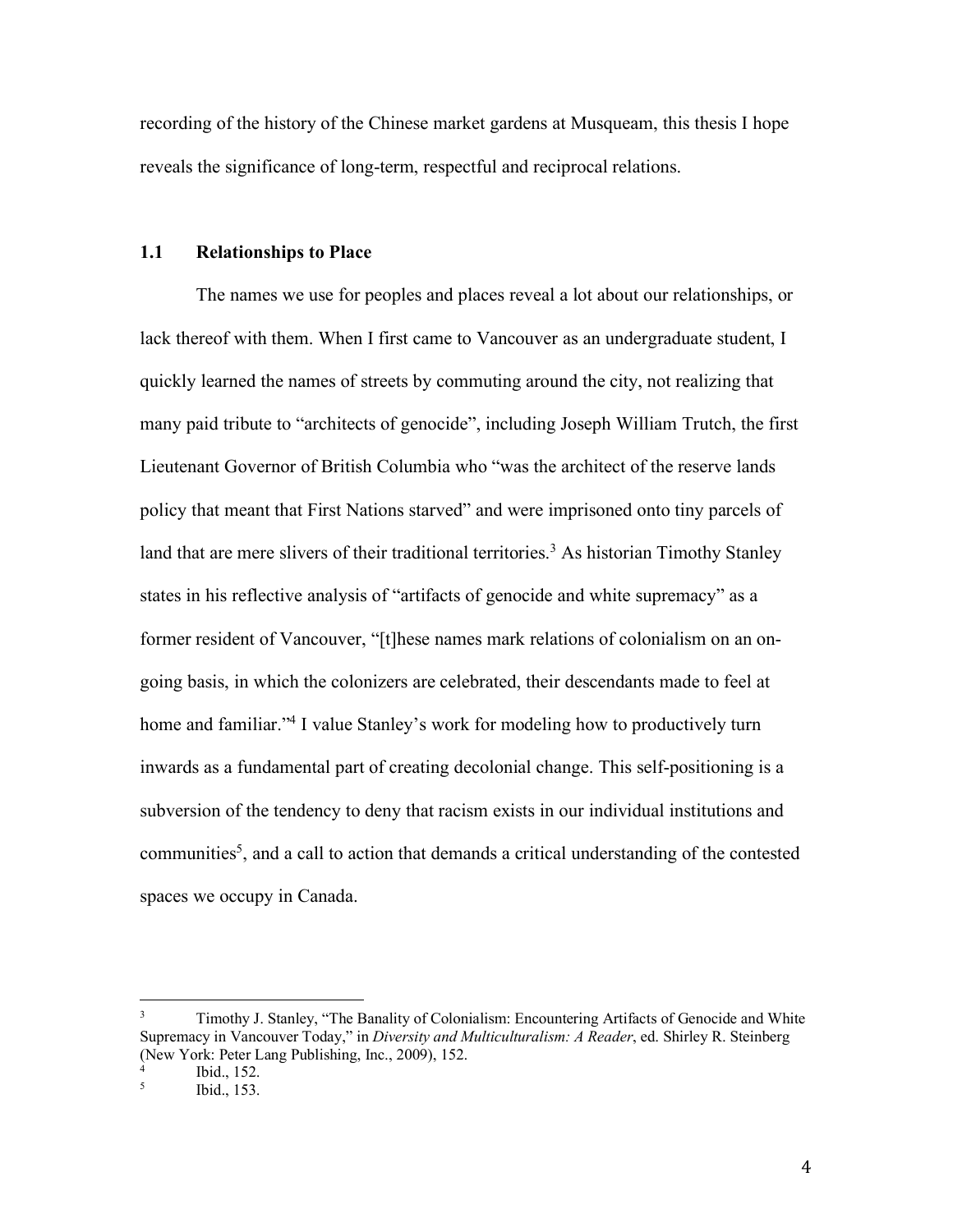## **1.2 Location on unceded territory**

The word *unceded* has created refreshing ripples across Vancouver, and this shift began years before the City of Vancouver officially adopted the protocol to acknowledge our location on Musqueam, Squamish and Tsleil-Waututh territory during the city's "Year of Reconciliation" in 2013.<sup>6</sup> Local leaders and elders have long demanded public attention and responsibility to the meaning and implications of this word, and not just its need to be acknowledged and used. I am among many of those who have benefited and learned from witnessing Elder Larry Grant's welcome of visitors to the "traditional, ancestral, and unceded lands of the hənqəminəm-speaking Musqueam people." On repeated occasions in both hənqəminəm and English at UBC and across the Lower Mainland, Elder Grant and others who give welcome continually remind us whose lands we live upon as guests. Growing up, I knew I was on the land of Tsimshian people, but I was not aware of the term "unceded" in particular, nor was I encouraged to reflect on the severe losses Indigenous communities faced that this theft of land created. Hearing this term on a regular basis and witnessing traditional protocol unfold between Indigenous peoples in terms of acknowledging when they are guests on each others' territorities has been a formative part of my journey.

Reflecting on the concept Bisbaabiiyang in her language Nishnaabeg<sup>7</sup>— "a verb" that means to look back,"—and the different ways this term has resonated in her territory, Leanne Simpson has come to her own understanding of Bisbaabiiyang:

 $6 \qquad$  Peter Meiszner, "City of Vancouver formally declares city is on unceded Aboriginal territory," *Global* News, June 25, 2014, http://globalnews.ca/news/1416321/city-of-vancouver-formally-declares-cityis-on-unceded-aborginal-territory/.

<sup>7</sup> Leanne Simpson, *Dancing on our Turtle's Back: Stories of Nishnaabeg Re-creation, Resurgence and a New Emergence* (Winnipeg: Arbeiter Ring Publishing, 2011), 62.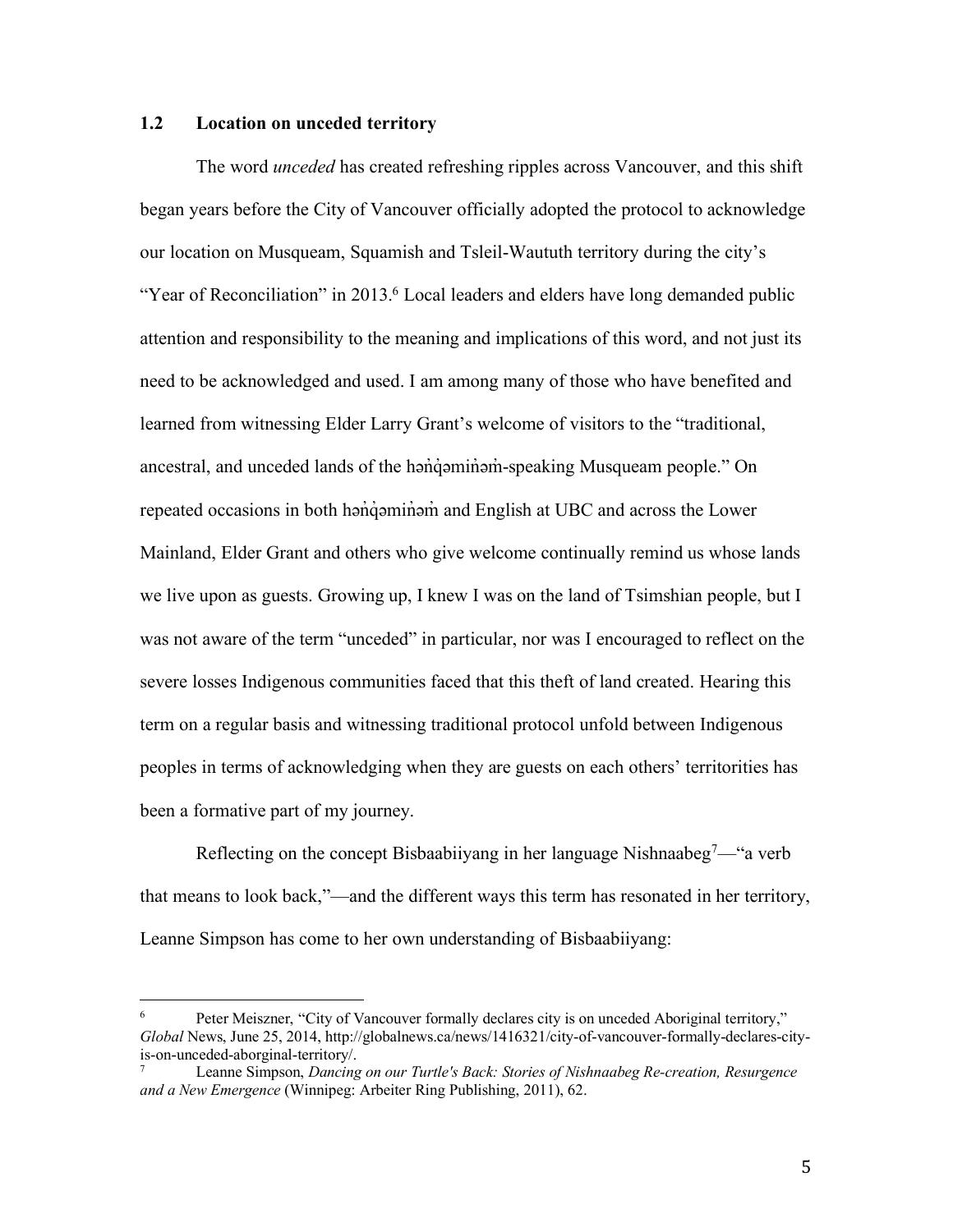it is a constant continual evaluation of colonialism within both individuals and communities. It also encompasses a visioning process where we create new and just realities in which our ways of being can flourish. Nonetheless, it is not just a visioning process. We must act to create those spaces—be they cognitive or spatial, temporal or spiritual—even if those spaces only exist for fragments of time $8$ 

With this beautiful vision in mind, and the fact that there might be similar concepts in each of the sixty Indigenous languages in Canada, what realities can we envision within our own communities as new relationships are formed between Indigenous and non-Indigenous peoples? And ultimately, how are we going to act to create these spaces? Critical to reflecting on Simpson's assertion is the fact these spaces are continually shifting and are not permanent. Within these spaces, are the relationships and frameworks we build ongoing and sustainable? Simpson's quote speaks to the inheritance of colonial forms of education, but also to individual responsibilities to Indigenous peoples, and how relationships are not transferable—they must be created and maintained through processes built on mutual trust, honesty, and respect.

# **1.3 Research protocols**

Musqueam protocols for sharing and producing knowledge serve as the foundation to each of the research initiatives outlined in this thesis, and guided the ways these potential partnerships could result in meaningful collaborations. In 2015, Graduate student Aaron Lao co-developed a report with the Musqueam Treaty, Lands, and Resources Department and staff from UBC called "Connecting Communities: Principles for Musqueam-UBC Collaboration" as a "resource for individuals for Musqueam and

 <sup>8</sup> Ibid., 52.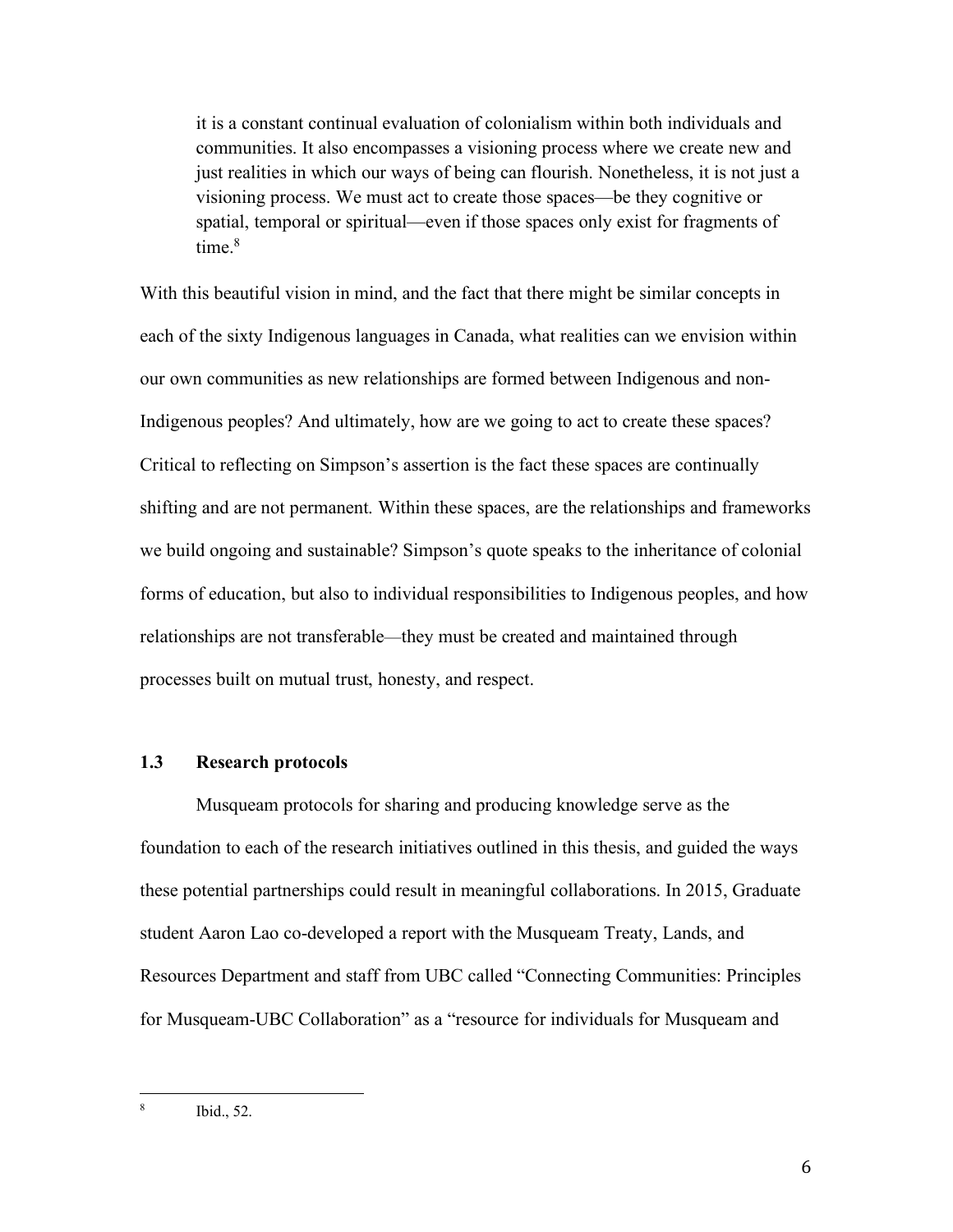UBC who recognize the values of effective, meaningful collaboration, and seek to strengthen the relationship between our communities."<sup>9</sup> Lao found a "meaningful" collaboration" involves Musqueam from the very beginning, early in the design of the project, and should have a long-term vision, versus one-time transactions that usually only benefit one party and are limiting in terms of providing opportunities to actually work together to create not only the project, but also to generate long-lasting impacts.<sup>10</sup>

More specifically, this resource acknowledges successful collaborations and relationships that have been built in a variety of ways between specific units and individuals from the university and departments at Musqueam. It is a valuable and thoughtful report that is a useful starting point for UBC staff seeking to engage with Musqueam for the first time, or Musqueam community members seeking to engage with UBC for the first time. Lao and his collaborators from Musqueam point out the salient values emphasized in the conversations he conducted with individuals from both Musqueam and UBC involved in these initiatives. These key principles were recognized as mutual benefit, timeliness, meaningful collaboration, listening and open communication, acknowledgement of history, and awareness of capacity.<sup>11</sup>

This resource was not publicly available when I first began working with Musqueam as a researcher. It is useful in providing a broad overview of the values and principles that must be understood and agreed upon before new collaborations are formed. However, I hope that a restropective account of my own experiences with

 <sup>9</sup> Aaron Lao, in collaboration with the Musqueam Indian Band and UBC. "Connecting Communities: Principles for Musqueam-UBC Collaboration," November 2015, 3.<br>
<sup>10</sup> Ibid., 13.<br>
<sup>11</sup> Ibid., 11.<sup>14</sup>

Ibid., 11-14.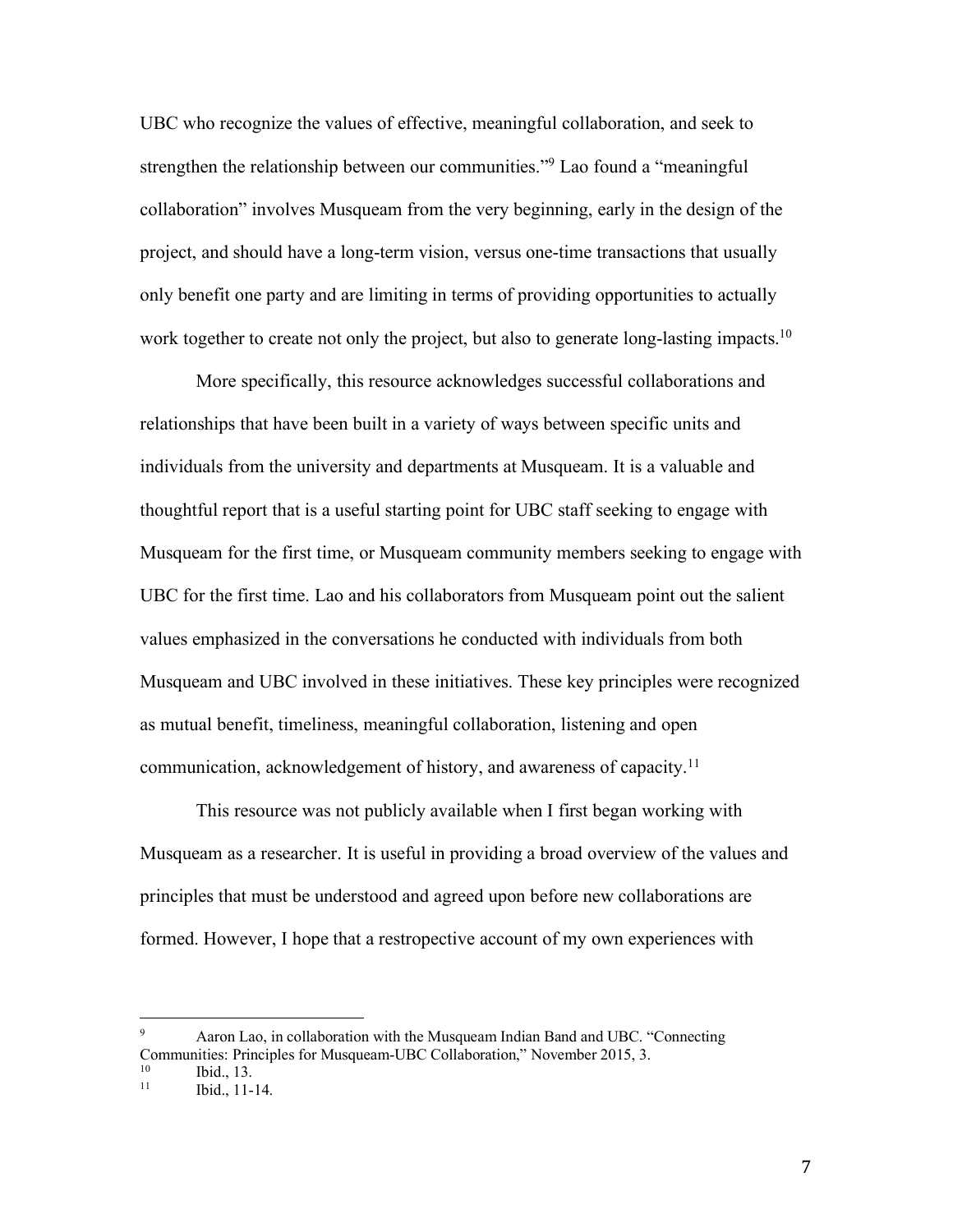establishing collaborations within the Musqueam community, along with insight into the decisions and challenges I faced, are useful to others who have the opportunity to engage in similar work. I will also reflect on missteps along the way and some of the unexpected circumstances that arose, as it is important to acknowledge that each relationship and partnership formed is unique, and that how you deal with challenging situations that emerge reflects on the commitment to the relationship itself.

Engaging in my own process of decolonization has also been a central methodology in the collaborative research projects and the development of multimedia resources with Indigenous communities within which I have been involved. As a non-Indigenous scholar, I am mindful that any attempt to develop and implement an "unsettling pedagogy" must be, as settler scholar Paulette Regan describes, "based on the premise that settlers cannot just theorize about decolonizing and liberatory struggle: we must experience it, beginning with ourselves as individuals."12 My methodology is also informed by the ways in which self-reflectivity and self-positioning in relation to the communities that one works with is central to the work of many Indigenous scholars.<sup>13</sup>

#### 1.4 **Supporting the revitalization of h**and-

I devoted a significant amount of my coursework to learning hən̓q̓ əmin̓ əm̓ on the reserve through the First Nations and Endangered Languages Program<sup>14</sup>. Elder Larry Grant, one of the co-instructors of the first-year introductory course, taught me my role as

<sup>13</sup> The work of Dr. Leanne Simpson, Dr. Kim Anderson, and Dr. Margaret Kovach in the following respective titles are just a few examples: *Dancing on Our Turtle's Back: Stories of Nishnaabeg Re-Creation, Resurgence, and a New Emergence*, *A Recognition of Being: Reconstructing Native Womanhood*, and *Indigenous Methodologies: Characteristics, Conversations and Contexts*.

 $12$  Ibid., 23

<sup>14</sup> The First Nations Languages Program (founded in 1997) was renamed as the First Nations and Endangered Languages Program in 2015: http://fnel.arts.ubc.ca.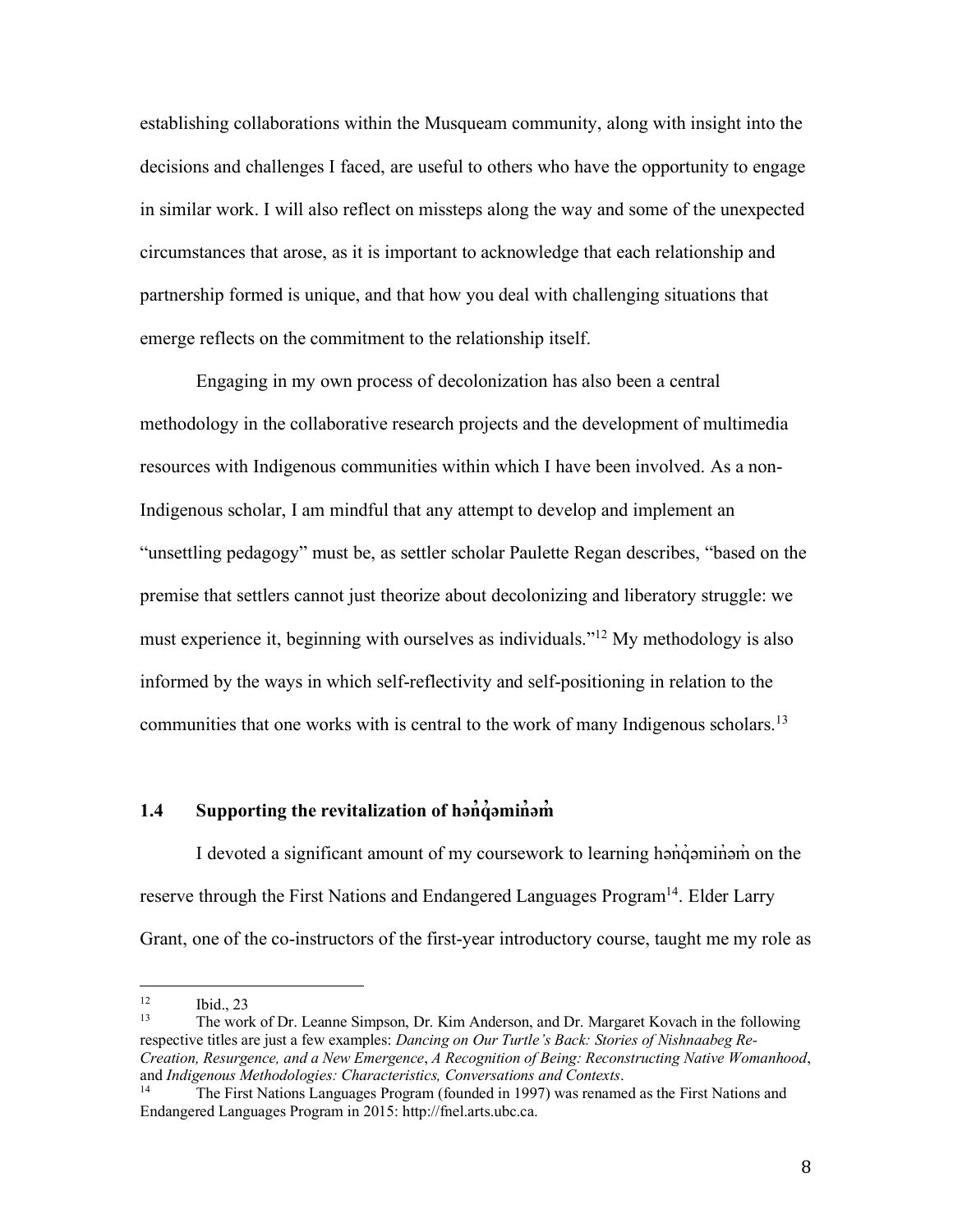a non-Indigenous student in these classes was not restricted to the vital work of language revitalization, but it was also a part of reconciling the complex relationship our institution has had with the Musqueam community, and mending the knowledge gaps in society that settler-colonialism has produced. Ray Barnhardt and Angayuqaq Oscar Kawagley from the University of Alaska Fairbanks, referencing the work of Maori academic Graham Hingangaroa Smith, emphasize that languages embody epistemologies and it is only when we recognize this and today's ramifications of language loss that "we begin to understand what happens to an Indigenous knowledge system when the language associated with that system of thought is usurped by another."15 As noted in a reflection on UBC suspending classes on September 18, 2013 to participate in the West Coast National Truth and Reconciliation Commission,

Dr. Linc Kesler, Director of the UBC First Nations House of Learning and Senior Advisor to the UBC President on Aboriginal Affairs, deconstructed the two overarching horrific legacies we must confront as individuals living in Canada:

1. What the residential schools did to Indigenous students and their families.

2. What all of the other schools did to students in Canada and their families.<sup>16</sup>

Identifying the ways in which non-Indigenous peoples like myself have intentionally been disconnected from Indigenous communities across the country involves an examination of the ways our society has been conditioned to adhere to the laws and "official languages" of the colonial state rather than local Indigenous governance systems, languages and protocols that have been in place for millennia. A prime example is how the dominance of English and forced removal of Indigenous languages from

 <sup>15</sup> Ray Barnhardt and Angayuqaq Oscar Kawagley, "Indigenous Knowledge Systems and Alaska Ways of Knowing," *Anthropology and Education Quarterly*, no. 36 (2005), 13.

<sup>16</sup> Sarah Ling, "Truth and Reconciliation at UBC: Confronting Our Legacies," Centre for Teaching, Learning and Technology, http://ctlt.ubc.ca/2013/07/25/truth-and-reconciliation-at-ubc-confronting-ourlegacies-2/.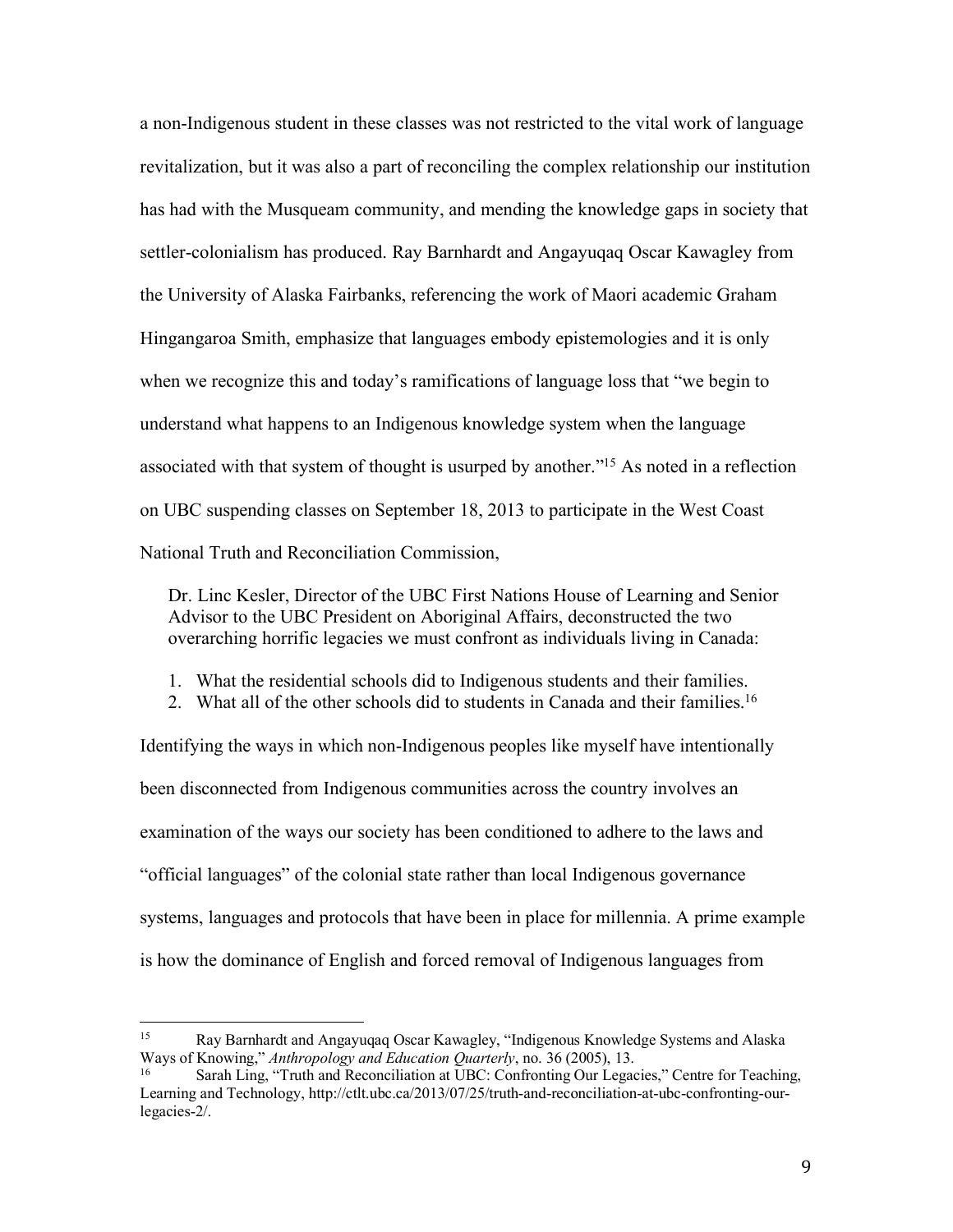Indigenous speakers through the Indian residential school system paved the way for the inability of the majority newcomers to these lands to readily identify who their hosts are, or to be able to identify First Nations languages that flourished here.<sup>17</sup> The reality that Indigenous communities continue to face today, as articulated by Dr. Patricia A. Shaw, involves deep fractures that will take generations to heal:

the devastating internalized impact that the former deplorable practices continue to have on individual, family, and collective motivation *within* First Nations communities to value and perpetuate their linguistic heritage. The relentless external message - that these languages are worthless, futile, inconsequential, and undoubtedly detrimental to one's children's potential for success in life - has, over the past three generations, successfully infiltrated the belief system of many parents in many First Nations communities.<sup>18</sup>

When hearing of lesser-known histories for the first time, one of the most

common reactions I have received is that people have not heard about or thought of these types of histories before. With calls for reconciliation - with its complex, contested and varying definitions<sup>19</sup> - and a deep awakening to the concerns of Indigenous communities more prevalent in public discourse than ever before, these initiatives provide opportunities to unsettle and transform ignorance and complacency into concrete contributions towards right relations with Indigenous communities, their lands, and their waters at both individual and collective levels.

 <sup>17</sup> Patricia A. Shaw, "Language and Identity, Language and the Land," *BC Studies*, no. 131 (Autumn  $2001$ ): 44-45.

 $18$  Ibid., 40.

<sup>19</sup> Howard E. Grant has spoken about how reconciliation is defined by the state, when Indigenous communities should be defining what this means. (personal correspondence, June 2017). Dr. Glen Coulthard takes up the problematic ways in which reconciliation is framed by the federal government in his lecture "Recognition, Reconciliation, and Resentment in Indigenous Politics" on November 16, 2011, and Dr. Leanne Simpson provides a vision for what reconciliation should look like in "Dancing on Our Turtle's Back." Coulthard and Simpson argue that land, restitution of land, and dismantling systemic forms of colonialism must be central to meaningful discussions of reconciliation, as opposed to limited and historically-oriented state discussions that frame reconciliation around the topic of Indian residential schooling alone.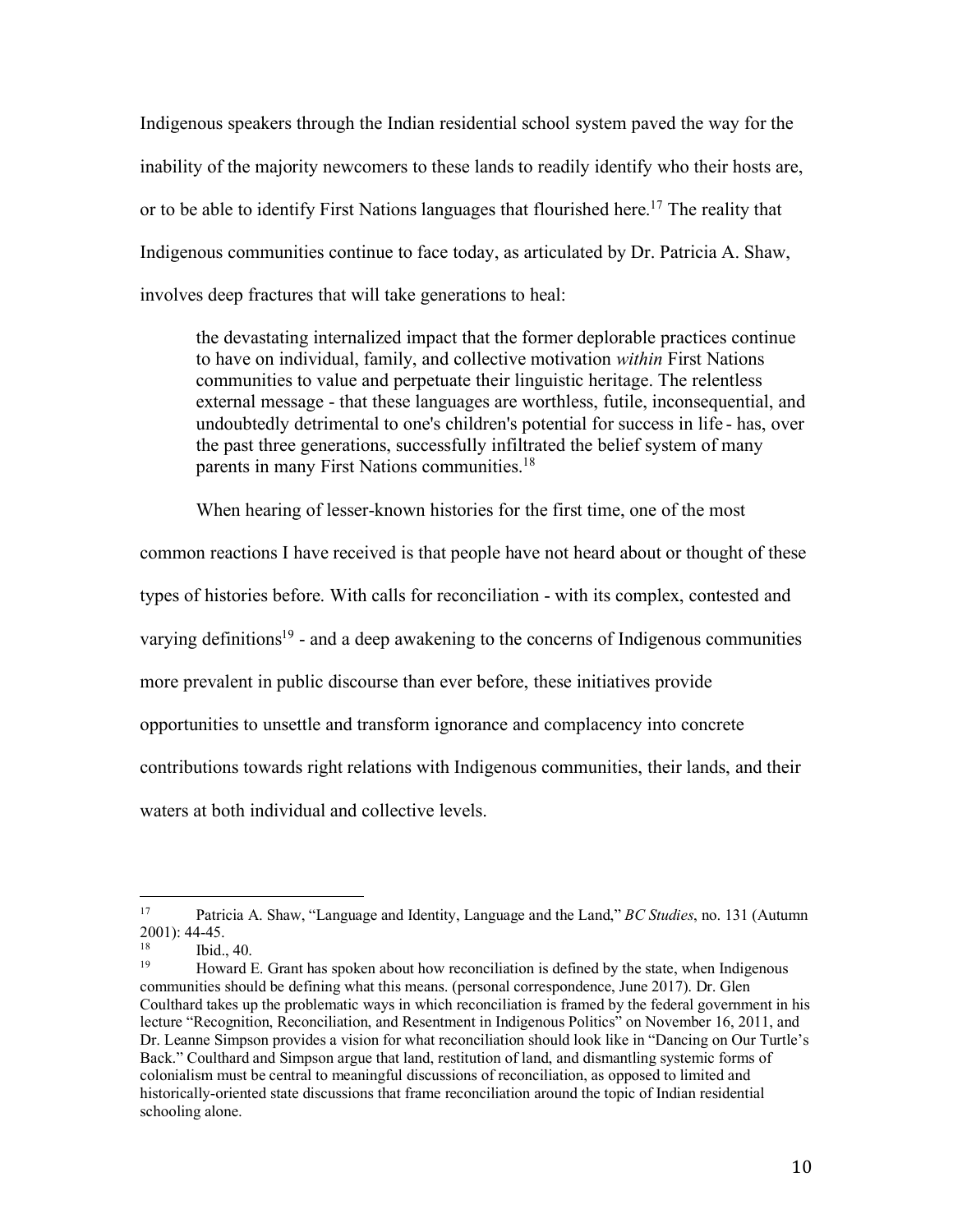#### **1.5 Family History and Intersections**

While learning what it means to be a settler on Musqueam's homelands has involved spending time to begin learning the language and histories of settler-colonialism that have occurred on their territory, a core part of this process has also involved tracing the roots of my parents in Guangdong province, southern China, and the relationships my ancestors formed with the first peoples they met in Canada. As I have shared in a reflective piece called "Rivers Have Mouths" for the magazine *Ricepaper*'s 18.4 issue, "Hyphen Nation," my transition into graduate school involved two personal life-long commitments: "to help decolonize my education and surroundings, and to help revitalize both Chinese Canadian and First Nations stories of the unceded Indigenous lands my ancestors and I have had the privilege of living on."20 While it is easy to interpret this commitment in the world of academia as a "research focus" or an "interest area," learning about Indigenous and Chinese relations meant and continues to mean more than research to me. These relations as a Chinese Canadian growing up on Tsimshian territory were a "reality I was born into. It's a constellation of stories - stories that have been hidden or untold. $"^{21}$ 

During my first semester of graduate school in a course called Asian Migrant Communities in Vancouver, Professor Henry Yu encouraged me to research my family history. I came across a story in the *British Columbia Almanac* called "Water from Clouds" recounting my great-great-uncle's journey to Prince Rupert. His greatgranddaughter Anne Ying Der recorded this story after it had been passed down orally for many generations. My great-great-uncle, Mah Bon Quen, was the first Chinese merchant

<sup>&</sup>lt;sup>20</sup> Sarah Ling, "Rivers Have Mouths," *Ricepaper 18.4 Hyphen Nation*, Spring 2014, 30.

Ibid., 30.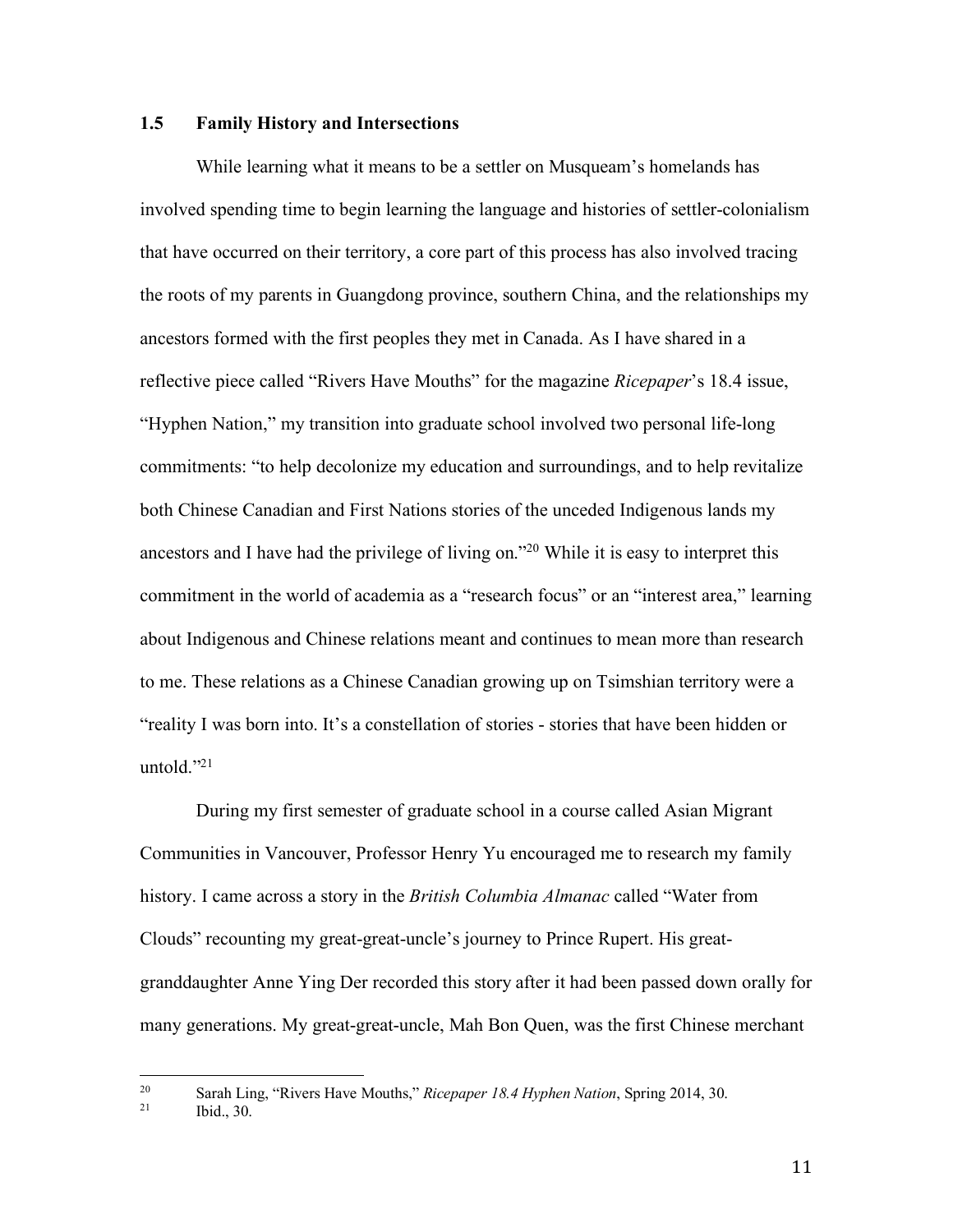to settle in Prince Rupert.<sup>22</sup> More noteworthy than the numerous contributions of him and his eleven children<sup>23</sup> to the formation of Prince Rupert and Canada however, are the relationships that led him to Tsimshian territory as well as the intercultural relationships he formed to provide for his family. In order to reach Prince Rupert, he had to travel north with a group of First Nations traders in their dugout canoes up the Skeena River, which carries the Tsimshian name "water from clouds". As a merchant he continued to follow local Indigenous trade routes and traded with Haida, Tsimshian and Gitskan peoples; "tea, coffee, tobacco, flour and sugar for abalone, seafood, and potatoes as far away as Haida Gwaii, Hazelton, and into the Bulkley Valley."24 In the city, he established the Sunrise Grocery Store with his eldest son, which became a central service to surrounding communities as well. I view Mah Bon Quen's journey as a model of respect and reciprocity between my great-great-uncle and the first peoples of the territories upon which he was a settler and guest. As fascinating and uncommon as this life story may sound, I have learned the racist and hostile environments early Chinese migrants and Indigenous peoples faced together at this time were actually commonplace for respectful and mutually beneficial relationships to be formed between First Nations and Chinese peoples in BC, as well as across Canada.

As Jesse Wente asserts, "Colonialism is an extraction business. It extracts what it wants – from the land, from culture, from stories, and from people – and discards the

 <sup>22</sup> Anne Ying Der, "Water from Clouds," in *British Columbia Almanac*, ed. Mark Forsythe (Vancouver: Arsenal Pulp Press, 2000), 48.

Two of Mah's children, Cedric and Albert Mah, are recognized by institutions such as Vancouver's Chinese Canadian Military Museum for their brave work as pilots who flew dangerous routes over the Himalayas during the WWII.

Ibid., 49.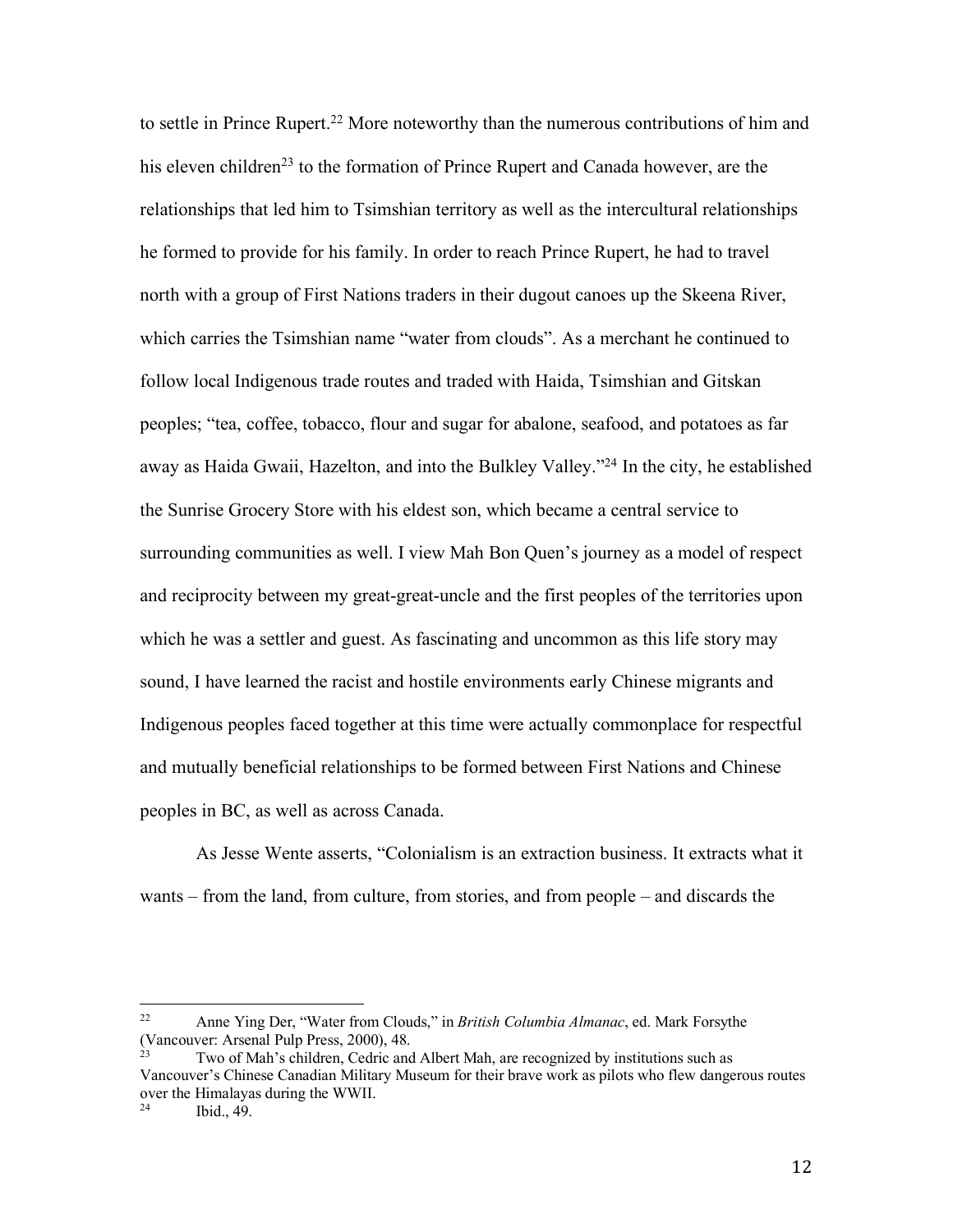rest." Reflecting on the subject of Canada 150<sup>25</sup>, his call to action is for the creation of stories and art as acts of decolonization. If Chinese-First Nations relations have historically been discarded to the periphery of society, how can we disrupt the alienation of these complex histories and turn to these stories for guidance as we strive to build better futures?

Before I proceed with this exploration, I will use Chapter 2 to walk through the process leading up to these initiatives, which involved several years of developing relationships and through these relationships (rather than only reading the important intellectual work done by theorists) of unlearning and rethinking the ways in which I had formerly been taught to understand Canada.

<sup>&</sup>lt;sup>25</sup> Through consultation with the Musqueam, Squamish, and Tsleil-Waututh Nations, the City of Vancouver celebrated "Strengthening our Relations: Canada 150+." The addition of the plus sign acknowledge the millennia these nations have been here as well as the new relationships that continue to be built: http://vancouver.ca/people-programs/vancouver-commemorates-canada-150.aspx.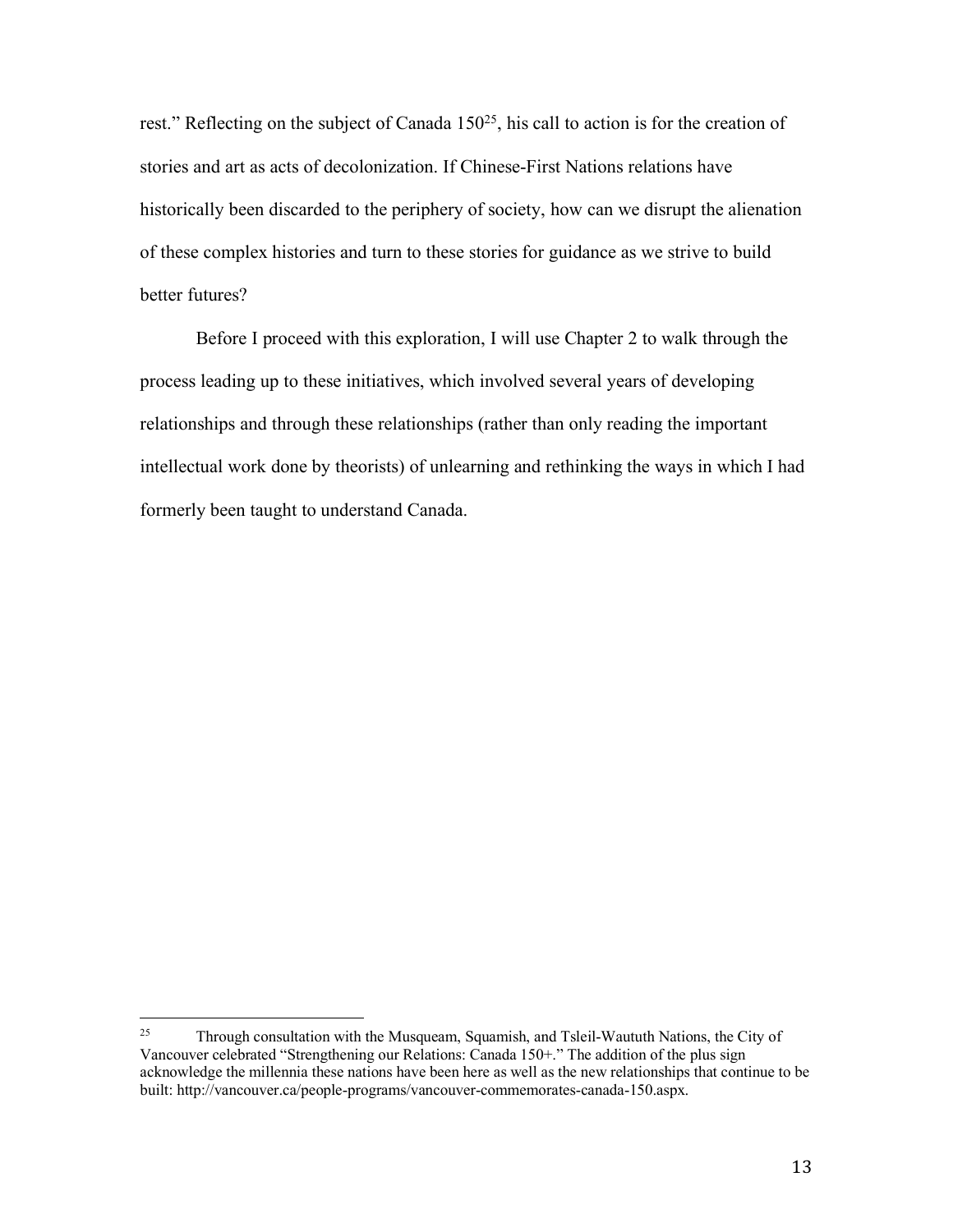#### **Chapter 2: Contributing to a Visible Musqueam Presence at UBC**

My experience working with Musqueam research protocols began with an opportunity to serve on the naming committee for the first two buildings on UBC's Point Grey campus to be named in hən'qəminəm, the ancestral language of the Musqueam people. This initiative was born out of a response to a residence with a fraught history of building naming and the usage of these names.

As I completed my minor in First Nations and Indigenous Studies (FNIS) during my last year of undergraduate studies in 2011, I was struck by the ways colonialism has always permeated all aspects of society. Like many of my peers, I had grown up ignorant of the violent acts of legislation that were enforced by the Government of Canada to strip Indigenous communities of their lands and resources and deny Indigenous peoples their identities and cultures.<sup>26</sup> FNIS courses enabled me to critically analyze my surroundings and apply what I was learning beyond the classroom to spaces on campus. They enabled me to identify the normalized and invisible manifestations of settler-colonialism that have numbing and destructive effects if not queried or confronted. Dene scholar and professor Glen Coulthard defines a settler-colonial relationship as "one characterized by a particular form of *domination*, that is, it is a relationship where power – in this case, interrelated discursive and nondiscursive facets of economic, gendered, racial and state power – has been structured into a relatively secure or sedimented set of hierarchical social relations that continue to facilitate the *dispossession* of Indigenous peoples of their

<sup>&</sup>lt;sup>26</sup> Useful resources to begin learning about government legislation and contemporary politics include *Indigenous foundations – http://indigenousfoundations.arts.ubc.ca, Indigenous Writes: A Guide to First Nations, Métis, and Inuit Issues in Canada* by Chelsea Vowel, and *First Nations 101* by Lynda Gray.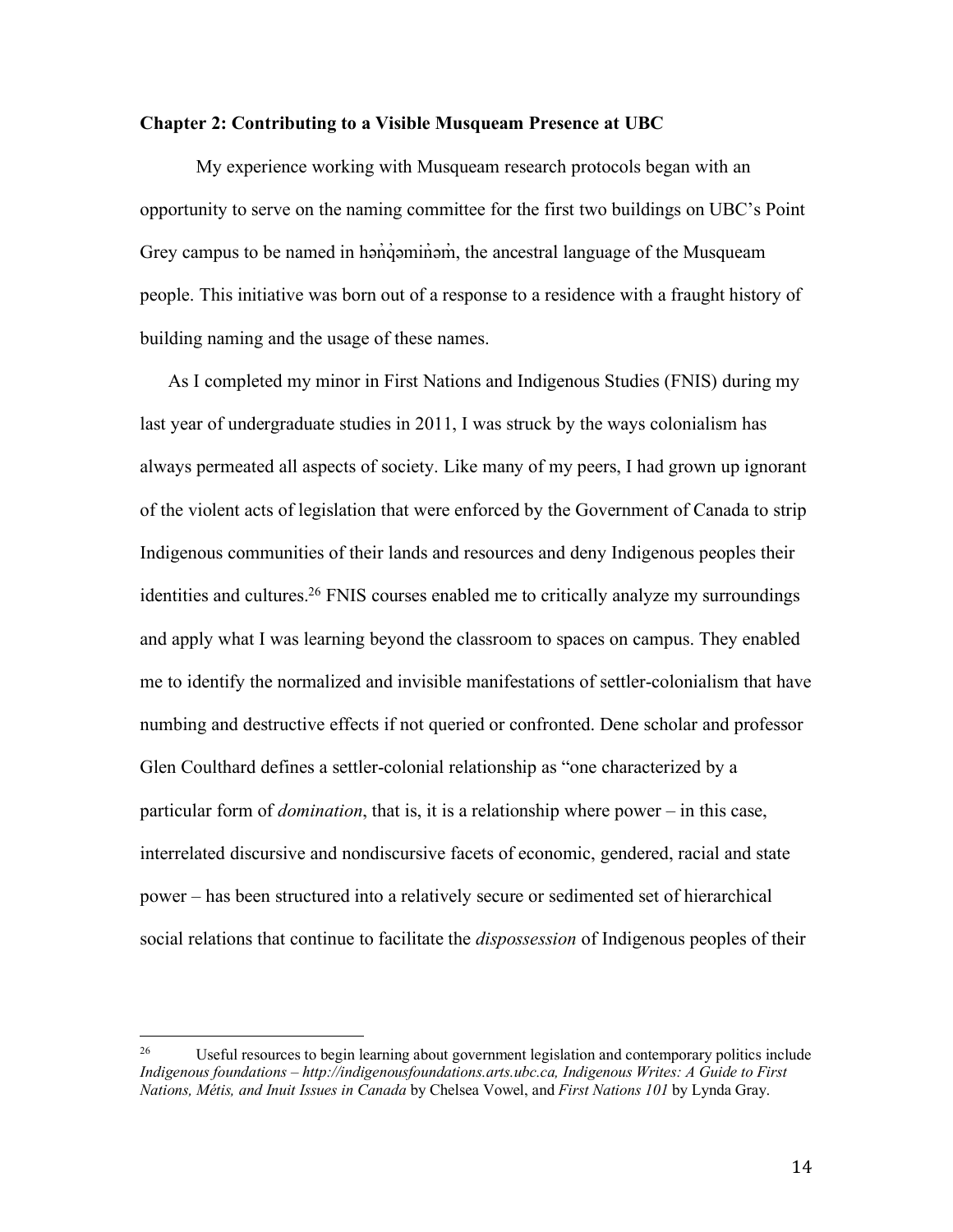lands and self-determining authority."<sup>27</sup> To illustrate, I learned to identify the proliferation of culturally insensitive and appropriative uses of mascot names and designs across North America as what Wente declares a "byproduct ultimately of colonialism,"28 and link the erasure of Indigenous peoples from their territories, to their continual erasure in the public consciousness of settler society. This was a powerful realization during my time in the FNIS program.

#### **2.1** *Decolonizing Knowledge***: An Overview**

Towards the end of an introductory course entitled First Nations Endangered Language Documentation and Revitalization<sup>29</sup>, Spencer Lindsay (Cree-Métis)<sup>30</sup> and I discussed how we both felt compelled to help advance dialogues rooted in critical Indigenous studies beyond the confines of the classroom. After meeting through this class and exchanging our common interests, we co-founded *Decolonizing Knowledge* as a student-driven movement to help combat issues of cultural misrepresentation and appropriation on campus and facilitate strategies for increasing a deeper awareness and understanding of these issues. Our primary mandate was to illuminate the dangers of decontextualized Indigenous representations on campus and use the power of place-based knowledge to transform the spaces within which we work, learn, and live.

 <sup>27</sup> Glen Coulthard, *Red Skin, White Masks: Rejecting the Colonial Politics of Recognition* (Minneapolis: University of Minnesota Press, 2014), 6-7.

Jesse Wente, "We are not your mascots, we are human beings," *CBC Sports*, March 8, 2016, http://www.cbc.ca/sports/naig/wente-racism-sports-mascots-1.3480910.

This course, taught by Dr. Darin Flynn (Visiting Lecturer from the University of Calgary), is currently offered by the UBC First Nations and Endangered Languages Program.

<sup>30</sup> Spencer Lindsay went on to complete his Masters in Indigenous Community Planning at UBC.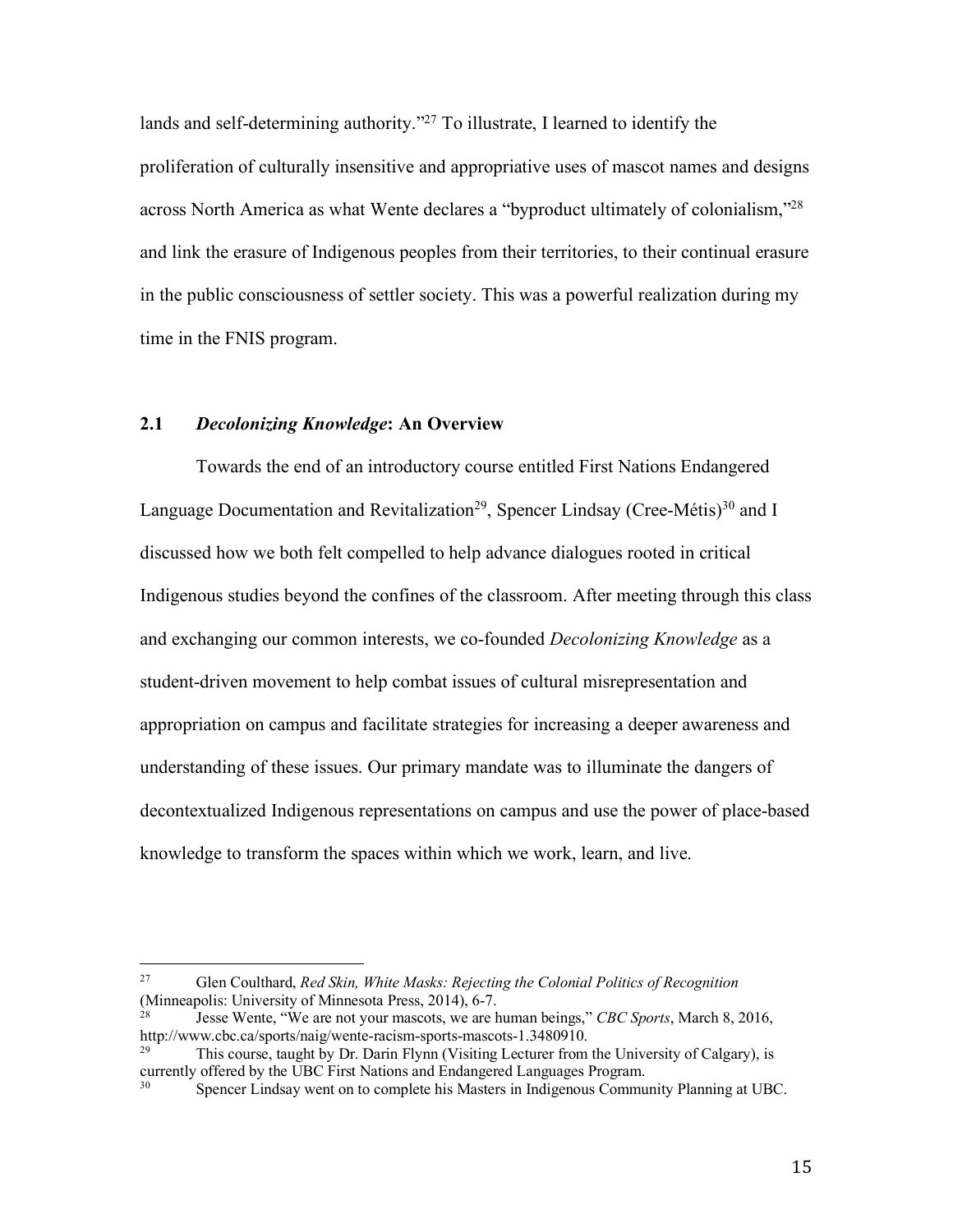Our initiative took aim at a first-year dormitory on campus called Totem Park Residence, home each year to nearly two thousand new UBC students. When this residence was founded in the 1960s, Dr. Margaret Ormsby, former head of UBC's Department of History and an alumna of the same department, was responsible for the selection of broad First Nations linguistic and anthropological groups in British Columbia to be used as the names of buildings at Totem Park Residence called "houses": Salish, Haida, Nootka, Dene, Shuswap, and Kwakiutl.<sup>31</sup> While the stated intent was to honour some of the First Nations peoples in the province, the Indigenous nations and communities misrepresented by these names were not consulted. To exacerbate this issue, the names Nootka, Shuswap, Kwakiutl and Salish are all inaccurate.

The absence of consultation with Indigenous communities during the original naming process, although common for the time, unfortunately set the stage for how decades of residents and leaders at this dormitory have engaged in their own harmful acts of misrepresentation and cultural appropriation. Without a critical understanding of the origins of the house names and the fraught history of naming practices that is inextricable from the dispossession of Indigenous peoples from their lands, generations of non-Indigenous students have unwittingly perpetuated deeply engrained stereotypes of Indigenous peoples through the ways they have used these names.

In the fall of 2010, Spencer and I approached the management of Student Housing and Hospitality Services (SHHS) with a proposal to partner with them and work with the knowledgeable units who specialize in critical Indigenous studies and initiatives. We suggested considering a formal strategy to provide residents information regarding the

 <sup>31</sup> University of British Columbia Archives, UBC Buildings, 1940s and 1960s.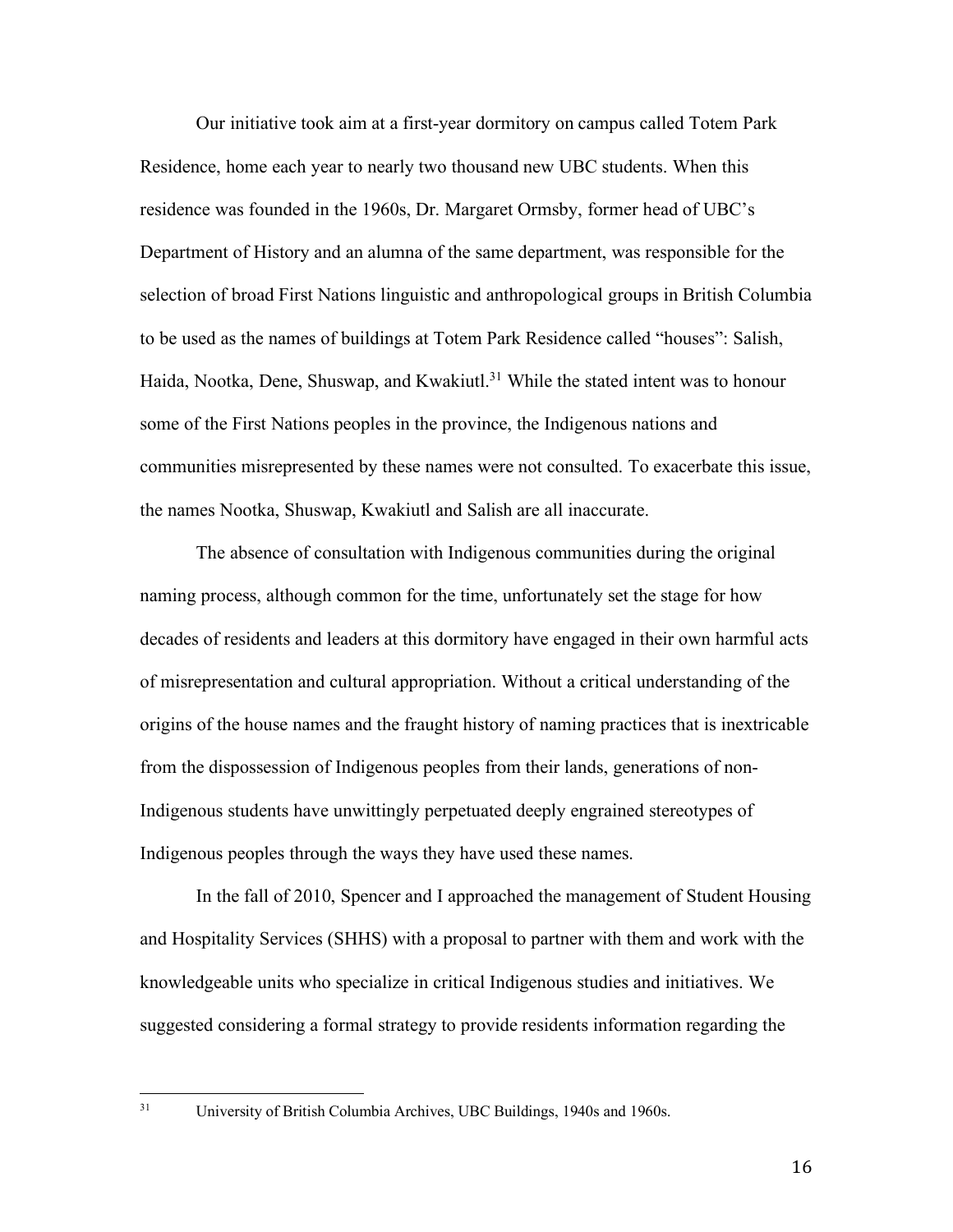origins of the house names and the residence's name, Totem Park.<sup>32</sup> Due to a lack of this knowledge, we had witnessed first year residents - the majority entering university with inadequate knowledge in general of Indigenous topics and issues – consistently misrepresent and appropriate Indigenous cultures through inappropriate house t-shirt designs and names such as the "Dene Savages" and "Absolute Haida" (alluding to a marketing campaign for vodka) without considering or understanding how their actions might be harmful. While living in residence, Spencer encountered a number of his peers who decided to enter UBC's annual day of the longboat competition as the "Dene Savages," dressed in costumes inspired by the film Pocahontas, and reproducing stereotypes of Indigenous peoples.<sup>33</sup> While they may have felt a strong sense of identity and peer bonding through this exercise, little did they realize they were reproducing destructive and problematic narratives that are offensive to Indigenous peoples. It was also quite common for students to abbreviate "Shuswap" to "Shu," and "Kwakiutl" to "Kwak."

It is also apparent that leadership within the residence, and other members of the university did not question these t-shirt designs and slogans. How did the students who called themselves the "Dene Savages" make it all the way to Jericho Beach where they would compete and be applauded without being queried? Why did their team's name sail through the vetting process when it was submitted? The incidents I have described

<sup>&</sup>lt;sup>32</sup> Totem Park, an outdoor museum that from 1951 until the late 1970s, displayed a selection of carvings representing styles of various First Nations across B.C. opened in 1951 adjacent to the site where Totem Park Residence at UBC is today. The Musqueam community was not consulted in regards to the development and placement of this museum, and they do not have a tradition of carving totem poles. Phil Nuytten, *The totem carvers: Charlie James, Ellen Neel, and Mungo Martin*, (Vancouver: Panorama Publications, 1982.

Spencer Lindsay, personal conversations with author, 2010.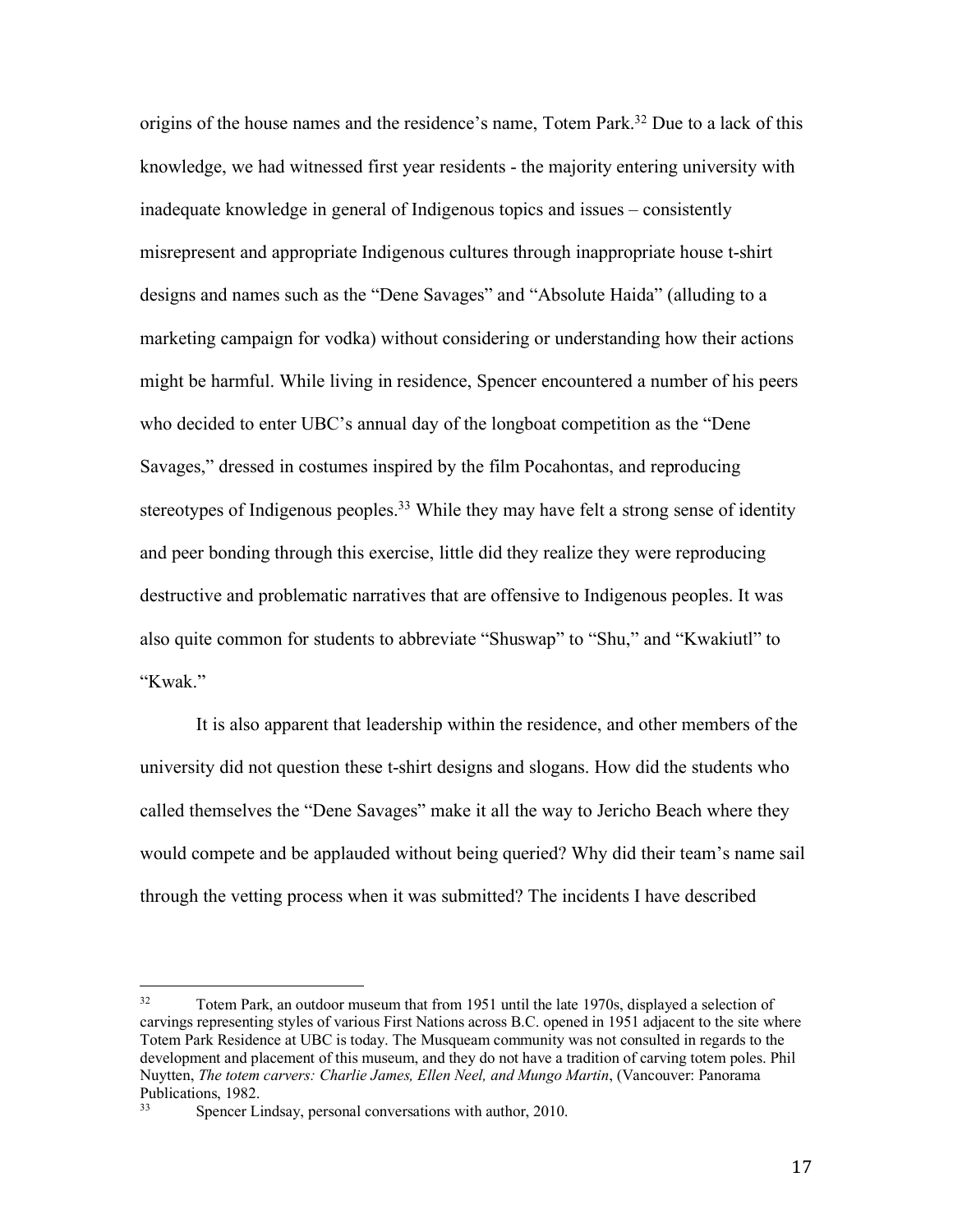regarding Totem Park Residence are not isolated; they are systemic across institutions in North America.

## **2.2 The naming of həm̓ ləsəm̓ House and q̓ələχən House**

Spencer and I, like many others on campus, felt the need to help combat the alienating ways Indigenous peoples were being represented. When we brought a proposal to the management of Student Housing and Hospitality Services (SHHS) to develop educational resources to be used within Residence Life<sup>34</sup>, two infill buildings were under construction at the time. We were then asked if we were interested in working with SHHS to find a way to name these buildings in a respectful manner. After a few collective discussions regarding this opportunity with mentors and colleagues on campus, it was determined that the most feasible plan would be for SHHS to hire Spencer and myself as co-chairs to develop and implement a community-driven naming process for these new houses. To foster a connection among the residents and staff of Totem Park Residence to the unceded land they are located on, and subvert the non-inclusive naming process that occurred in 1960s, we facilitated the process to invite members of the Musqueam Nation to join this naming advisory committee in the spring of 2011.

At a large institution like UBC, it can be difficult to figure out where to begin with a project such as this. Spencer and I were fortunate not only to have the support of Indigenous faculty within our program, but also to have made connections with the director and staff at the First Nations House of Learning (FNHL), an administrative unit that "leads strategic planning on UBC Aboriginal initiatives" but is also a "central hub for

<sup>&</sup>lt;sup>34</sup> Residence Life is the umbrella term for the team of staff that serve all residents who have a contract through Student Housing and Hospitality Services.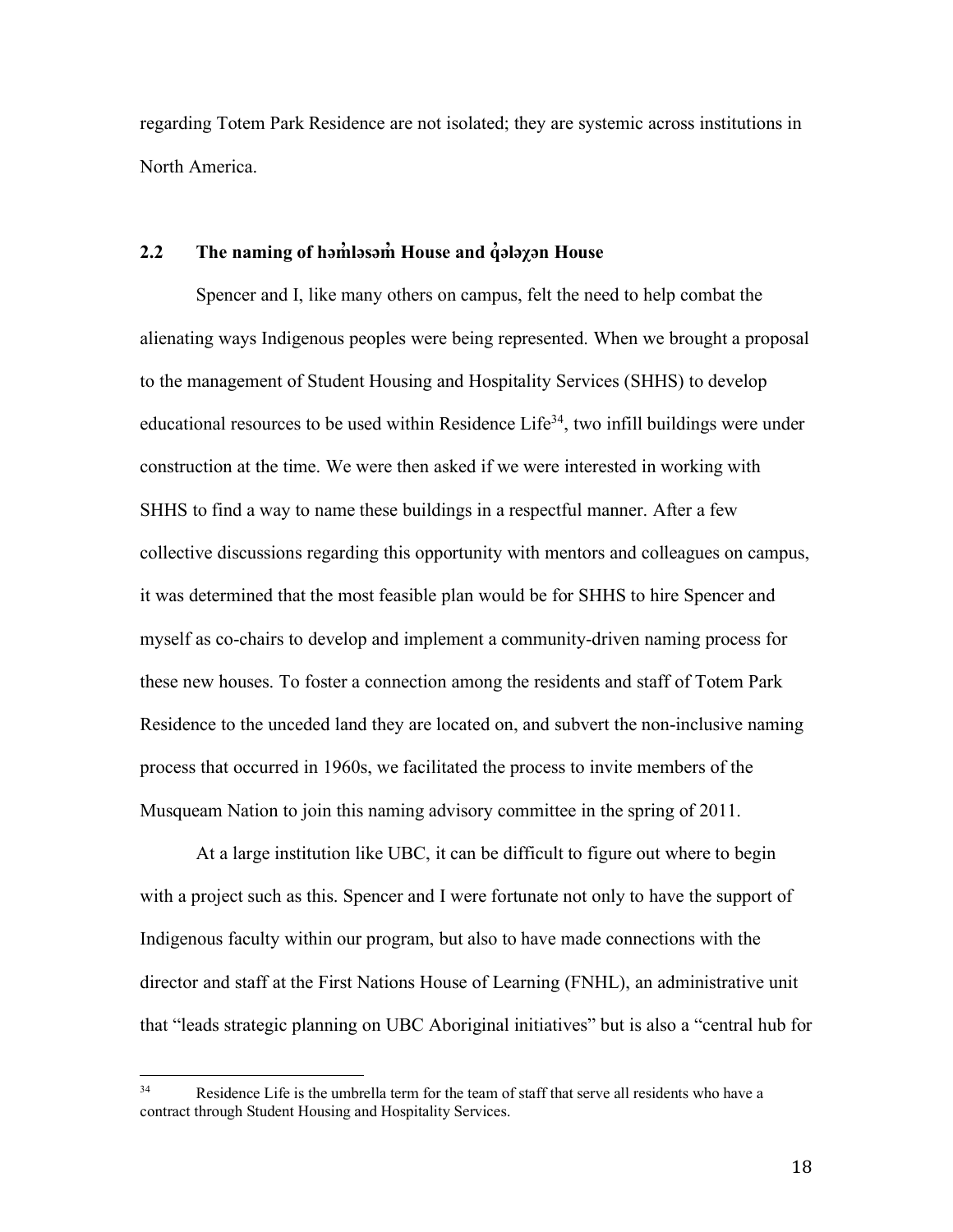programming and services for Aboriginal students, the university, and the wider community."35 Housed within the First Nations Longhouse, it was a staff member of FNHL who first encouraged us to meet with Musqueam Elder Larry Grant, the unit's elder-in-residence, adjunct professor in the First Nations and Endangered Languages Program36, and a consultant in the Musqueam Language and Culture Department. Grant introduced us to the existing protocols for proposing this type of initiative to the Musqueam Treaty, Lands, and Resources Department. Leona M. Sparrow, the Director of this department, serves as a liaison to UBC on a wide array of initiatives and partnerships conducted between Musqueam and UBC.<sup>37</sup> For this particular project, Sparrow and subsequently the department's Senior Archivist Jason Woolman joined the committee on behalf of Musqueam, along with Elder Larry Grant from the Musqueam Language and Culture Department. Linc Kesler, Director of FNHL and Senior Advisor to the President on Aboriginal Affairs, was also a strong supporter of the process and offered invaluable guidance.

The initial concept was brought to these representatives, who expressed their vision for bringing the proposal to fruition and shaped the guidelines. In accordance with the Memorandum of Affiliation signed between the Musqueam Nation and the University of British Columbia in 2006, the naming process would enable the Musqueam Nation to "benefit from a more visible presence at UBC," and UBC to "benefit from increased

 <sup>35</sup> "UBC Vancouver Aboriginal Portal," First Nations House of Learning, accessed January 24, 2017, http://aboriginal.ubc.ca.

The First Nations and Endangered Languages Program was then known as the First Nations Languages Program.

<sup>&</sup>quot;Musqueam: A Living Culture," accessed January 24, 2017, Musqueam Indian Band, www.musqueam.bc.ca/treaty-lands-and-resources.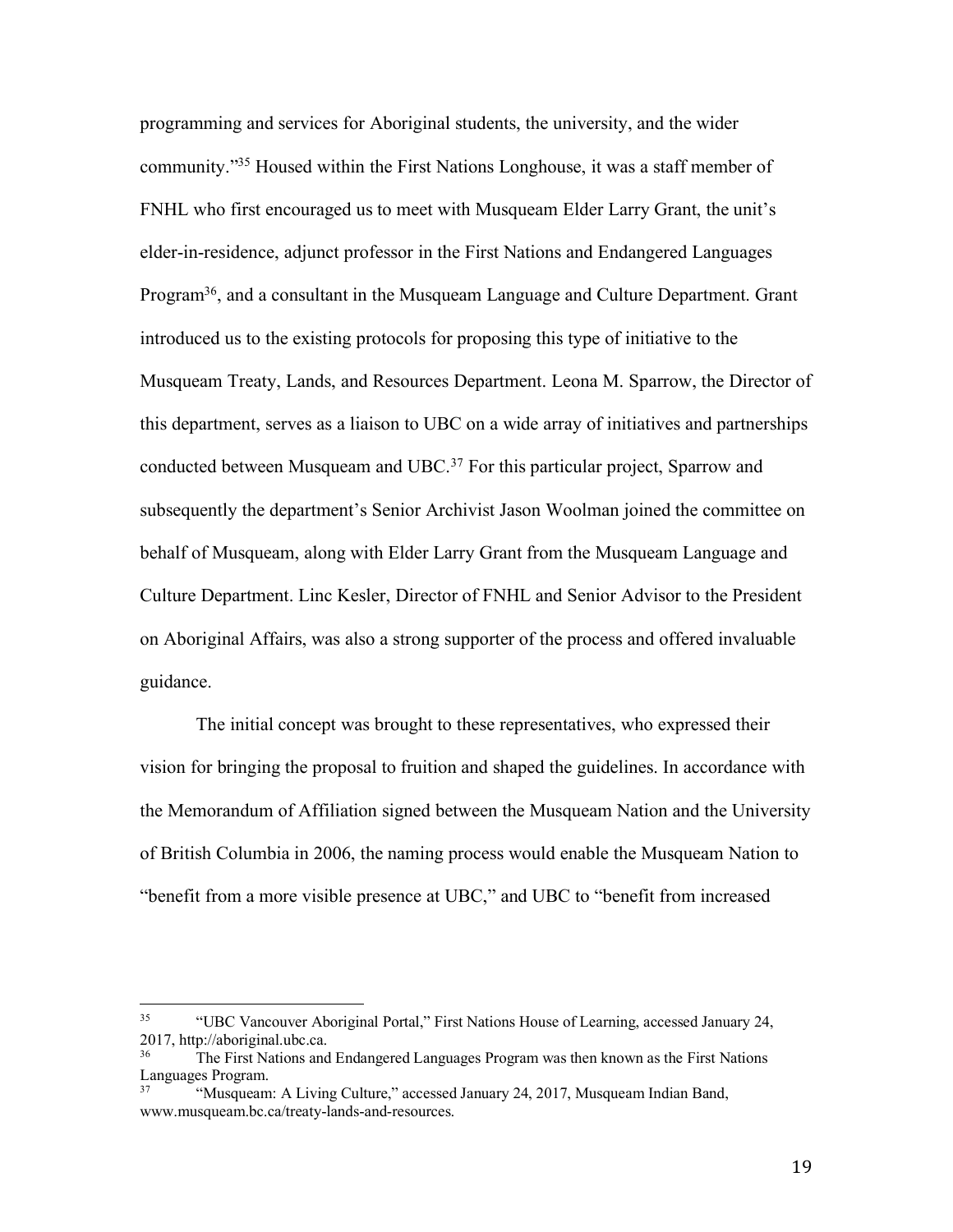interaction with members of the Musqueam Nation," as well as a measure of credibility.<sup>38</sup> Due to the scope and wide-reaching impacts of this project, the naming committee's recommendations also had to be approved by the Musqueam Chief and Council on behalf of the community, and UBC's Board of Governors before becoming fully operational.

## **2.3 Deepening Connection to Place**

As a result of the naming advisory process, the residence buildings opened in September 2011 carrying significant həndəminəm place names: həmləsəm and dələyən. The Musqueam Place Names Web Mapping Portal, tə sʔa:nɬ syəθəs (Our History), illustrates how həmləsəm and qələyən are two of numerous village, resource collection, and transformer sites that wrap around ʔəlqsən (Point Grey), and are part of a much larger network of over 160 heritage sites in Musqueam's traditional territory.<sup>39</sup> This opening statement in the public program created for the house post raising ceremony on campus for sʔi:ɬqəy̓ qeqən (double-headed serpent post) on April 6, 2016 powerfully situates UBC in relation to the ancient villages it was built within and is surrounded by:

sχʷəy̓əm̓ (AN ANCIENT HISTORY)

WE, THE MUSQUEAM PEOPLE, have been here as long as there has been land to live upon; our lands and waters serving as a source of knowledge and memory, encoding our teachings. Some of these teachings describe the landscape as it was over eight thousand years ago.

Our elders relate how people were made in the very beginning but they were not altogether right, it was like they had no teachings. Only some were right. But then the one called χe:l<sup>'s</sup> (the transformer) arrived, and he took pity on the people. He traveled along helping them. Those people and creatures that were not right were taught, but those who refused to learn he fixed, transforming them. Many were turned to stone and others into animals. During these times it is said the delta was

<sup>&</sup>lt;sup>38</sup> "Memorandum of Affiliation," last modified June 24, 2016, accessed January 24, 2017, http://aboriginal.ubc.ca/community-youth/affiliations/.

<sup>&</sup>quot;Musqueam: A Living Culture," accessed January 24, 2017, Musqueam Indian Band, https://www.musqueam.bc.ca/our-story/musqueam-territory/place-names-map/.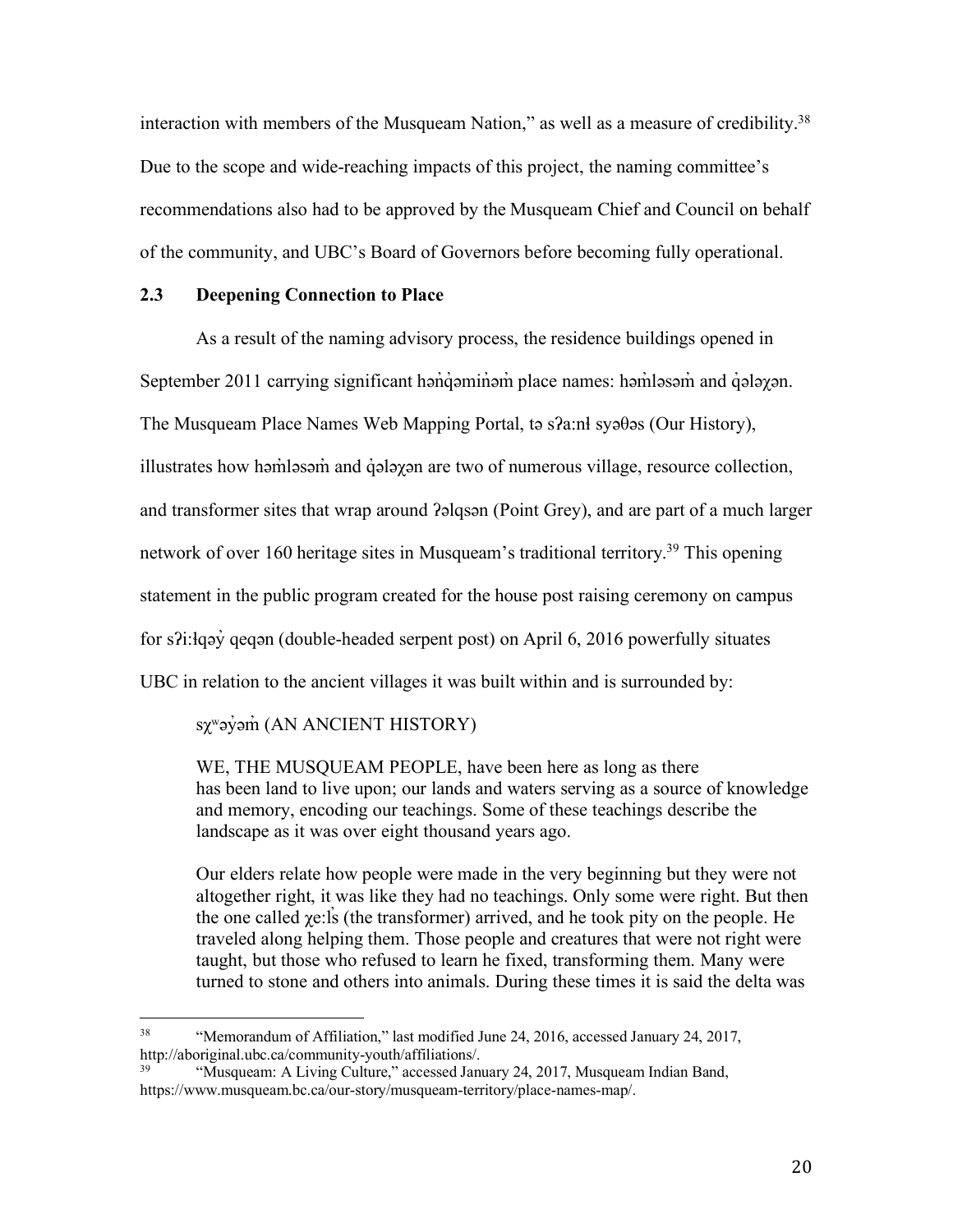only water and Point Roberts was just an island.

These travels and transformations are written in the earth, captured in our sχwəy̓em̓ (ancient histories), and recorded in our place names making these lands core to our teachings. The University of British Columbia (UBC), Vancouver Campus, within the heart of our territory, sits upon several of these sites, such as t<sup>\{*t*}</sup>at<sup>\{}</sup> at<sup>\{}</sup> at<sup>\{}</sup> at<sup>\{}</sup> at\frac{\muthem}\$ details are the the the the the the the t

Through this post we pass some of this knowledge to you and reaffirm our continued connections to these places. Just as these lands continue to be a place for learning and sharing for us we hope UBC will be a place of learning and inspiration for you. Education brings us all together.<sup>40</sup>

This concluding paragraph reiterates Musqueam's relational approach to the shared Musqueam territory we occupy, and emphasizes the passing on of knowledge from the Musqueam community to UBC.

It is also important to acknowledge only selected knowledge has been made publicly available, and only certain stories have been incorporated for public viewing. Some knowledge, stories, ceremonial rights and cultural materials belong with certain families within Indigenous communities, and thus access within a community must be carefully managed. Furthermore, when the Indian Act made it illegal in 1884 for Indigenous peoples to practice their culture and traditions through sections such the Potlatch Law, $41$  the Musqueam community brought their ceremonies which they traditionally practiced outdoors in many villages across their vast territory, inside their bighouses (longhouses), out of view from the Indian agents who would visit the reserve to monitor their activities.<sup>42</sup> Considering the destructive impacts of this explicitly racist

 <sup>40</sup> "UBC Aboriginal Centennial: Musqueam Post," First Nations House of Learning, accessed April 30, 2016, http://centennial.aboriginal.ubc.ca/musqueam-post/.

<sup>41</sup> "Indigenous Foundations," First Nations and Indigenous Studies Program, accessed February 20, 2016, http://indigenousfoundations.arts.ubc.ca.

<sup>42</sup> Larry Grant, Interview for *Chinese Market Gardens at Musqueam Project*, August 2012.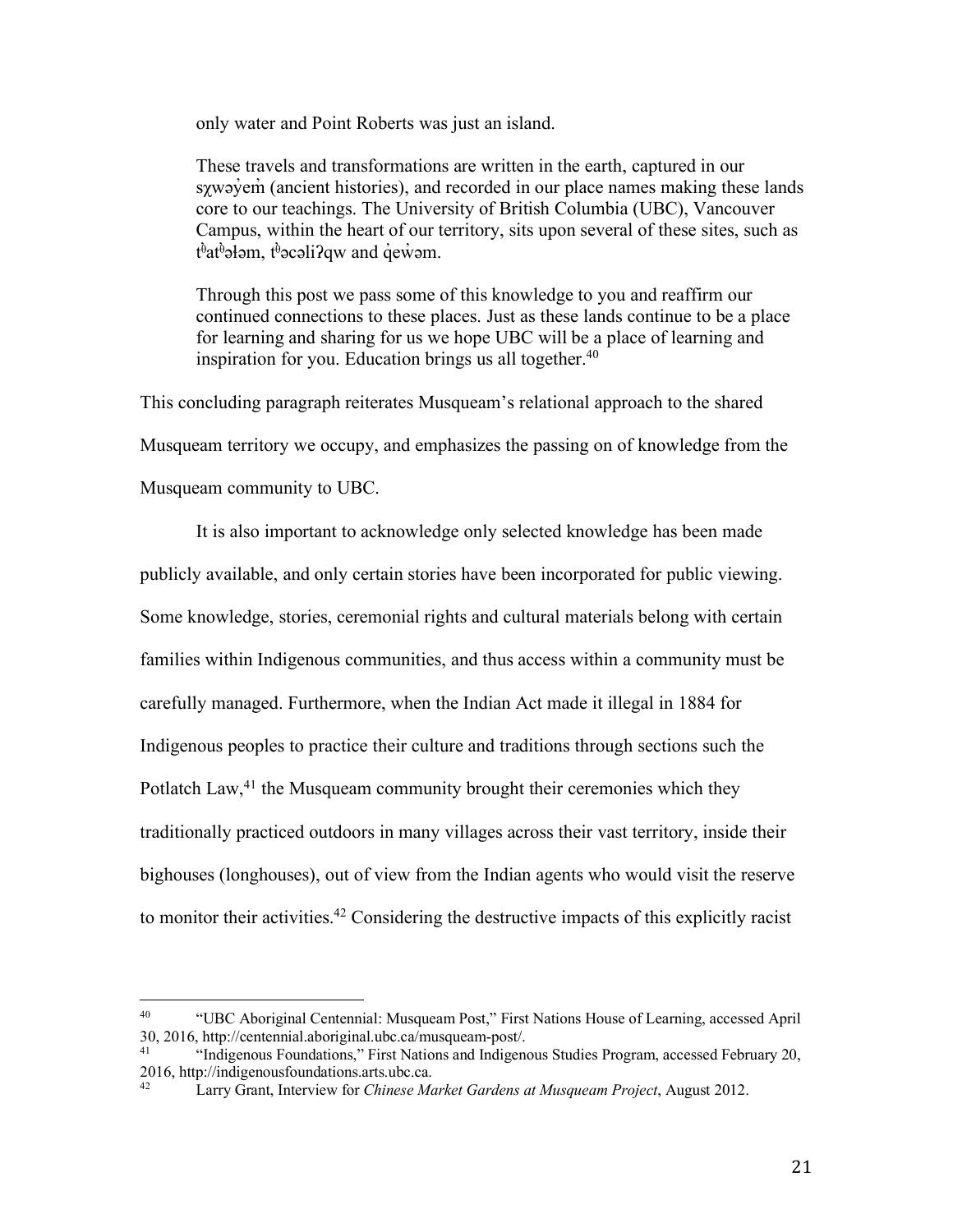legislation, including the Indian residential schooling system that abused and dehumanized Indigenous children, it is evident why measures to educate the public by some First Nations communities have been gradual and calculated.

The concluding lines do not simply ask to learn knowledge and consume it for our own use either. They break us out of our myriad of academic disciplines and speak to us simply as human beings on unceded lands that are encoded with teachings and names that have historically been erased from the consciousness of Vancouver. I have also learned to read this type of statement as a call to action; providing us with the responsibility to share what we have learned and serve as respectful witnesses. Coastal communities like Musqueam have adapted their cultural practice of witnessing towards public spaces and events by providing protocols for their guests. For instance, the series of exhibitions called "c̊asnaʔəm: the city before the city" open with the following greeting and framework for engagement:

 $2a$ :: si: $\check{y}$ ém̓ tə siye $\check{y}$ e? ct  $2i$ ? tə n̊a:łtən ?iməxne?tən, hay ce:p q̊ə tə łwələp k̊<sup>w</sup>ə $\theta$  $x^w$ ?əmı. łwələp yə $x^w$  ce?  $x^w$ ə $x^w$ əyəne?.  $x^w$ əniwən ce:p ?ə tə s?a:nł š $x^w$ amət ?ə  $\lambda$ ̓ c̓əsnaʔəm, xʷən̓iwən ƛ eʔ ʔə tə šxʷməθkʷəy̓əmaʔɬ təməxʷ, snəw̓ eyəɬ, syəθəs ʔiʔ tə ̓ shənq aminamqan.

Our respected friends, relations, and visitors, thank you to all of you for coming. You will honor us to become witnesses. Commit our ancestral village of c̓əsnaʔəm to your hearts and minds. Commit also to your hearts and minds the land, traditional teachings, history and language of the Musqueam people.<sup>43</sup>

As an embodiment of this call to be a witness, I have tried to share the stories of həmləsəm and qələyən with students and staff across campus over the years that I have continued to study and work at UBC.

 $\overline{a}$ 

<sup>&</sup>lt;sup>43</sup> "c<sup>2</sup>osna?>m: the city before the city," Museum of Vancouver, accessed February 20, 2017, http://www.thecitybeforethecity.com.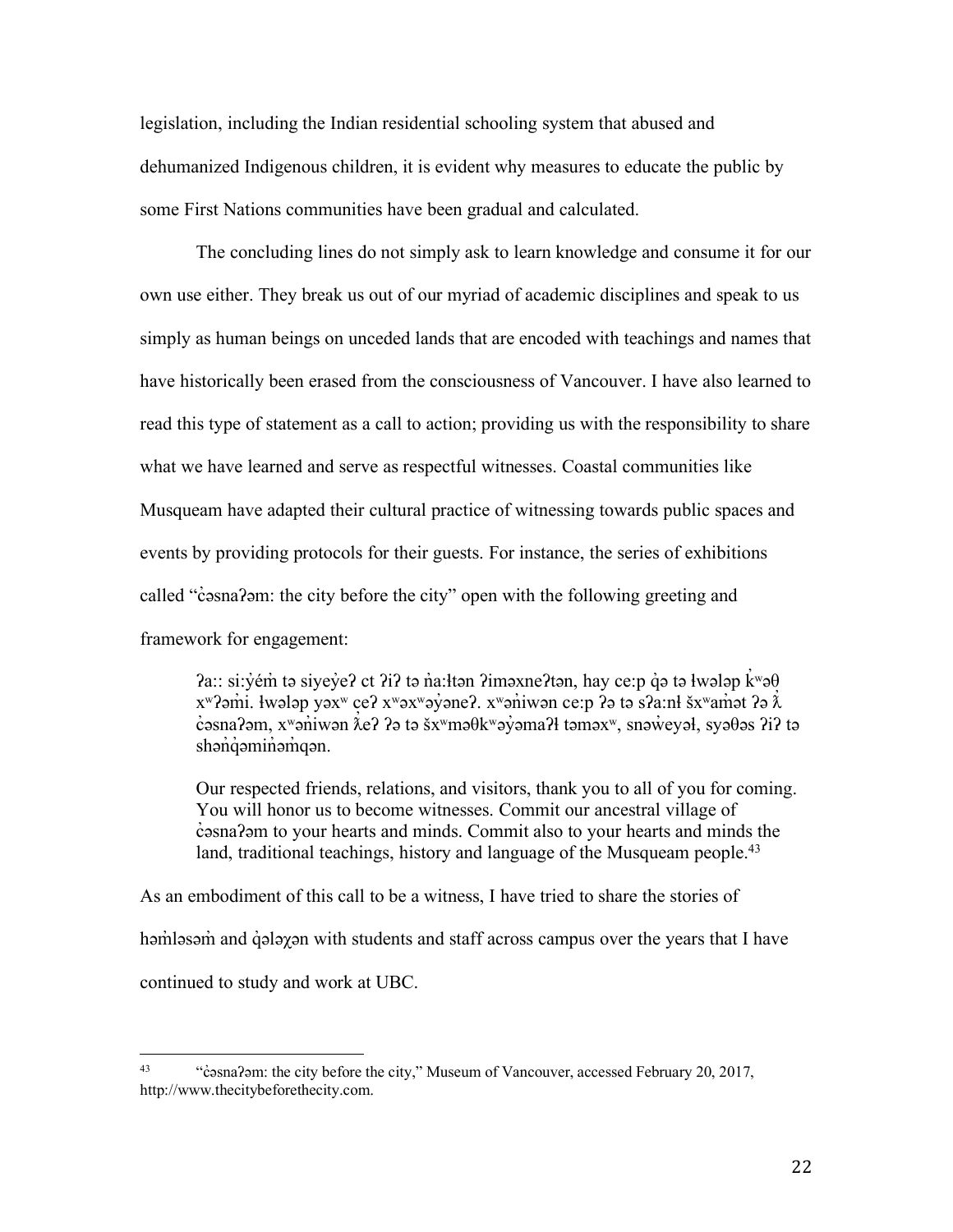## **2.4 Teachings from the Stories of həm̓ ləsəm̓ and q̓ələχən**

One day, as we were preparing to do an interview outdoors for *The Power of a Name*, I recall Elder Larry Grant saying when he thinks of the university, he does not think of it or specific buildings in the ways that our institution's branding strategies or the way that most students, staff, and faculty are familiar with. Instead he, as other Musqueam community members do, thinks of the village sites it occupies, and the wider territory it belongs to. UBC is simply one of many institutions within a young city on his unceded homelands. Grant's unwavering commitment to educating the public - through a deeply rooted understanding of place - works to unsettle the colonial lens through which newcomers have come to know the contested spaces we occupy.

In recounting the story of həm̓ləsəm̓, Grant shares how χe:ls transforms a person into stone for being greedy and wasteful at this site of fresh water located south of Wreck Beach. He goes on to position UBC in relation to the student experience as a site where individuals can experience transformation: "Many times you come in thinking you're going to be one thing, but because people share resources which is the knowledge contained here at UBC, your life gets transformed into something else, something that you never even thought of."<sup>44</sup> This story contains many calls to transform, and points out the importance of being in good relationship not only to the people around us, but also the land and resources which sustain us.

In *These Mysterious People*, Susan Roy shares the story of how the late Wayne Point rediscovered a carved stone integral to the community's history named qeysca:m.

<sup>&</sup>lt;sup>44</sup> "The Power of a Name: həm̓ləsəm̓ House at UBC," YouTube video, 6:06, posted by "UBC," February 19, 2014, https://www.youtube.com/watch?v=XCjilM2M9Ho.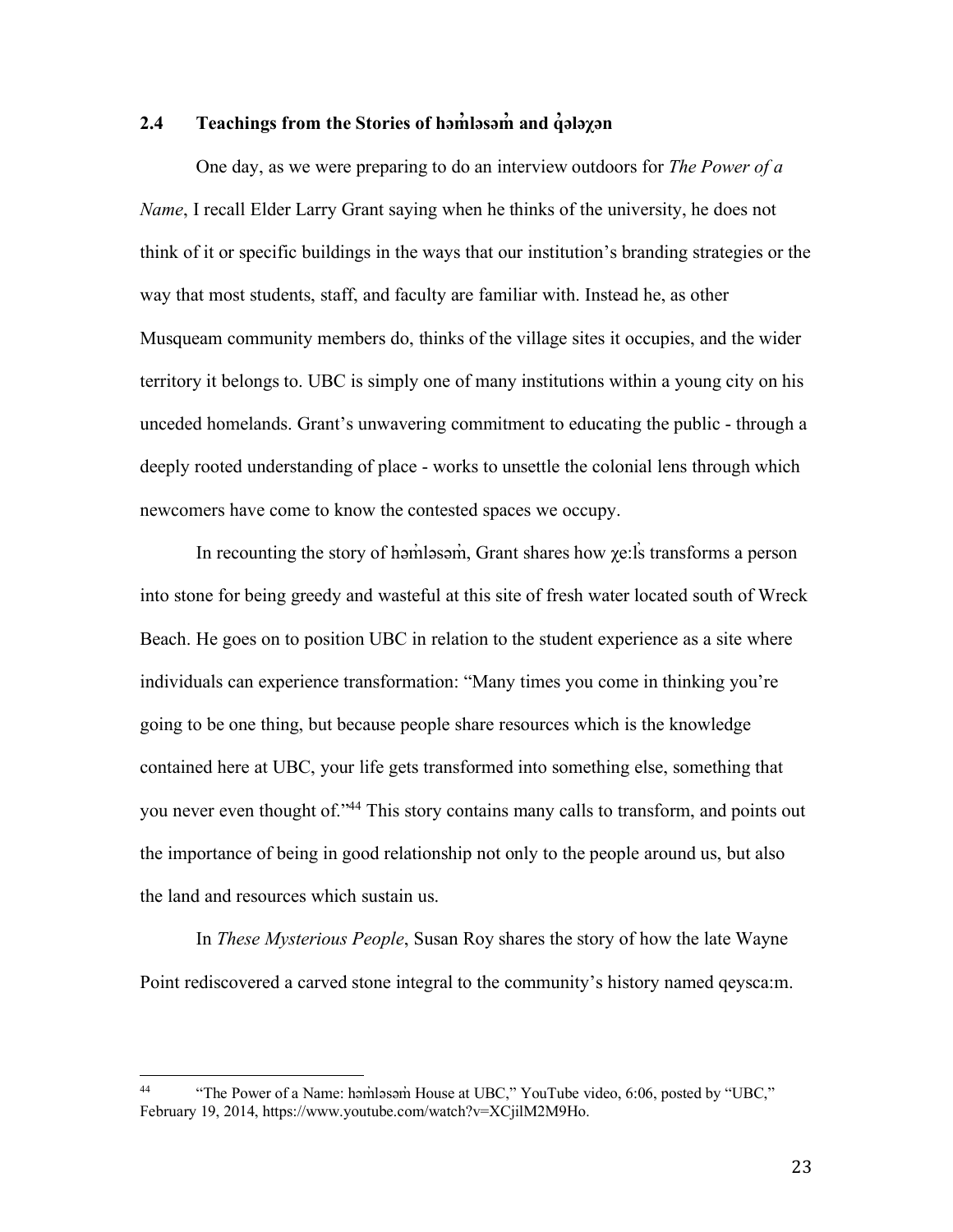Wayne<sup>45</sup> worked for his community as the Musqueam Archaeology Technician, and has rightly earned the nickname "eagle eyes" after decades of recovering vital aspects of Musqueam history and culture. During the 1980s, he rmercame across the site of həmləsəm and shared this story in an interview I conducted for a short film regarding the origins of həmləsəm House's name:

I was trying to find a new location to hunt ducks, and I was going through, walking through the bulrush. And then I came this big boulder in the marsh. I was close to the treeline. And I climbed on top of the boulder and got a good view of the whole area, and I didn't realize what it was at the time. Twenty years later, I started working in archaeology, for UBC and then Musqueam Indian Band. And going through some of the notes at the band office, I started to realize there was a transformer rock in about the same area called the həm๋ləsəm rock.

After some careful looking at the maps and reading more about the story of the rock, I had to go back and see if I could find it again, this big rock I was on earlier in my life, and it took me about two weekends but I found the rock! It has been recorded before but I don't think anyone had seen any photographs until that time.<sup>46</sup>

Point embodies the moral values of the story of həmləsəm through the ways in which he

recovers and shares knowledge for the benefit of his people. His work, as articulated by

Susan Roy who has long collaborated with Musqueam as a researcher and curator,

"reaffirms the idea of the local community as a repository of local knowledge – whether

that knowledge is drawn upon in theatres of resistance and struggles for recognition of

Aboriginal title and rights or for internal community-building purposes."<sup>47</sup>

q̓ ələχən is a fortification site where Musqueam warriors and their families resided,

including qiyəplenəxʷ, the war chief and renowned leader of Musqueam who welcomed

<sup>&</sup>lt;sup>45</sup> Wayne Point suddenly passed away on December 1, 2017 while working at a local site. He will sorely missed by his family, friends, and many communities including Musqueam and UBC.  $\frac{46}{47}$  Ibid.

<sup>47</sup> Susan Roy, *These Mysterious People: Shaping History and Archaeology in a Northwest Coast Community*, (Montreal & Kingston: McGill-Queen's University Press, 2007), 13-14.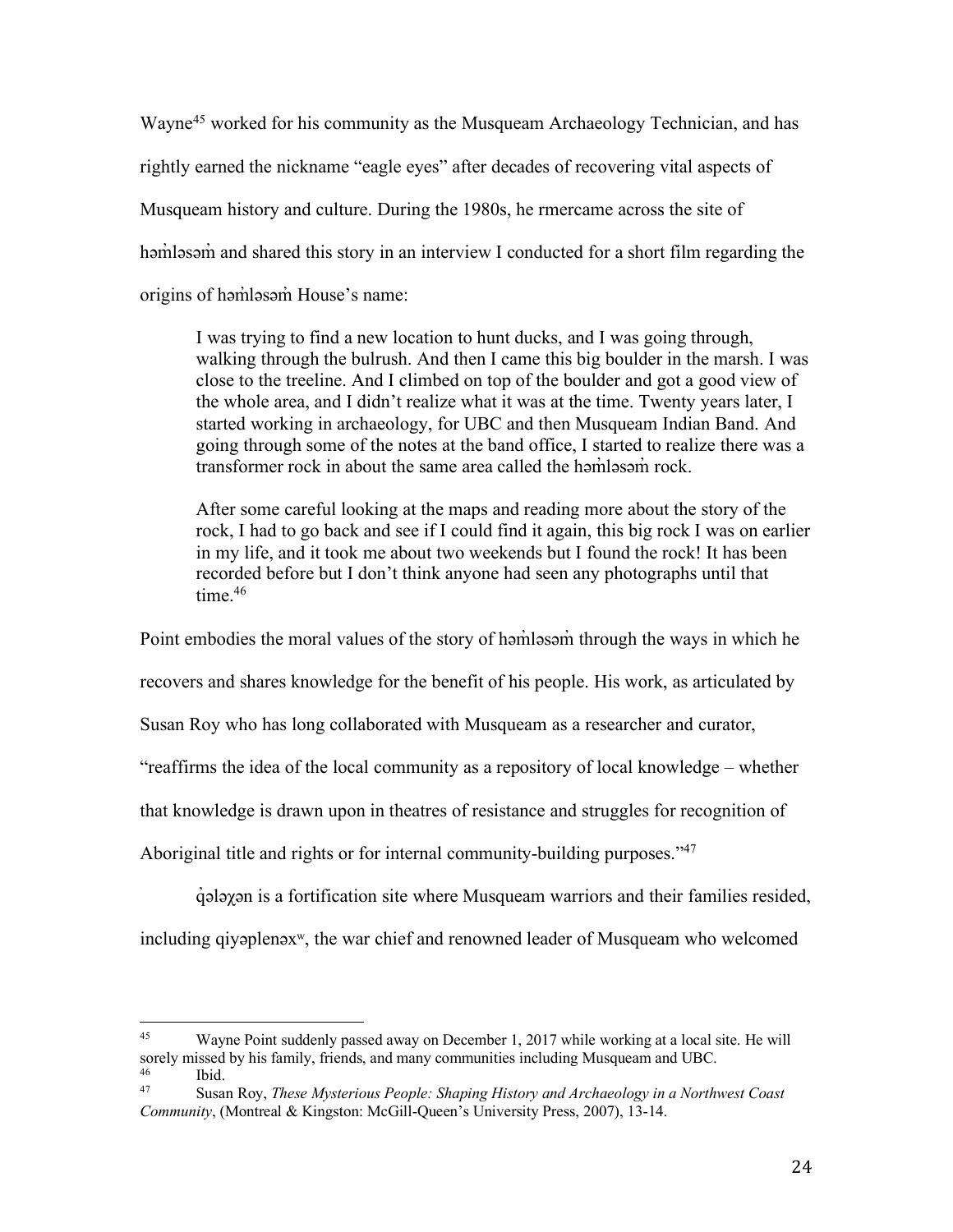the first English and Spanish visitors to his territory, and defended the Musqueam community, their land and customs. It is also one of the sites where Musqueam runners were stationed to keep a lookout for guests and invaders.<sup>48</sup> In the film "The Power of a Name: q̂alayan House at UBC", Elder Larry Grant looks out across the waters below the Museum of Anthropology, towards the shores where his ancestors resided. In the past, I have helped to facilitate tours in which I have been privileged to share his story of q̓ ələχən while standing at the same look-out area at the Rose Garden. This experience has turned out to be quite jarring for many students, producing a cognitive dissonance that many are completely willing to unpack and discuss, while some are more reticent. Some of the common reactions include the following types of remarks:

- *I have never had the chance to learn about the history of this space. I wouldn't have known that this area was used for anything other than the Rose Garden.*
- *Wow, there are so many foreign elements here. Why hasn't there been any signs of Musqueam presence added to this area?*
- *What does this part of Musqueam's history have to do with my studies at UBC? We should focus on the present.*

The Rose Garden has long been recognized and marketed as a beautiful site on campus to visit as well as convene at for celebrations after commencement. When I stood with Larry at the lookout point, listening to the story of how his great-great-great grandfather used the water and the land that surrounded us, it connected me to the territory as a settler in a way that I had rarely experienced. My imagination was brought to a time period when UBC did not exist. A space I frequented often had suddenly become unfamiliar, and the

<sup>&</sup>lt;sup>48</sup> "The Power of a Name: q̓ələχən House at UBC," YouTube video, 4:22, posted by UBC, February 19, 2014, https://www.youtube.com/watch?v=ZkZHThNM8Cc&t=2s.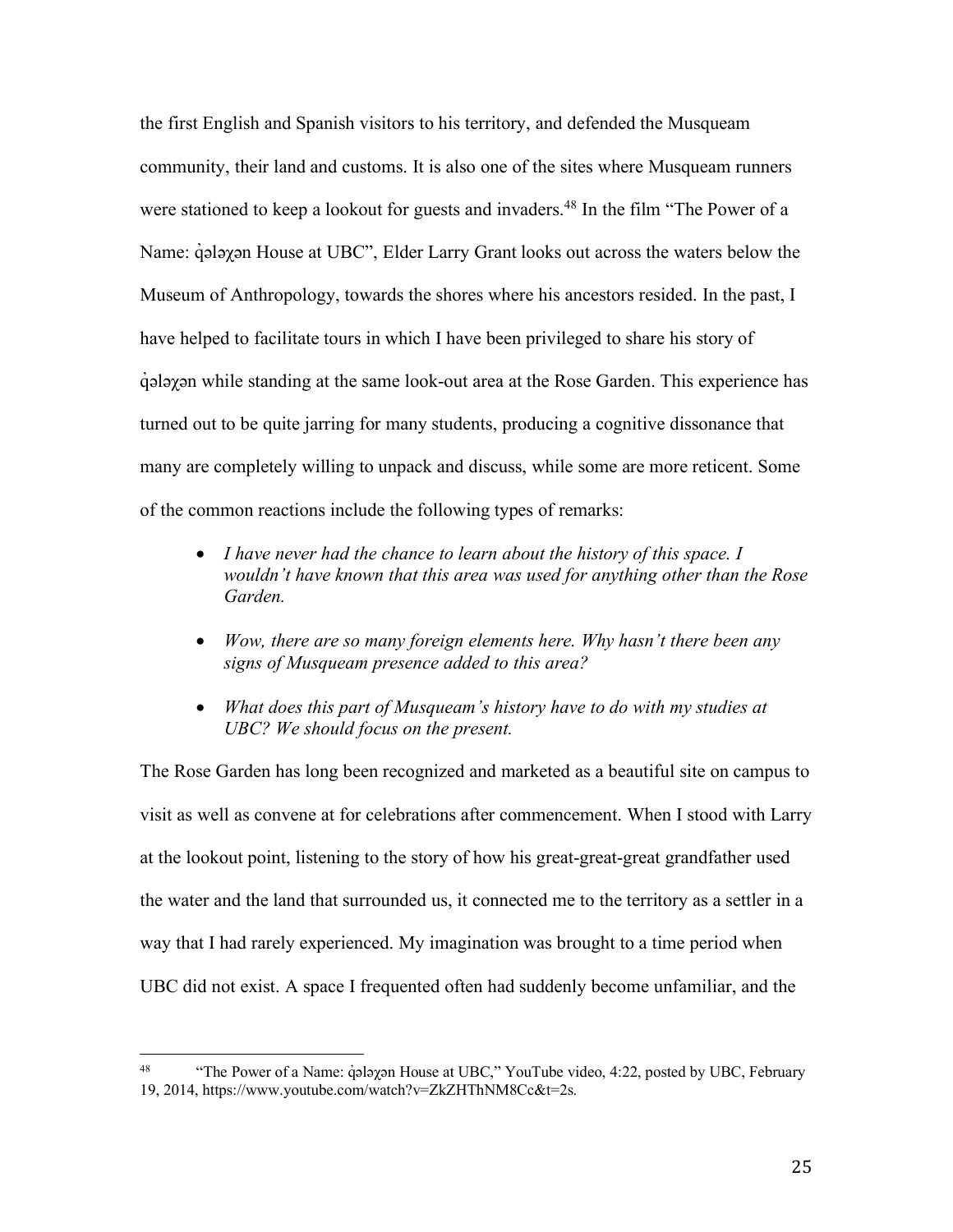importance and cultural significance of the space in terms of what I knew and what I could see, significantly changed. Dr. Evan Mauro, a sessional lecturer in the Coordinated Arts Program, describes the juxtaposing encounters that this type of experience produces in his reflection on taking students to the site while learning about *q*⋅ alay an from Larry:

Students learned to read the campus space critically, noticing, in the Rose Garden for example, how Musqueam presence is somewhat aggressively effaced by a classical English rose garden (a non-Indigenous plant species, representing a very specific aesthetic, and a vastly different use of the land), a giant Canadian flagpole visible from great distances, and a commemorative plaque listing settler place names for local mountains. These combine to produce a site that is then used in a good deal of UBC's promotional material. With the help of the tour, students unpacked layers of colonial relationships inscribed onto the land, and for some, onto their everyday experiences.<sup>49</sup>

Knowledge of Musqueam's history and use of the territory which predates the university's allows us to place our experiences and more recent memories in relation to this. It creates a layering of stories, and a connection, rather than a dismissal of those of newcomers. Recognizing these layers and the intangible characteristics embedded within this place that are important to the communities who use them provides an important opportunity to think about our collective responsibility to take care of the land many of us have come to call home, despite our range of ancestral origins.

A true understanding of these places and the unceded status of these ancient villages can shift the way in which we relate to and interact with our institution. The fact that only 0.02% of Musqueam's traditional territory is currently within their jurisdiction is poorly understood. <sup>50</sup> As the interactive site "UBC Centennial: The Hidden History" points out,

Where once the Musqueam and other hanque aming speaking people controlled all of what would become greater Vancouver, their holdings, by the time UBC arrived in

Excerpt from a presentation by Evan Mauro, used with permission.<br>
"nə́caʔmat tə šxʷqʷeləwən ct - We Are of One Heart and Mind," Musqueam Indian Band, 54.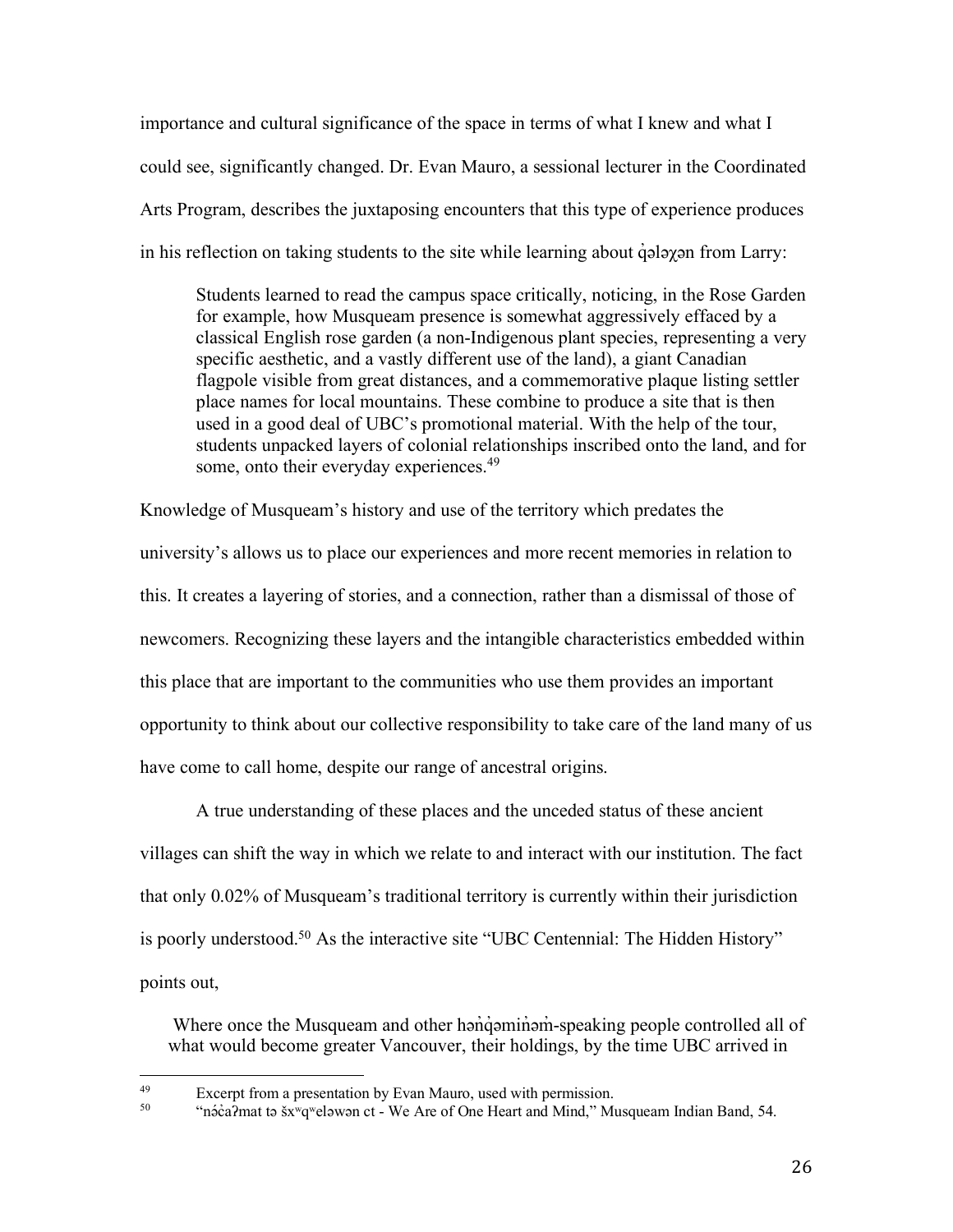Point Grey, had been reduced to a primary reserve of approximately 190 hectares (470 acres) seven kilometres around the point south of the university. As the university became ever more present, Musqueam people lost much of their access and opportunity for traditional use of that land.

The unfolding of one history radically transformed another and, until very recently, the unfolding history of the university obscured the long presence of Musqueam from the memory of all but Musqueam itself. And because Aboriginal people were, for the most part, excluded from higher education, for the first half of its century, UBC would not be a source of opportunity, but of loss.<sup>51</sup>

Considering the ways in which UBC is part of a much larger process that denied and alienated the Musqueam community from much of its traditional territory demands that we critically reflect on the privileges we enjoy as the result of the denial of human rights and essential resources to our host community, for those of us who are newcomers.

# **2.5 Working through challenges in the naming process**

As the naming advisory process unfolded as a new initiative and partnership between Musqueam, SHHS, and other UBC representatives, a number of challenges and concerns arose. Those of us who served on the committee and were not from Musqueam, were learning about hənɑ́əmin̊əm̓, one of thirty-four endangered First Nations languages in BC, for the first time. We were introduced to the North American Phonetic Alphabet (NAPA), the writing system that Musqueam uses to capture the 22 consonants in hən $\dot{q}$  əminəm that are not in the English/Roman alphabet.<sup>52</sup> Encountering symbols for vowels like the schwa,  $\varphi$ , and consonants like m (a glottalized resonant), in a world that is dominated by the use of English, was disconcerting for some individuals. This learning process naturally began with many queries that have been posed as frequently asked

 <sup>51</sup> "UBC Centennial: The Hidden History," First Nations House of Learning, accessed February 23, 2016, http://centennial.aboriginal.ubc.ca.<br> $2016$ , http://centennial.aboriginal.ubc.ca.

<sup>52</sup> Musqueam: A Living Culture, accessed March 1, 2016, http://www.musqueam.bc.ca/language.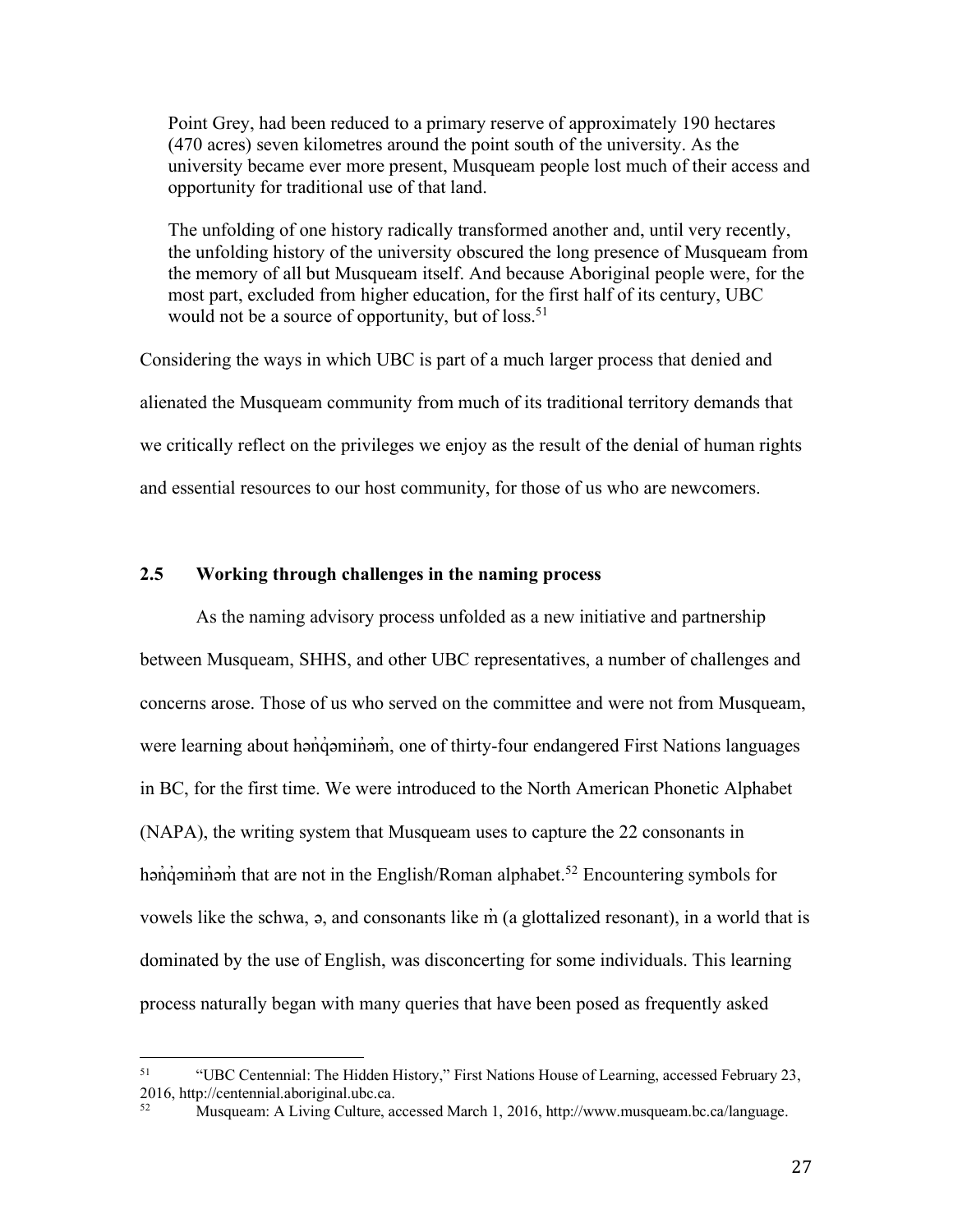questions to not only Musqueam, but also other communities in the process of revitalizing their languages as well as educating the pubic through sharing parts of this knowledge.

- *Can we Anglicize the names so that it's easier to spell and use them?*
- *How will students be able to pronounce and communicate these names?*
- *There are technical barriers for using the phonetic symbols in our computer systems.*
- *How will emergency and delivery units be able to easily identify the houses within the larger complex (as they all share one address)?*

Throughout many meetings that followed the initial proposal of the names, discussions and consultations with some UBC representatives were preoccupied with these types of concerns that pertain to the practicality of using the North American Phonetic Alphabet (NAPA), along with concerns regarding how both international and domestic students would learn and engage with the new names.

All of these practical concerns were acknowledged and respectfully addressed by the Musqueam representatives, either directly or through the liaising of Spencer and myself. In the words of Elder Larry Grant, Anglicizing the hənqəminəm language would erase its distinct sounds and render its words meaningless, so it was paramount that the committee use and respect the official orthography of the Musqueam community. Many of us had to continually reiterate this message.

Towards the end of the process, which was constrained by the amount of time remaining before the new house was to open in September that year, there still remained issues pertinent to SHHS' communication process that needed to be addressed. Some of the symbols were not compatible with the operating system SHHS was using at the time.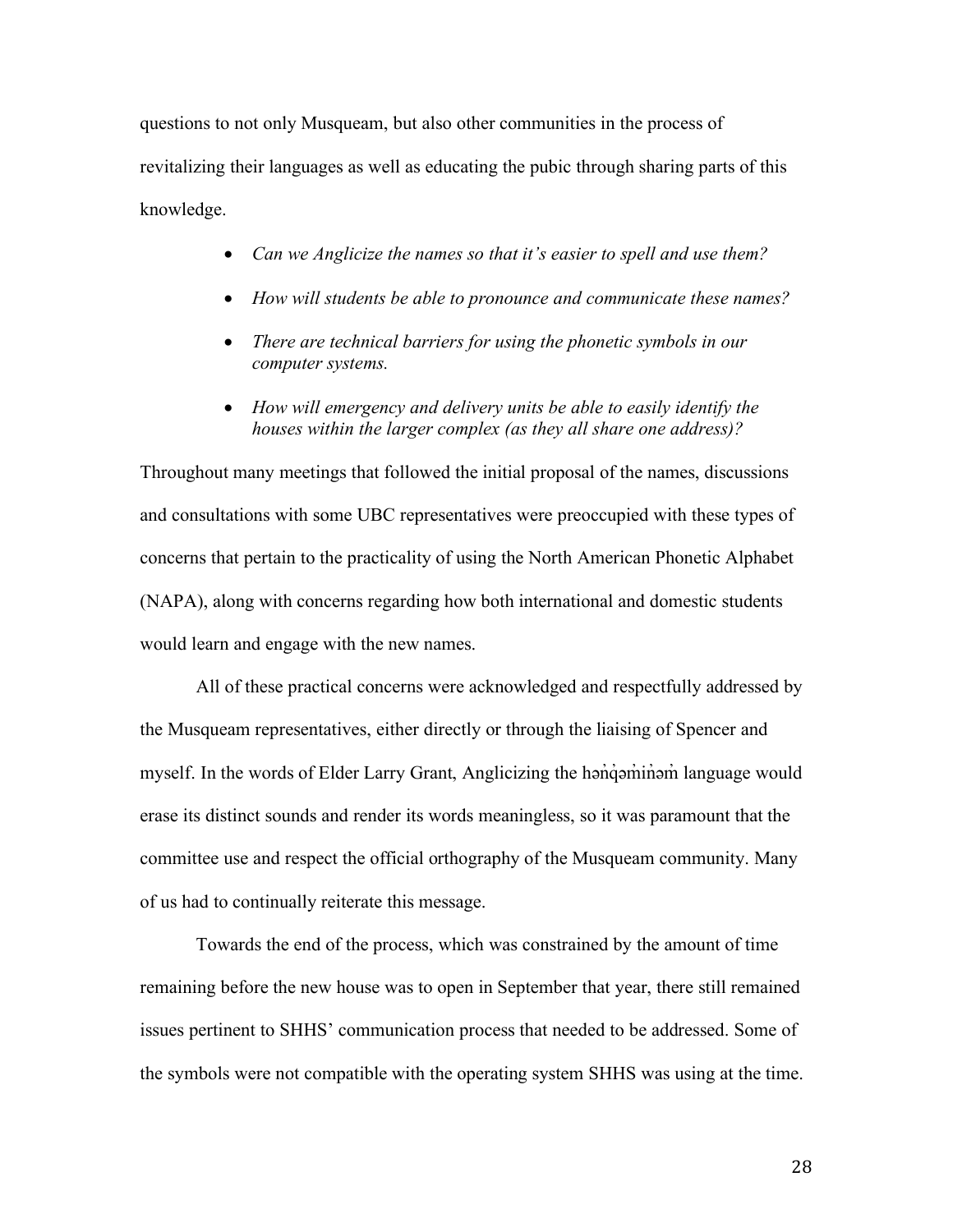However, it became difficult to conduct consultations with certain individuals who demonstrated an unwillingness to listen with "an open heart and mind" and discuss differences in opinion in a respectful manner.

In order to build a consensus and find a solution that both parties would agree with, Spencer and I participated in one of our final meetings with a lead representative of both parties. The shared intention was to openly discuss the issues at hand. For data bases and other internal communication purposes in which certain characters of the font could not easily be incorporated, two short building codes using roman letters – hmsm and  $q$ IXn - were agreed upon.<sup>53</sup> Negotiating these codes, turned out to be a pivotal moment enabling the process to move forward.

Educational strategies focused on how to introduce UBC students, staff and faculty to hənqəminəm were then gathered and developed. The First Nations and Endangered Languages Program at UBC shared a unique font they created called the First Nations Unicode<sup>54</sup> that enables people to easily communicate with phonetic symbols on their computers. To teach people how to pronounce the names, audio clips were recorded with han'd aminam speakers and pronunciation guides were collaboratively developed.55

As I reflect upon the challenges that arose during this naming process and the ways these were overcome through respectful dialogue and recognition of diverse views,

 $53$  The building codes for the həm๋ləsəm and q̊ələχən Houses were negotiated as hmsm and qlXn respectively. The capital X is intentional, as a substitute for the symbol  $\chi$  (chi). Some computer systems only render the codes in capital letters however.

The First Nations Unicode Font is available to download on the First Nations and Endangered Languages Program website: http://fnel.arts.ubc.ca/font/ $\frac{1}{255}$ . The audio clins and pronunciation guides are avail-

<sup>55</sup> The audio clips and pronunciation guides are available on the Student Housing and Hospitality Services website at http://vancouver.housing.ubc.ca/totem-park-house-names/.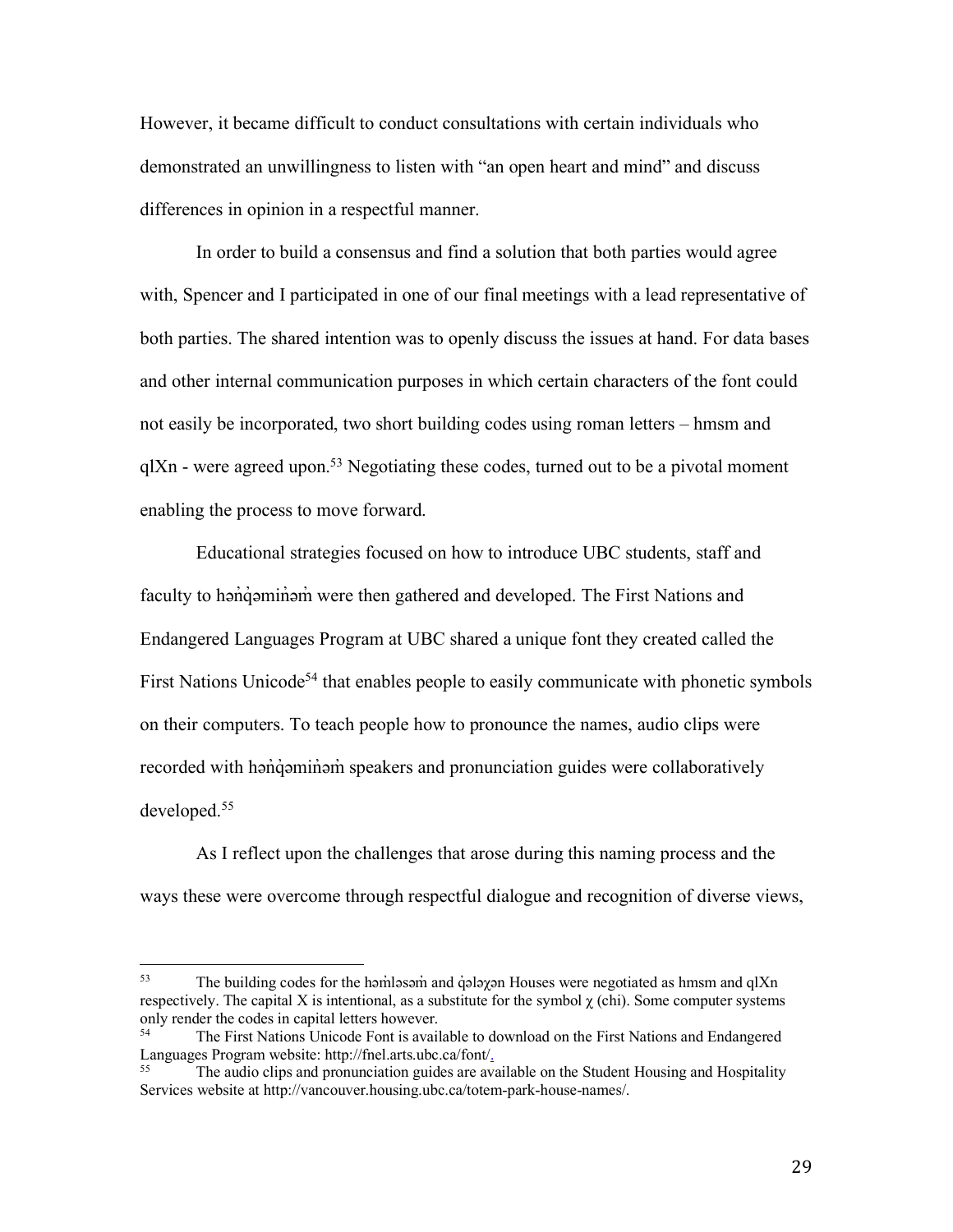each of the values that are outlined in "Connecting Communities: Principles for Musqueam-UBC Collaboration" highly resonate and align with my experiences working in the community. While it is essential to learn and put into practice each of these key principles, I would stress the importance of establishing a "meaningful collaboration" at the start of any partnership and ensuring that "listening and opening communication" is fostered in a productive way throughout the process in order to achieve results that are mutually recognized and celebrated. The challenges that arose with certain individuals during the naming process could have been avoided if they were willing to communicate in a respectful manner, and to be open-minded to changing their practices. For instance, what seemed like practical challenges that would negatively impact people's work and communication abilities were productively reframed as opportunities to learn and gain different forms of knowledge and different ways of doing things.

One of the important lessons I learned from being an active participant in the naming process was the significance of communicating and helping foster a recognition and understanding of how public use and treatment of hand  $q$  and at UBC or beyond, is inextricably tied to Musqueam's language revitalization efforts and goals for their own community members. Too often, there is a tendency to prioritize and address institutional needs during community consultation, rather than create space and time for community initiatives and concerns. In Aaron Lao's report, it was refreshing to see equal attention devoted to the concerns of both the community and the institution, in particular the use of localized and culturally specific examples that resonated with readers. In a related way, one of the most crucial lessons I learned through the decision and goal-making practices of the building naming process was that projects such as the naming of new buildings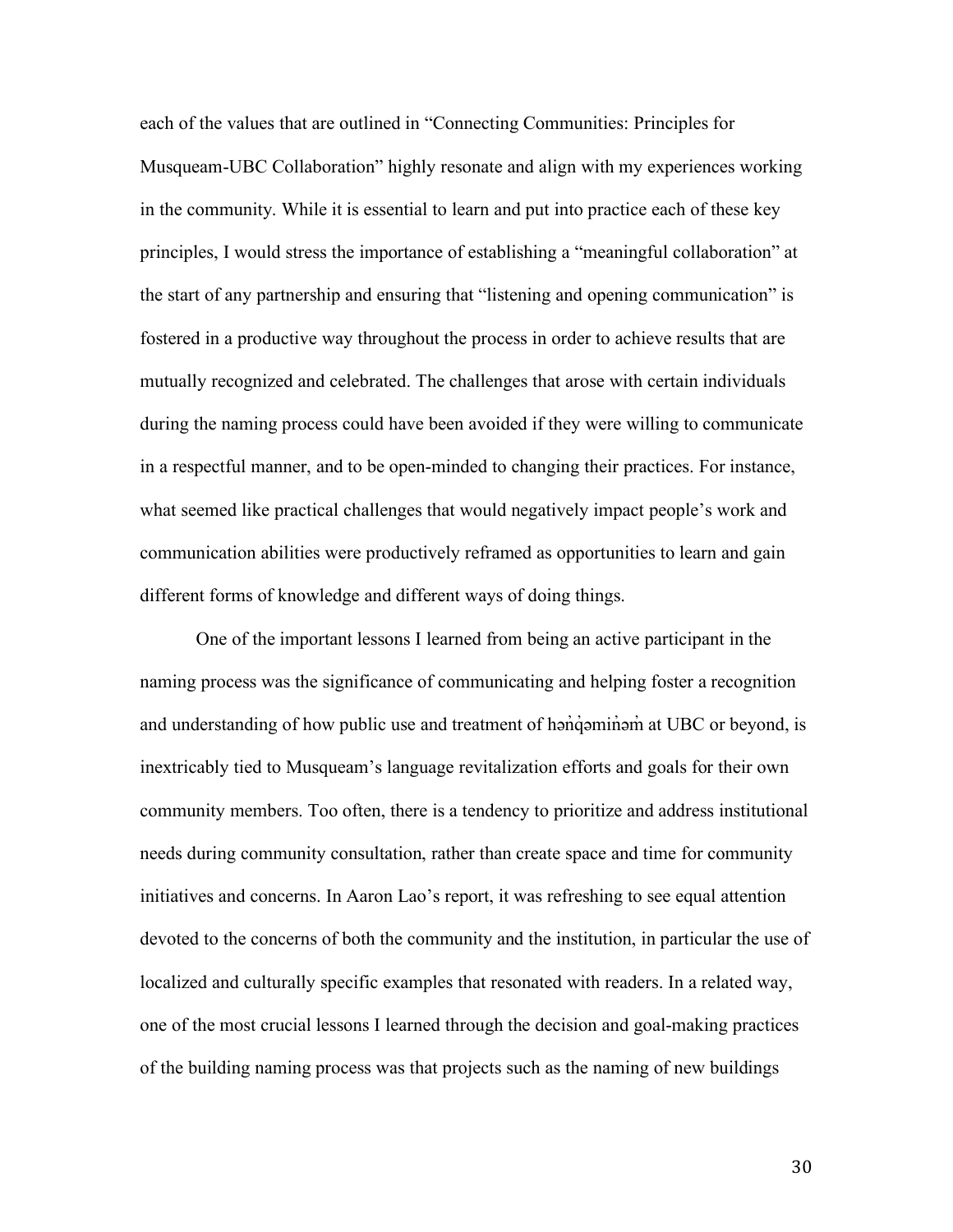with han`qaminam needed to be part of a long term process that reflected the priorities of the Musqueam community rather than only considering the needs of UBC as an institution.

Years following the formation of the naming committee meeting and development of affiliated educational initiatives, it has been very rewarding to witness the respectful ways in which many students have been engaging with the names of the houses in which they reside, including both those that were gifted by the Musqueam community and those that were not. One photograph that stands out is a picture of a group of students, each one with a letter on their back, spelling out the name "həmləsəm" with purple body paint. While it would be difficult to police every individual use of the house names by students as part of their campus experience, I hope that the growing number of resources that are now available for students to learn the origins of the house names, systemic issues of appropriation and misrepresentation, and the importance of community consultation will encourage multiple modes of ethical engagement with Indigenous communities and their histories, cultures, and politics.

#### **2.6 Lessons on time: it's more than a sign**

Although the naming process resulted in many positive results at the time and in continual ways through educational resources, there were downsides to the process itself being rushed. The unveiling of the building signage, independently developed at UBC, signaled an abrupt end to the partnership that had been formed, rather than a long-term commitment to an on-going relationship. I am proud to be a member of the storytelling committee that was formed between Musqueam and SHHS prior to the naming of the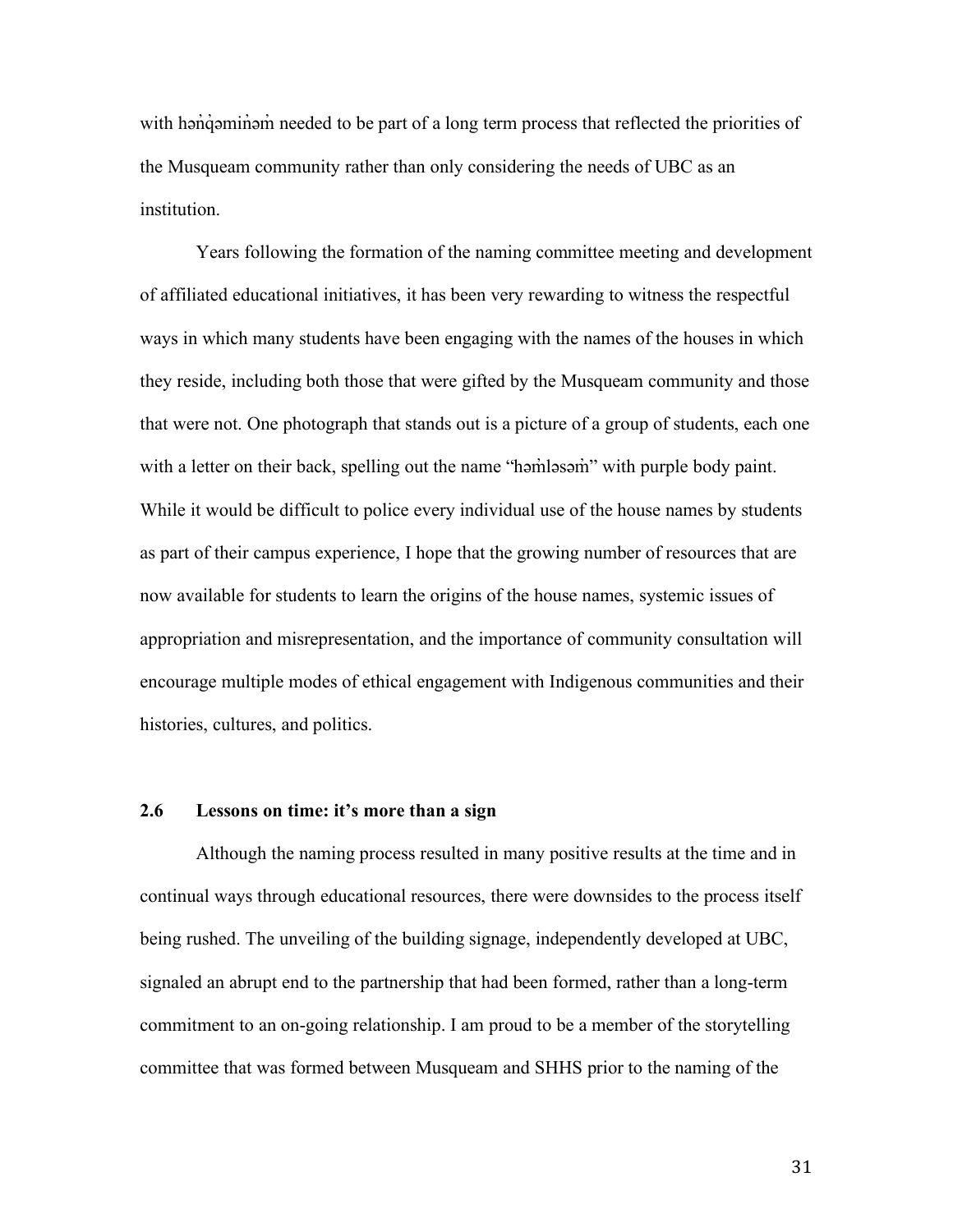final infill house at Totem Park Residence in September 2017. This project began after the naming of the two buildings described above, and it has produced more substantive materials and initiatives than the first collaboration. However, as I reflect on the obstacles and approaches that were present in the first collaboration, in hindsight there was one crucial shortcoming that needed to be corrected in order to have the more productive relationship of the naming process for the final building.

While Musqueam was involved in providing the content that would be shared in the original building signage, they were not involved in the design process. In fact, Spencer and I were also left out of the process at this stage, and as with Musqueam, we did not get to see the signage until it was installed. As of the writing of this thesis, nearly six years after the naming process for the first two buildings at Totem Park, these original signs will be removed and replaced with more vibrant and robust representations of Musqueam's history, language, and culture. The stark constrast between the original signage and the new, collaborative designs signify and are symbolic of two differing approaches to consultations and the relationship with Musqueam. The first one was a product of prioritizing institutional timelines, and the second one better reflected a healthy, ongoing relationship that is committed to a long-term process. Rather than the product of a single short-term project that is shaped and dominated by the priorities of the university alone, the signs created for the final building, and the two signs made to replace the original two building signs, now reflect particular moments in an on-going relationship.

Proper consultation involves iterative discussions and repeated collaborative decision-making. Doing it properly will take longer, but the results will be better and a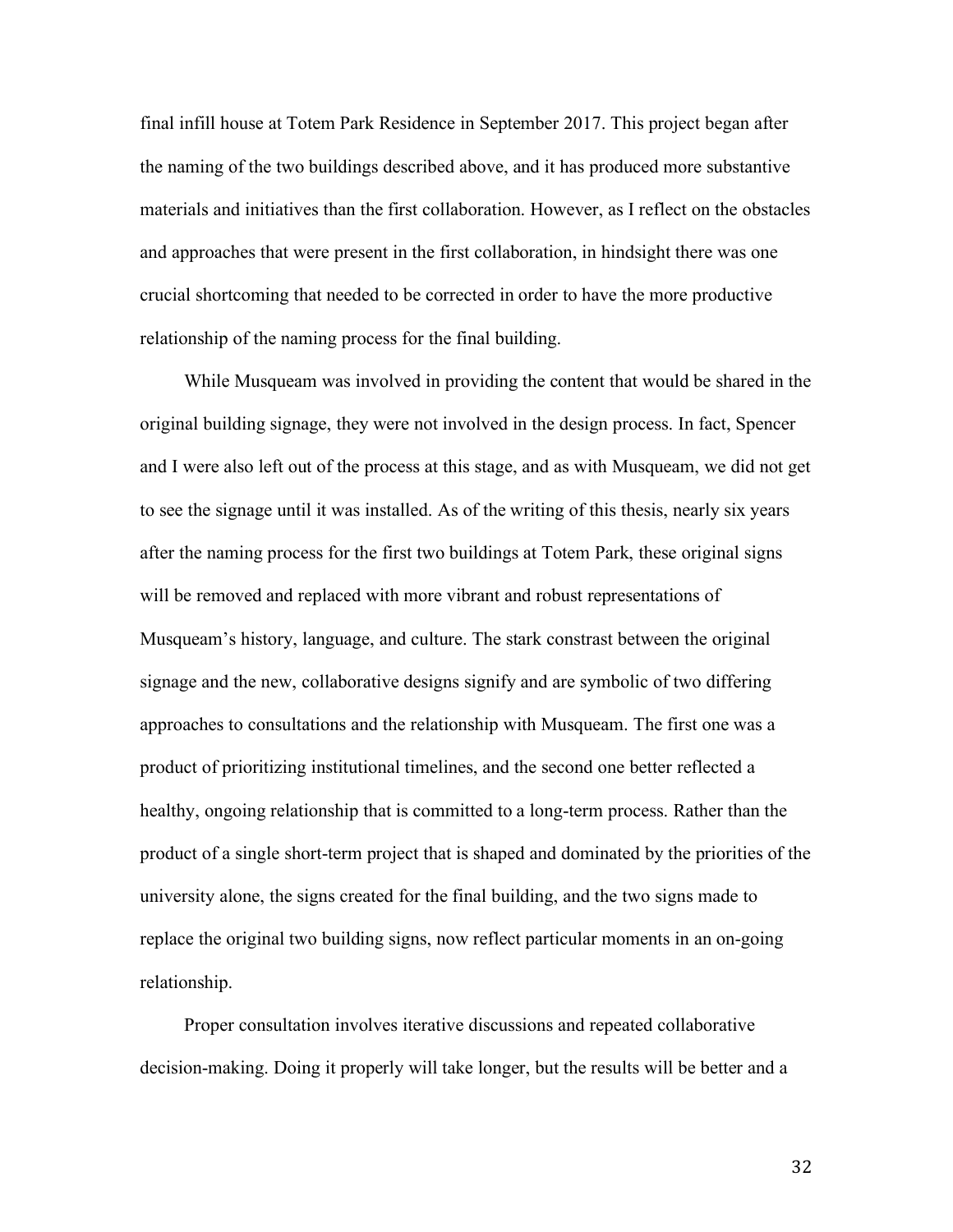sign of a commitment to a continual relationship. The two sets of signage, in a sense, were themselves each a sign of something else, a symbol of two different approaches to consultation. The replacement signs will be installed beside two large storyboards designed with Musqueam style elements, include a partial map of Musqueam territory to situate the place names, and to assist viewers in pronouncing each of the unique hən q əmin in sounds in the names. Where there previously a series of lit, blue and green panels, place-based imagery reflective of the original həm̓ ləsəm̓ and q̓ ələχən locations will be printed on vinyl and applied directly over these panels; as a way to to transform the space just aesthetically but in a way that is culturally reflective of Musqueam. In comparison, the first set of signage were produced from a rushed process that forced a timetable reflecting the needs and priorities of the University upon Musqueam. Decisions were based on priorities shaped by short-term planning needs, and a collaborative process was suddenly ended when the door became closed to further input. If there had not been the opportunity to renew the collaborative relationship between SHHS and Musqueam with the naming of the final infill building at Totem Park, the first naming process would have unfortunately ended with a less than optimal result, both in the sense of the signage themselves but also in terms of the relationship. In hindsight, the naming process that resulted in the final building being called c esna? am allowed for the creation of a better consultation process that both built upon and corrected the shortcomings of the first.

Public recognition of Musqueam language and territory has been a long unfinished process in the making. The most fundamental recognition of the continuing financial significance of colonial theft remains only partially acknowledged. In the words of Elder Larry Grant, "You know who the biggest benefactor of UBC is? It's not [Walter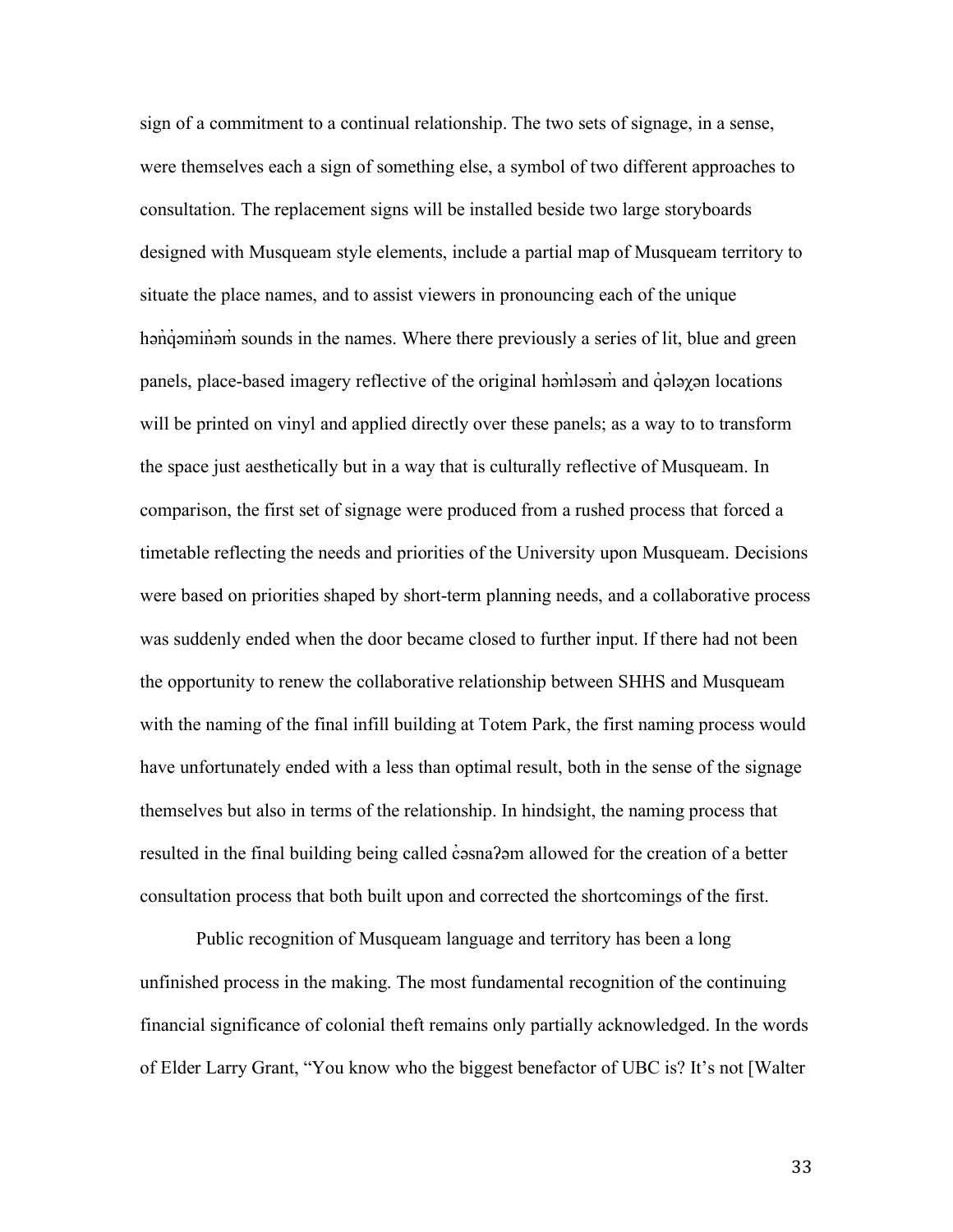C.] Koerner, it's not [Irving K.] Barber, it's not [Peter A.] Allard—it's Musqueam! The billions of dollars of real estate that have been appropriated, that Metro Vancouver and UBC sit on."56 I have borrowed this simple yet provocative teaching from Elder Grant to spur us to think about how it is easier to imagine how quickly members of the University would act if errors were made on campus signage that featured the names of the donors listed above. In a similar way that those signs reflect respectful relationships and commitments for on-going engagement and stewardship between UBC and individual benefactors, so do any signs or other public materials produced in collaboration with Musqueam—and they should be treated with equal care and attention.

# **2.7 Emerging obligations: a movement to 'Musqueamize'**

Drawing from the work of Stuart Hall, Timothy Stanley stresses "it is not enough to replace bad representations with good ones. We need to pull the bad ones apart, to make them uninhabitable."57 In the context of encountering issues of misrepresentation of Indigenous peoples on campus, I believe this call to action involves not only being able to critically assess and determine what is wrong and simply get rid of it, but to build a broader awareness and understanding of the ways in which the cities we live in like Vancouver were designed upon the erasure of Indigenous presence.

As Chelsea Vowel notes, "the emergence of social media platforms has created amazing possibilities for Indigenous peoples to combat centuries-old stereotypes and

 <sup>56</sup> "*A Musqueam View of Campus*," Campus and Community Planning, accessed April 11, 2018, https://planning.ubc.ca/vancouver/news-events/newsletter/2018-04-01/musqueam-view-ubc-campus. Stanley, "The Banality of Colonialism," 155.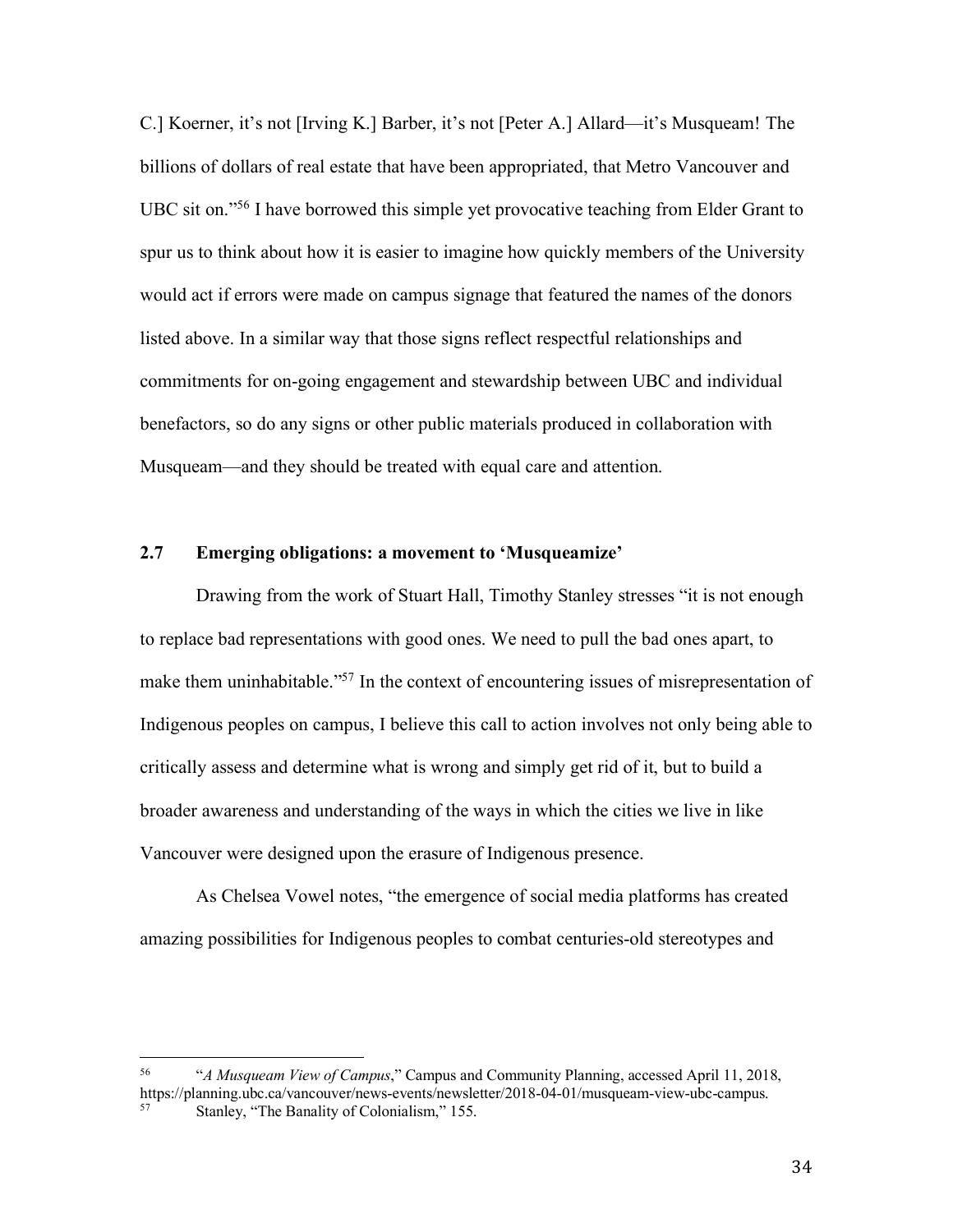misconceptions."58 While this work can be tiring and frustrating, "there is a real desire to get accurate information out there, for Indigenous and non-Indigenous people alike."59 The use of memorable hashtags such as  $\#MMIW^{60}$  and  $\#Rename BC$ <sup>61</sup>, enable posts regarding any topic to be collated and accessed at anytime, and provide an immediate avenue to respond to the overwhelming need to disseminate correct information, especially from Indigenous perspectives. Indigenous activists including Dr. Adrienne Keene, artist Louie Gong and writer Jacqueline Keeler regularly share content and facilitate conversations in relation to the issues they advocate for including #representationsmatter, #inspirednatives, and #notyourmascot respectively.<sup>62</sup>

In addition to nurturing dialogue, they have also mobilized the public to collectively respond to instances of cultural appropriation<sup>63</sup>, and to be vigilant in their own communities where interventions need to be made. While settler-colonialism is alive and well, the mechanisms and power to resist and decolonize continue to grow. Wente reminds us of this when he says that inappropriate names and logo, for instance, have "always been racist. They were racist when they were conceived. The big difference now is that the marginalized people that these logos depict now have a voice. There are now things like the Equity Summit Group to write a letter to say it's wrong. That's what

 <sup>58</sup> Chelsea Vowel, *Indigenous Writes: A Guide to First Nations, Métis & Inuit Issues in Canada*, (Winnipeg: HighWaterPress, 2016), 88.

 $^{59}$  Ibid., 88.

<sup>&</sup>lt;sup>60</sup> #MMIW stands for missing and murdered Indigenous women.<br><sup>61</sup> The #RenameBC campaign was part of an exhibition at the Museum of Anthropology called Lawrence Paul Yuxweluptun: Unceded Territories, as well as a contest facilitated online at http://renamebc.ca and through a kiosk within the exhibition.<br><sup>62</sup> Each of these healtes through an he found on http:/

 $\frac{62}{63}$  Each of these hashtag threads can be found on http://twitter.com.

<sup>63</sup> Vowel's chapter called "What Is Cultural Appropriation?: Respecting Cultural Boundaries" provides a frank overview of the current debate on this topic, and offers practical advice as to how to respect and celebrate Indigenous cultures.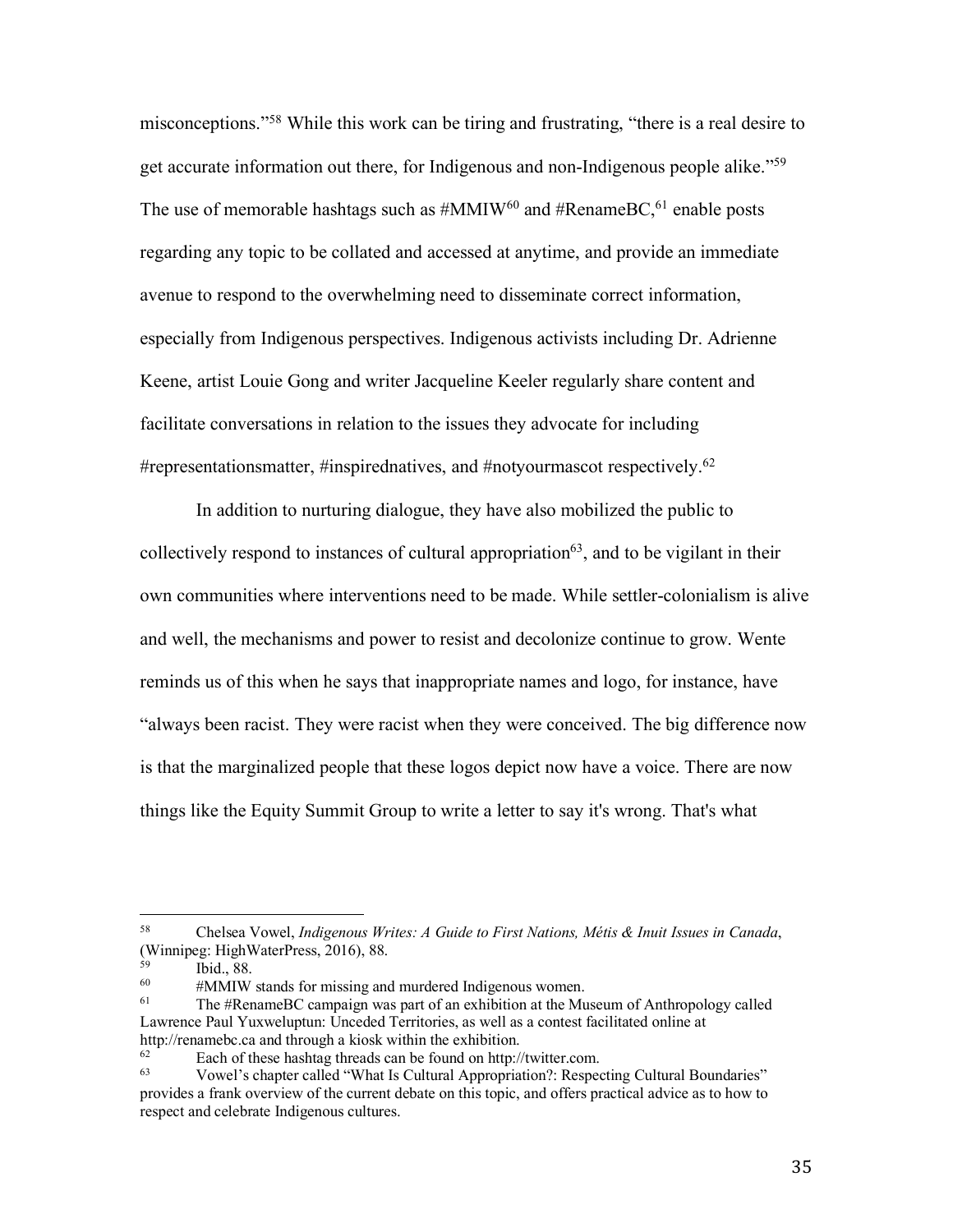changed."64 In other words, the voices of Indigenous peoples are now increasingly being heard, and the number of platforms for mobilizing these voices has grown significantly.

In the work with which I have been privileged to collaborate, a primary focus of these initiatives has been to encourage students to be aware and vigilant of issues regarding representation. At the same time, it has also been to encourage them to actively respond to everyday acts of injustice; to detect and unravel threads of settler-colonialism in ways that suit their unique contexts and capabilities. Producing *The Power of a Name,* a collaborative film series and accompanying website, <sup>65</sup> allowed me to be part of a team that explored the contested history of naming practices at UBC. The films aimed to revitalize stories of relationships that had been formed between UBC and Indigenous peoples from some of the communities affiliated with the names in use at Totem Park Residence, while simultaneously encouraging dialogue regarding our individual and collective responsibilities on Musqueam territory. This work continues the vision that inspired *Decolonizing Knowledge* years ago, premised upon the idea that when students learned about local Indigenous knowledge and stories, there was less possibility of them replicating and repeating misrepresentations that erased and belittled Indigenous peoples in a broad range of contexts. These stories relate to many aspects of the university experience, and the conversations they catalyze need to permeate all parts of the cities in which we live. They should not be shunted off to the field of Indigenous studies or classified as "Indigenous issues."

<sup>&</sup>lt;sup>64</sup> Wente, "We are not your mascots."<br>
The website is available at http://po

The website is available at http://powerofaname.ubc.ca. The development of this series began in 2013.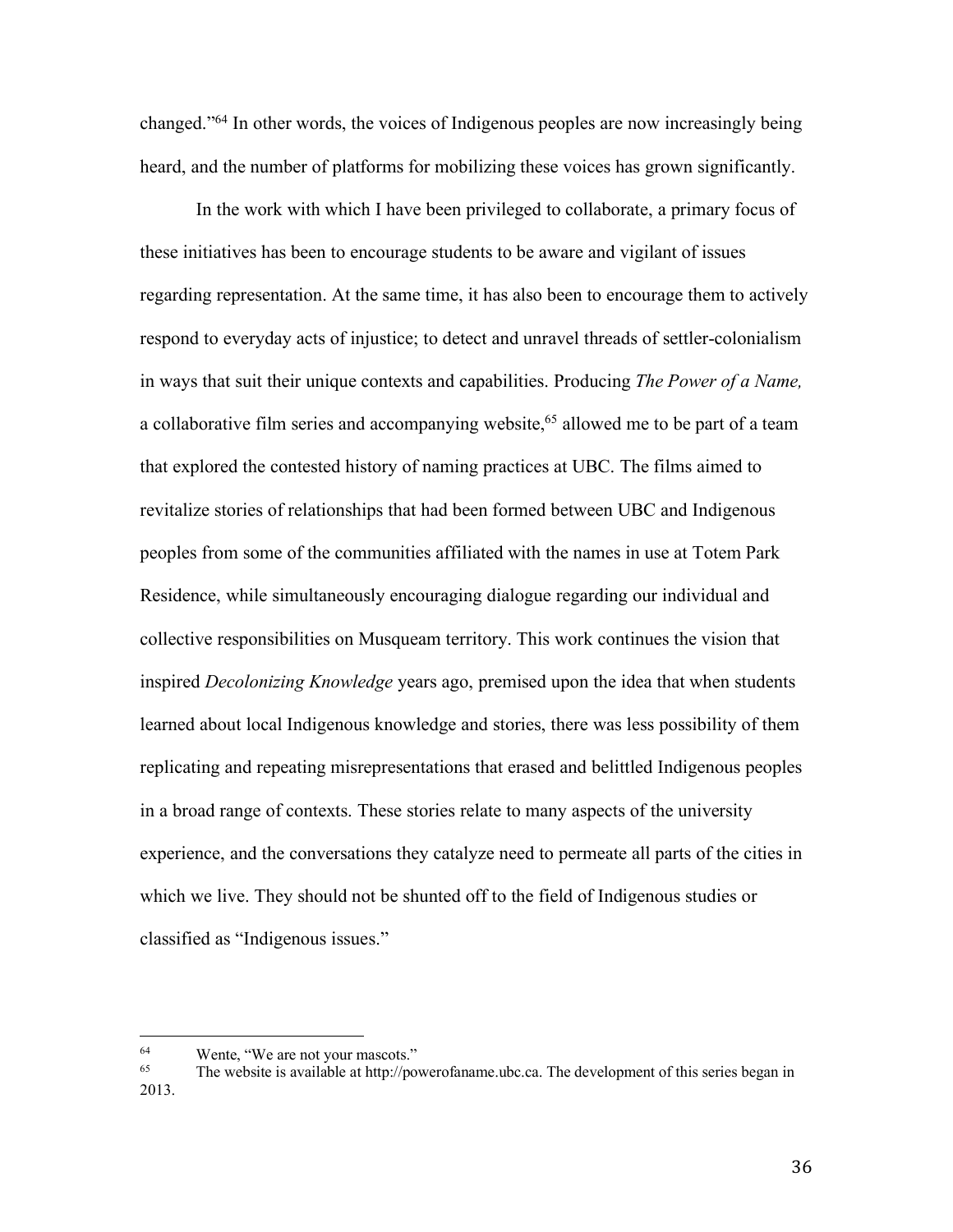The burden of decolonizing institutions like UBC cannot be placed solely on the Musqueam Nation and other Indigenous peoples. As expressed by communities themselves, such as through the report "Connecting Communities: Principles for Musqueam-UBC Collaboration," the capacity and resources in terms of individuals and trained staff in their community is quite limited in the face of growing demands for localized, decolonizing knowledge. This is particularly true when community needs and concerns must be prioritized, and requests come in from a wide array of institutions and organization across the city. However, there are ways to take action in conversation with these communities in ways that can benefit them and help advance their goals and values. One of the misperceptions that I have commonly seen, and which is easy to fall into for those of us in the position of being a non-Musqueam person, is that it takes a long time to do things in collaboration with Musqueam. It is important to remember that in the end, any proposal is not up to an outsider, whether you are an individual or organization, and that what begins as an idea must be developed in collaborative conversation and that a consensus with all required stakeholders must be reached before truly becoming operational. What seems to take a "long time," in other words, is only taking exactly as long as it takes to be done properly within the array of priorities set by a consensus within the community.

In Musqueam's award-winning Comprehensive Community Plan entitled "nə́ c̓aʔmat tə šxʷqʷeləwən ct - We Are of One Heart and Mind"66 (2011), one of the

 <sup>66</sup> The plan won the 2011 Planning Institute of B.C. Award for Excellence in Planning Practice and received an honorable mention in 2010 for the Canadian Institute of Planners Award for Excellence in Recreation as listed on the EcoPlan International website: http://www.ecoplan.ca/123/tools/strategicplanning/musqueam-comprehensive-community-plan-we-are-of-one-heart-and-mind/. The plan is available in print, and on the Musqueam website: http://www.musqueam.bc.ca/one-heart-one-mind.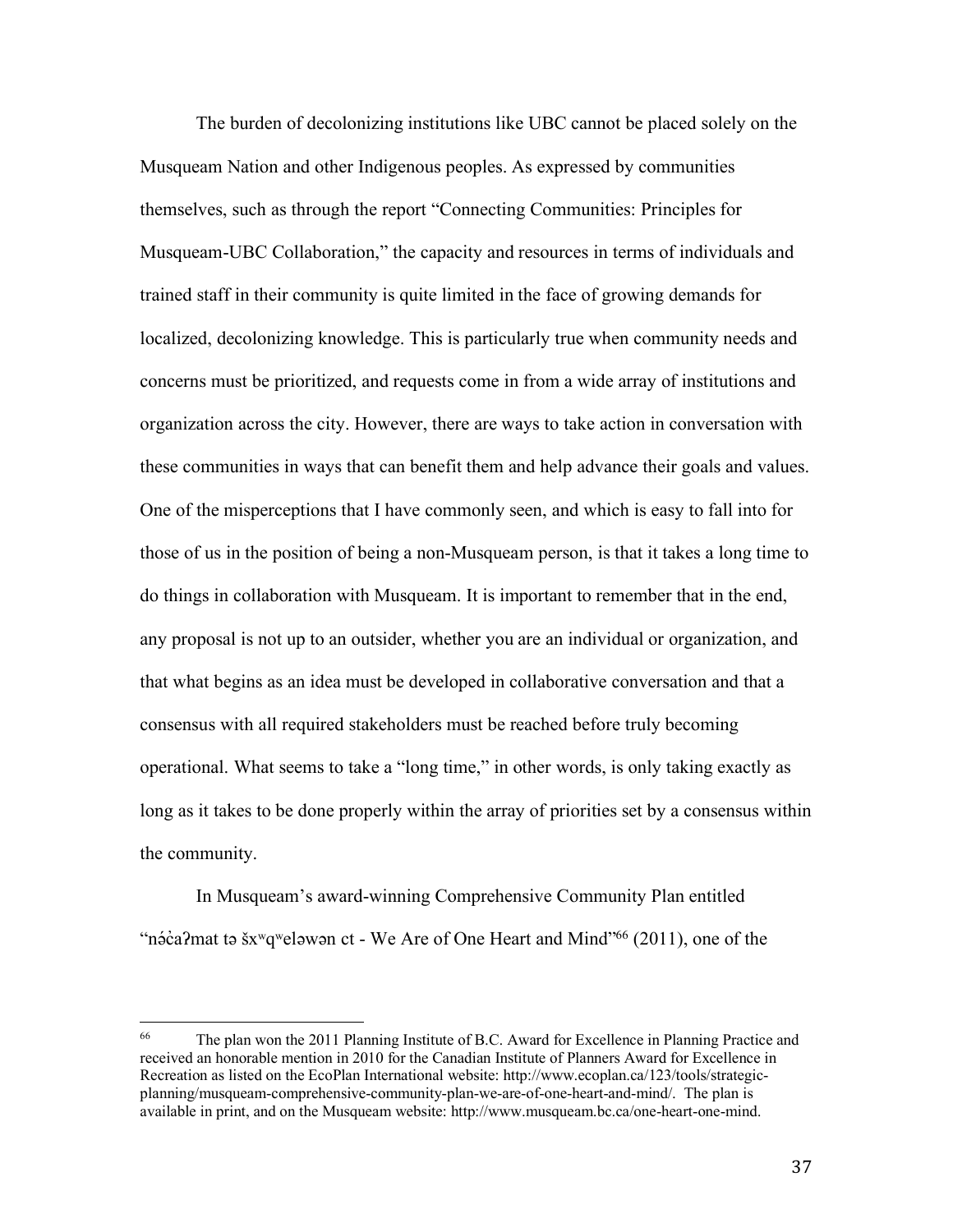actions identified under the goal of providing cultural programming is to "[c]ontinue to 'Musqueamize' our Traditional Territory with art, signs, symbols, information and Musqueam names."67 The outcomes of naming advisory processes are part of a healthy and gradual process to 'Musqueamize' UBC's Vancouver campus as a fraction of their territory within Metro Vancouver, and have laid the groundwork for additional naming processes such as the one for the final infill building at Totem Park Residence, named c̓əsnaʔəm leləm̓ (House) by Musqueam in September 2017. <sup>68</sup> Over the past decade in particular, numerous initiatives and partnerships driven by the Musqueam community have resulted in an increase in Musqueam art, stories, and signage in public spaces. The raising of the house post of Capilano, tə qeqən ?ə  $\dot{\lambda}$  qiyəplenəx<sup>w</sup> in 2012 at UBC's Allard School of Law; gifting of the name snəweyəl leləm (house of teachings) to Langara College in January 2016; raising of the commissioned double-headed serpent post, s?ilgəy gegən, on University Boulevard at UBC in April 2016; and gifting of the name nə́ c̓aʔmat ct (we are one) to the Vancouver Public Library's Strathcona Branch in April 2017 are all recent examples of Musqueam's efforts to have their traditions, language and culture recognized.

Parallel to efforts that visibly engage people on the land through tangible forms such as signage, the story telling film projects with which I became involved can be seen as digital resources that aspire to help 'Musqueamize' cyberspace. They are tools that through the application of technology can hopefully be used to mobilize and normalize the use of hən̓q̓ əmin̓ əm̓ in multiple learning environments, at the same time provoking

 <sup>67</sup> "nə́ c̓aʔmat tə šxʷqʷeləwən ct - We Are of One Heart and Mind," (Vancouver: Musqueam Indian Band, July 2011), 91.

The author was invited to serve on this naming advisory committee, building off of the work done in 2011 when Musqueam gifted the names həmləsəm and qələyən for use at Totem Park Residence.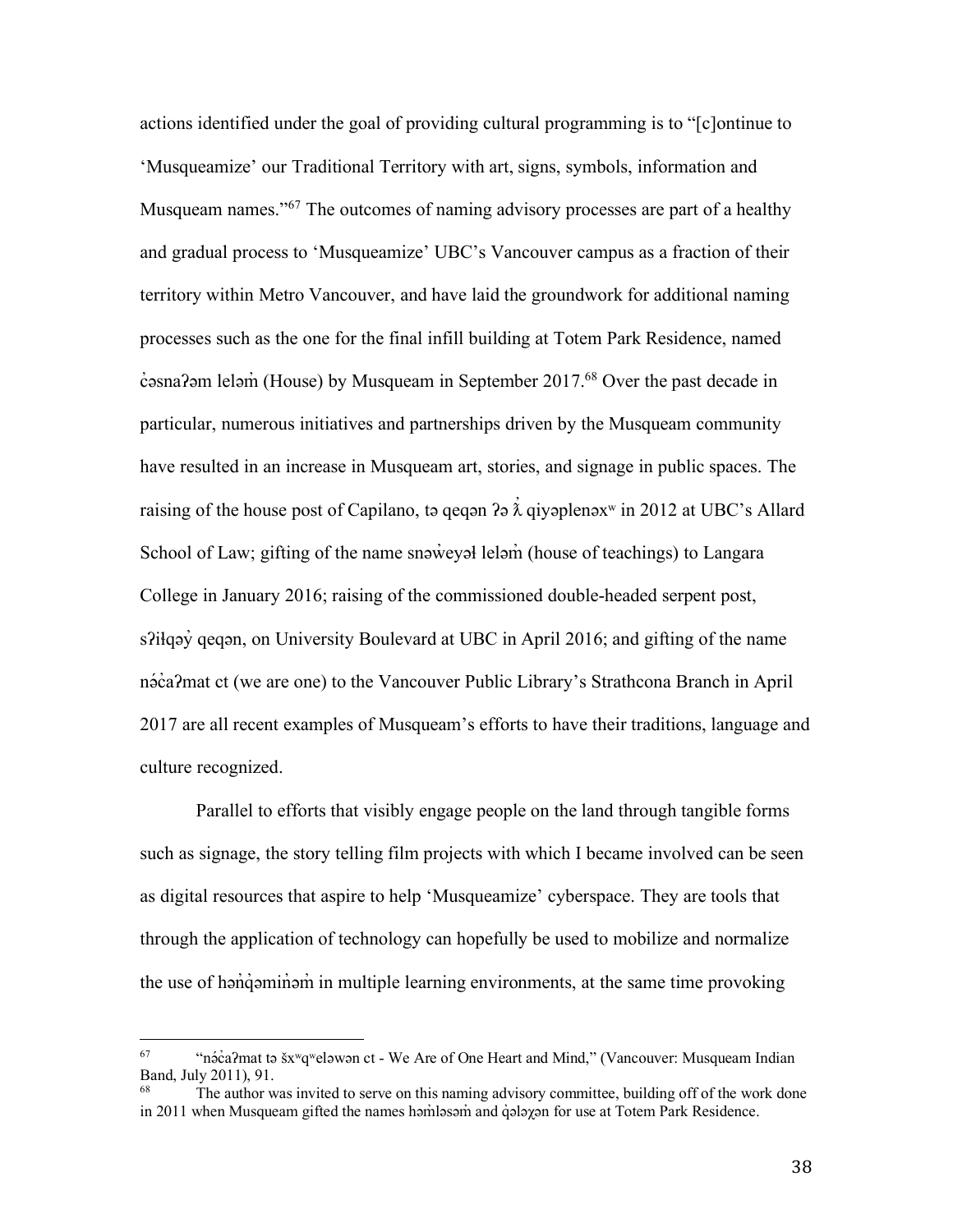users to rethink their relationship to the land upon which they live. In being involved with these projects, I learned many valuable lessons about the proper (and improper) ways to approach collaboration and consultation with Musqueam.

In the next chapter, I reflect on the projects that were developed with Elder Larry Grant's family in conversation with departments from Musqueam that share the history and significance of Chinese market gardening in their community. These projects helped highlight the intersections between the process of recovering Chinese-First Nations histories, and the development of reciprocal relations between Indigenous and non-Indigenous peoples.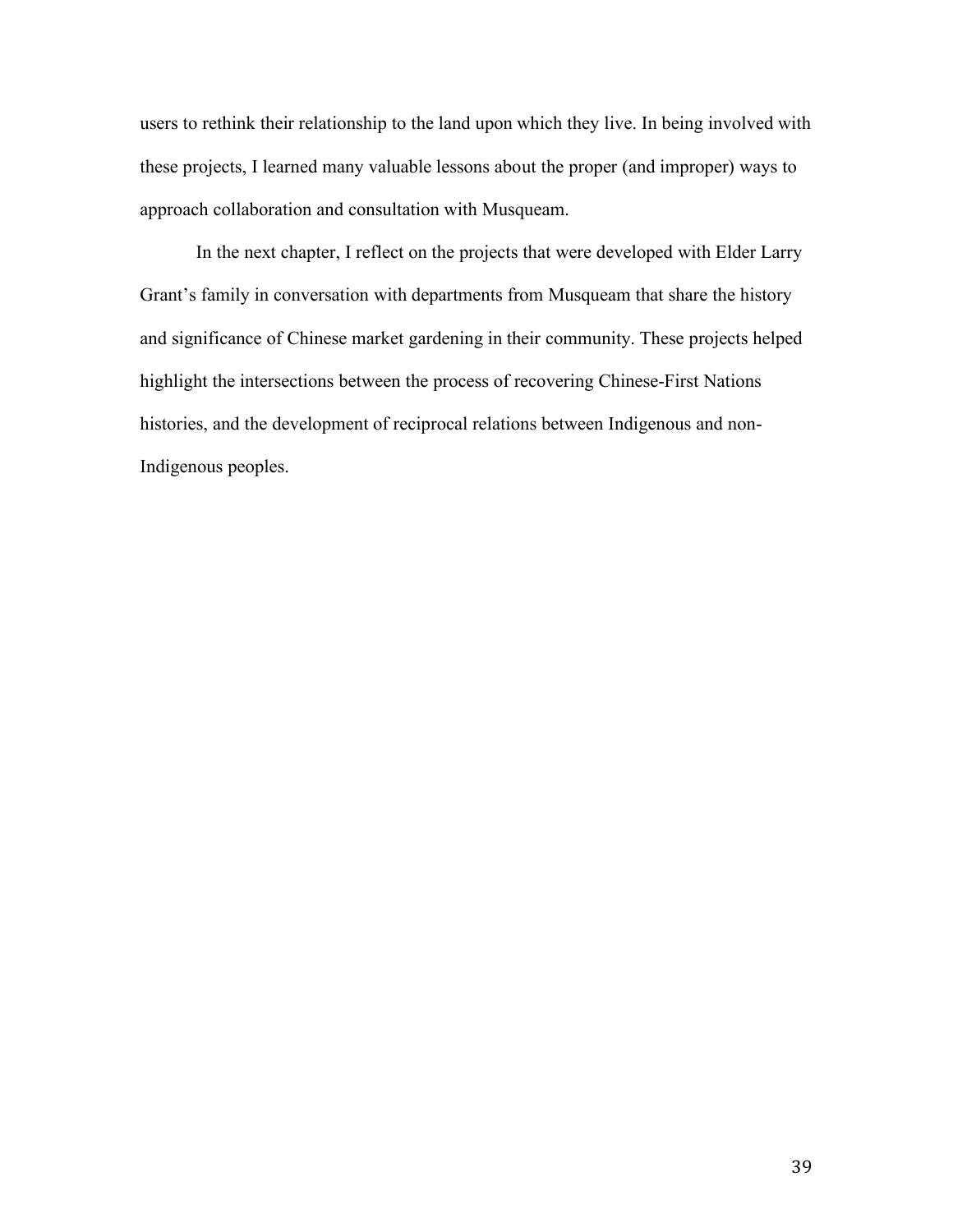### **Chapter 3: Chinese Market Gardens at Musqueam**

Throughout the 20th century, numerous Chinese market gardens were in operation throughout the Lower Mainland, supplying the City of Vancouver with fresh produce, one of the many ways in which early Chinese migrants were embedded within the local food industry.69 The unique situation the Musqueam community experienced is that it hosted Chinese farmers on their reserve lands<sup>70</sup>. As very little documentation was available about the history of Chinese market gardening at Musqueam, I became a coapplicant for a UBC grant that was awarded to Musqueam Treaty, Lands and Resources Department that would provide resources to document and gather materials about the subject.

After compiling a list of recommended contacts within the community, we distributed an invitation to community members and members of the farming families that might be interested in sharing their memories of and connection to the Chinese farmers, to participate in the project through video interviews. To introduce the project<sup>71</sup>, we hosted a dinner at the Musqueam Cultural Centre for the individuals to learn about the project, as well as who I was as a new researcher working with the community. Fortunately, a number of individuals accepted the invitation and were available to attend the dinner. For those who could not attend, they were contacted afterwards on a 1-on-1 basis. This demonstrated the interest of some of community members to document this history, especially when a number of elders were still able and interested in sharing their

 $69$  The "Chinese Canadian Stories" web portal contains many stories about the contributions of Chinese Canadians to the formation of Canada and the array of industries and communities they joined: http://ccs.library.ubc.ca.

The official name for the reserve where community members reside today is Musqueam Indian Reserve 2.

The Chinese Market Gardens at Musqueam Project took place from 2012-2013 and was funded as a UBC Community Learning Initiative funded by the Chapman and Innovation Grant.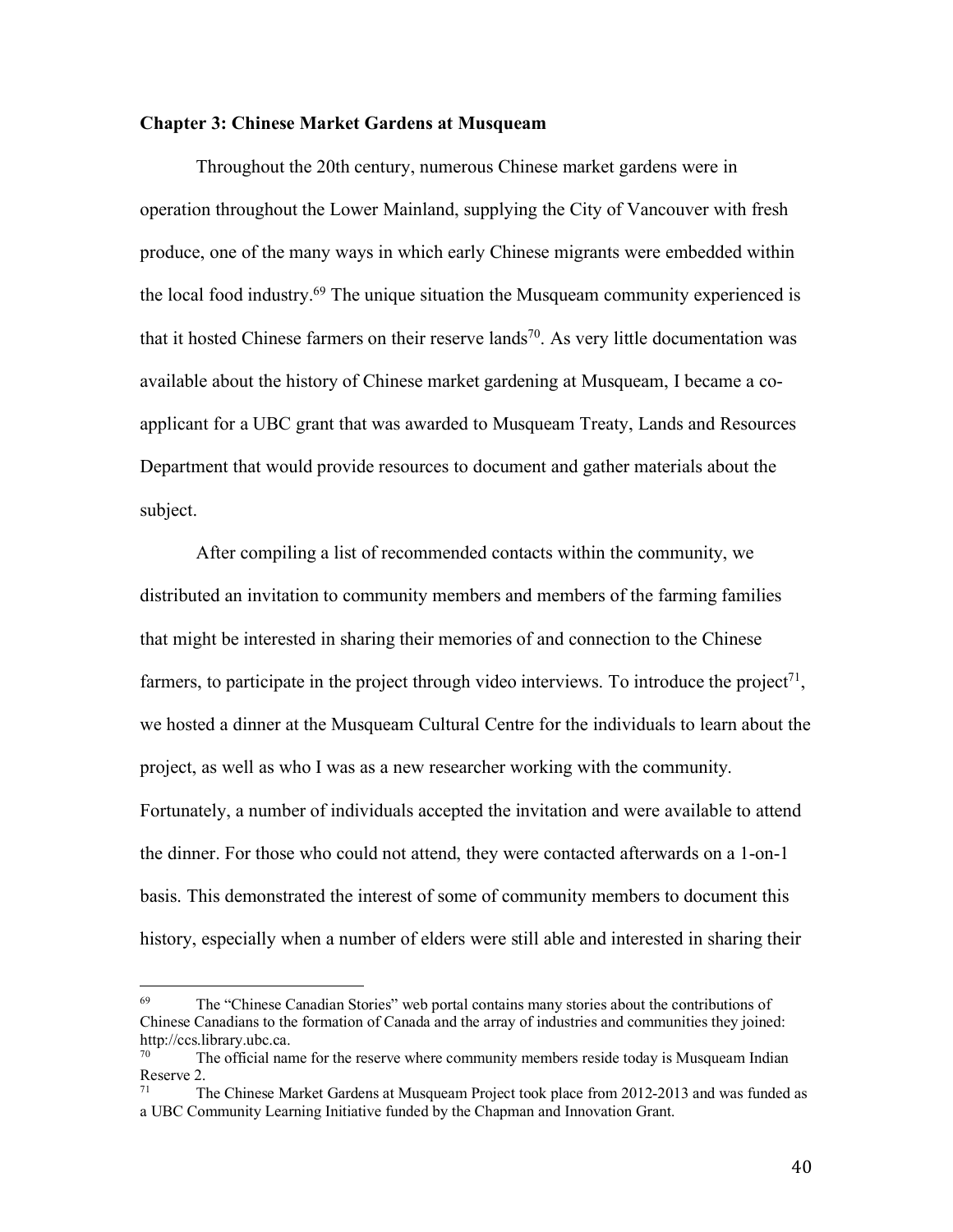stories. To assist with the project, then undergraduate student Faith Sparrow-Crawford<sup>72</sup> from Musqueam was hired to be the videographer and co-interviewer.

Many of our interviews with community members suggest these relations first developed naturally. Leasing agreements between the Chinese tenants and Musqueam people were made on a "hand-shake basis," and with a shared understanding of how the work was to be conducted.<sup>73</sup> Musqueam families began to lease the land to Chinese migrants who would work this fertile area located at the mouth of the Fraser River.

Unfortunately, the Department of Indian Affairs interfered with this economic partnership and took over the leasing process around 1906.<sup>74</sup> Musqueam families now would receive rent monies for the land that the Chinese farmed on in the form of store credits, rather than direct payments as they had previously. As Larry Grant describes, this would be like receiving a gift card with no cash value. Families were forced to use their credits at specific stores like Red and White on Dunbar Street, and this became one of the many ways in which the federal government intentionally aimed to remove financial responsibility from Indigenous peoples in order to foster dependency on their colonial system and services.<sup>75</sup> As in the Canadian government's overall legal relationship with First Nations established by the Indian Act, the hierarchy between a paternalist government who would decide what was best for "Indians" played out in almost every aspect of life controlled by the Department of Indian Affairs. Even to this day, the same power to decide how rent monies from Chinese farmers should be given to Musqueam

Faith Sparrow-Crawford graduated with a major in First Nations and Indigenous Studies Program.<br>
Larry Grant, interview for *All Our Father's Relations*, August 2015.<br>
<sup>74</sup> Clarry Grant: Intertwining Cultures <sup>22</sup> YouTube v

<sup>&</sup>quot;Larry Grant: Intertwining Cultures," YouTube video, 11:22, posted by "chinesecanadianubc," March 11, 2012, https://www.youtube.com/watch?v=7Bh3QidIVFU.

Larry Grant, personal correspondence.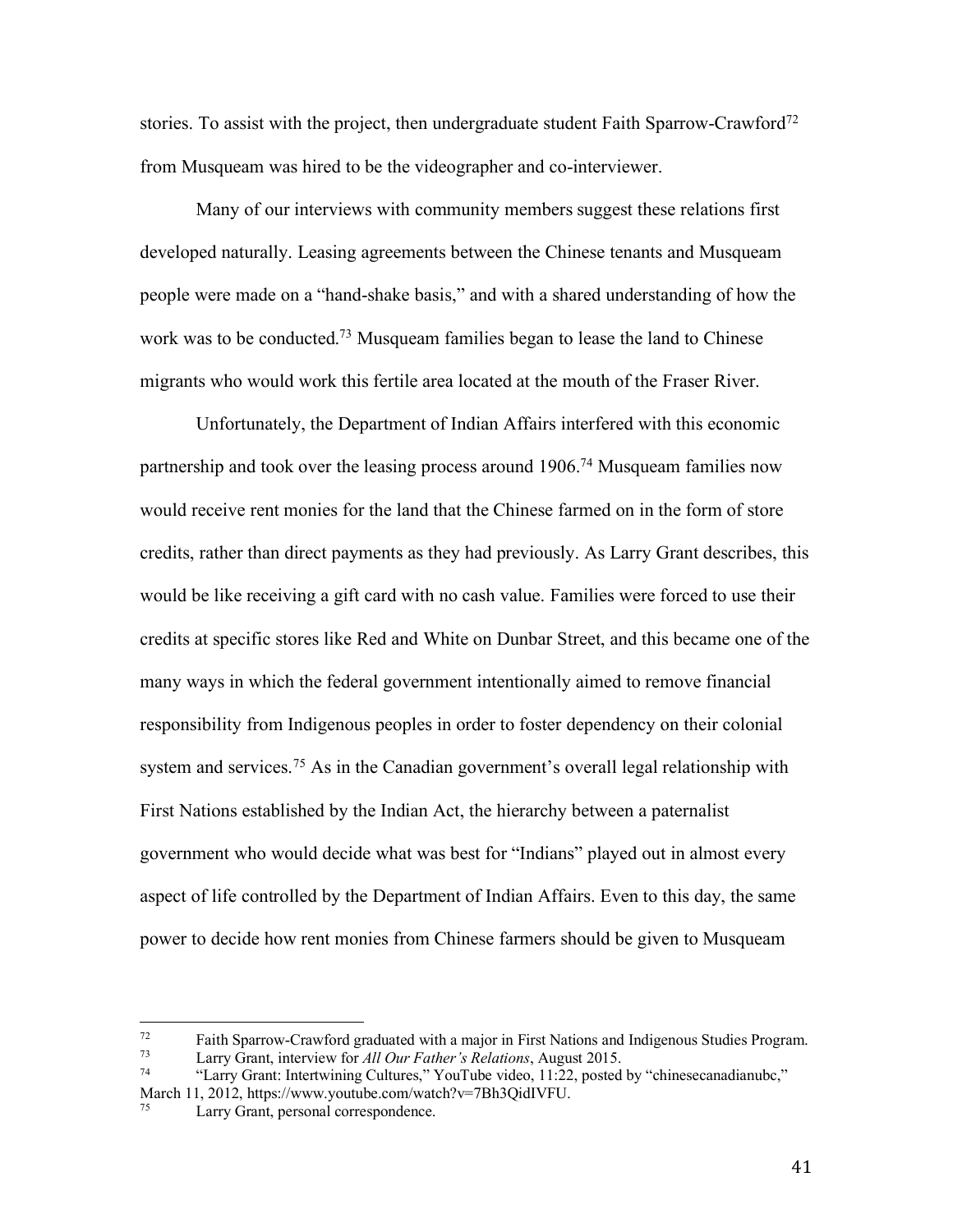remains in principle the rationale for the Federal Government holding reserve lands "in trust" for First Nations.

#### 3.1 **Social and economic ties**

Archival records show an account by an Indian agent following a site visit to the reserve, in which he expresses his surprising discovery of a Chinese farmer working on the Musqueam reserve.76 Statements also suggest the reason for the Department of Indian Affairs allowing the farmers to remain "working" on the reserve (this is distinct from "living," as non-Aboriginal people were not allowed to reside on reserves and thus the farmers had their legal addresses registered in Chinatown), is they wanted to further "assimilate" the Musqueam people and encourage them to become farmers rather than fishermen. However, these events did not unfold as government officials intended. According to the stories recorded through the *Chinese Market Gardens at Musqueam Project*, Chinese farmers and their Musqueam hosts formed a variety of strong relationships between each other, contributing to the social and economic well-being of both communities, the city, and beyond. The produce that grew at Musqueam was part of a much larger production and distribution network run by Chinese migrants and their relatives across the Lower Mainland. The connections these farmers forged created much community cohesion and capacity building in the Chinese Canadian network that is often underrecognized.

Edmond Leong and his three siblings grew up on the reserve during the 1950s and 1960s, and has many fond memories of not only playing with Musqueam children his

 <sup>76</sup> RG10, Department of Indian Affairs, Volume 8089, Reel C-9654, 1911-1925.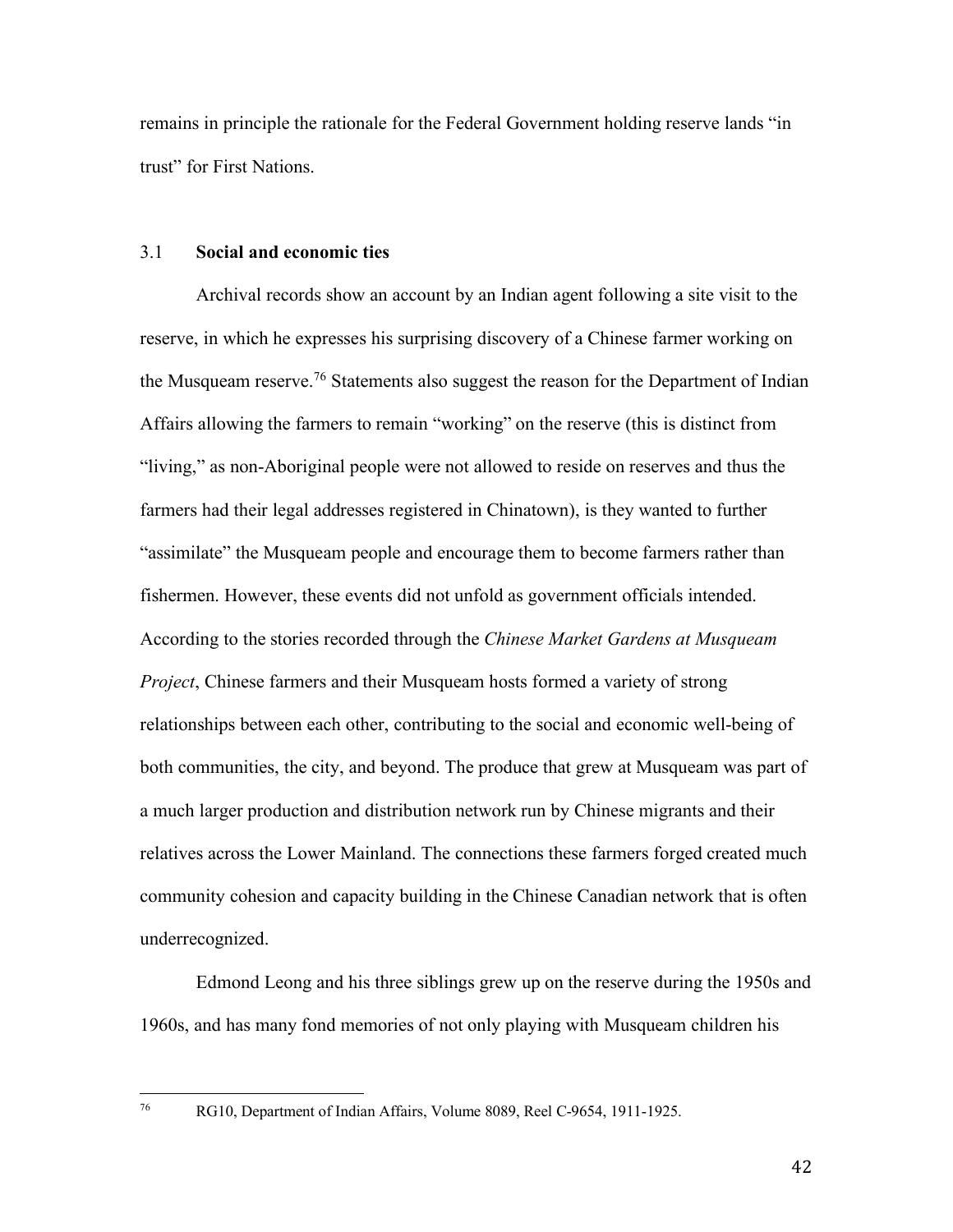age, but also working alongside them on the farm as his relatives would hire them as labourers. He recalls speaking to his father about how they had leased land to farm from members of the Sparrow family, how they were related to members of the Grant family, as well as how they were connected to the Musqueam people at large:

They were good to our family, they were good to us, because we were the tenants of their land. Everybody helped each other. Sure, mom and dad grew vegetables, but we shared the vegetables with the local people. We hired them as labourers on the farm, my father did. I remember those days that we played with them out in the field, but they were supposed to be at work.<sup>77</sup>

Debra Sparrow spoke of farmers who found "lots of evidence of our people in the ground." They would then give the belongings<sup>78</sup> to her father, the late Chief Willard Sparrow, who would then pass these belongings to Charles Borden at UBC, known as the "Father of Archaeology in British Columbia."79 Eddie Chan, who held a share of his family's "Man Lee Farm" during the 1950s recalls burying small pieces of bone as "according to Chinese customs, we didn't want to disturb the spirit."80

Archaeology Technician Wayne Point became interested in the field of archaeology when he would walk around the reserve as a young child with his mother, the late Rose Point. At the age of five, Rose would bring him and his brothers through the fields to one of their neighbors who operated the T.S. Jing farm in the 1950s to look for cultural belongings. They enjoyed a close relationship with the owner, referred to as Jing, and gave fish to his family, receiving fresh vegetables in return. In fact, the original house Wayne Point's parents owned was later gifted to Jing's family to use when they moved.<sup>81</sup>

 <sup>77</sup> Edmond Leong, interview for *All Our Father's Relations*, September 2016.

In the c sna?om: the city before the city exhitions, the use of the term "belongings" instead of "artifacts" is emphasized by members of the Musqueam community.<br><sup>79</sup> Debre Sparrow, interview for *Chinage Market Gardens at Ma* 

<sup>79</sup> Debra Sparrow, interview for *Chinese Market Gardens at Musqueam Project*, August 2012.

<sup>80</sup> Eddie Chan, interview for *Chinese Market Gardens at Musqueam Project*, July 2012. 81 Wayne Point, interview for *Chinese Market Gardens at Musqueam Project*, July 2012.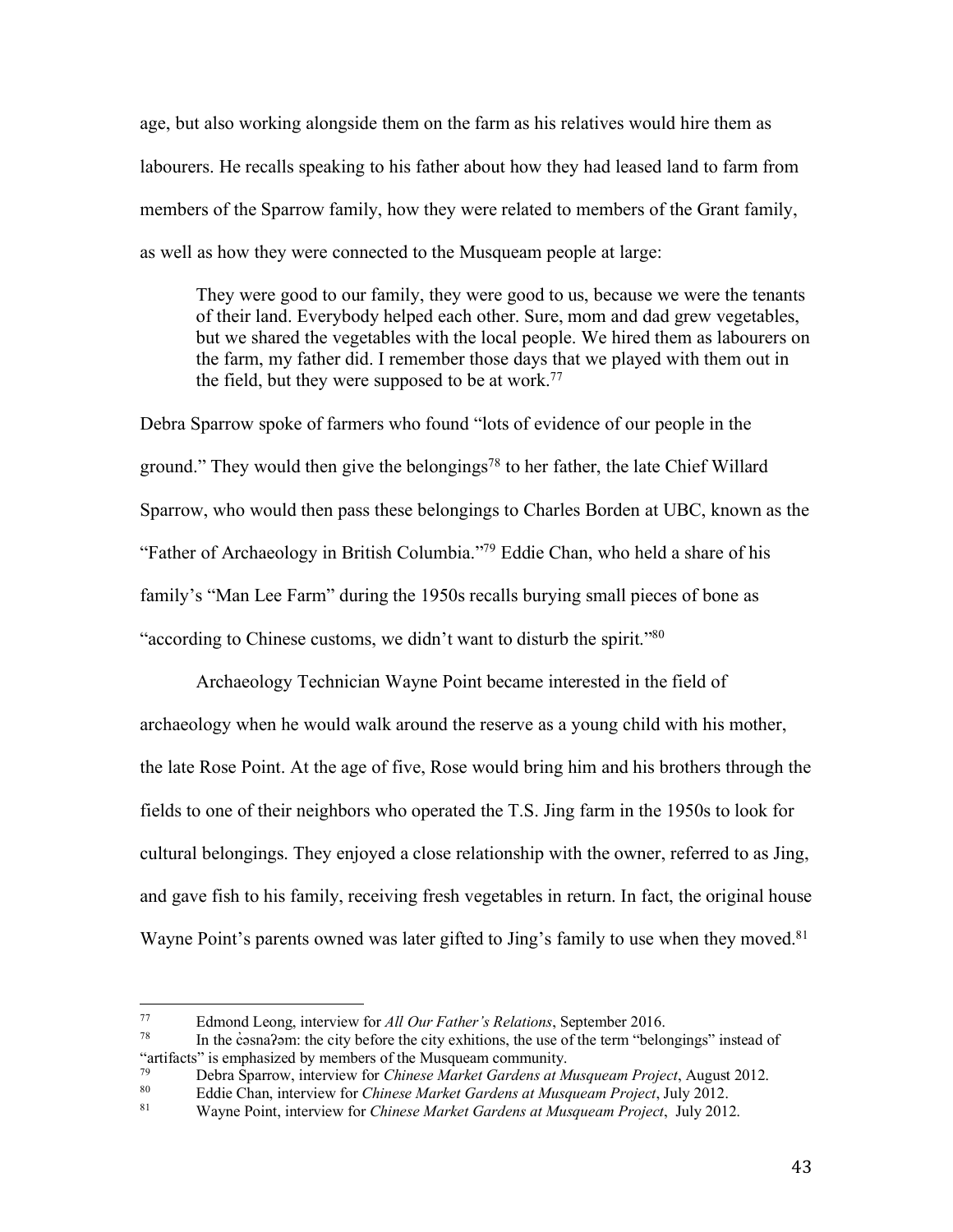Point treasures these memories of exchange and reciprocity with the Jing family, as they have influenced the research and fieldwork he has done for his community:

My mother was the first one to bring me to look for artifacts and when I was five years old, she'd bring us for walks through the fields. We'd collect artifacts, arrowheads, from these fields…as long as we didn't disturb the garden, he (farmer named Jing) was fine with it, us going through the fields - and we respected his lifestyle.<sup>82</sup>

# **3.2 (Re)Imagining relations**

These encounters and stories of exchange and interaction reveal close ties that help us to imagine different ways of relating to each other as Indigenous and non-Indigneous peoples. Discourses of settler colonialism and the history of newcomers to Indigenous territories have long been centered around relationships between Indigenous and White peoples. These dialogues are important, and recent work by scholars and writers like Thomas King, in *The Inconvenient Indian*, and John Lutz, in *Makuk: A New History of Aboriginal-White Relations*, provide frank and robust accounts of the colonial nature of Indigenous-White relations in North America and how it was premised upon white supremacy. Recently, when I was faced with questions from Grades 4 to 6 students in Edmonton, Alberta on Treaty 6 territory who were puzzled by stories of how the Federal government made decisions that broke up Indigenous communities and families, the clear and simple passage by King came to mind:

What do Whites want?...Native history in North America as writ has never been about Native people. It's been about Whites and their needs and desire. What Native peoples wanted has never been a vital concern, and has never been a political or social priority.

… What do Whites want? The answer is quite simple, and it's been in plain sight all along.

 <sup>82</sup> Ibid.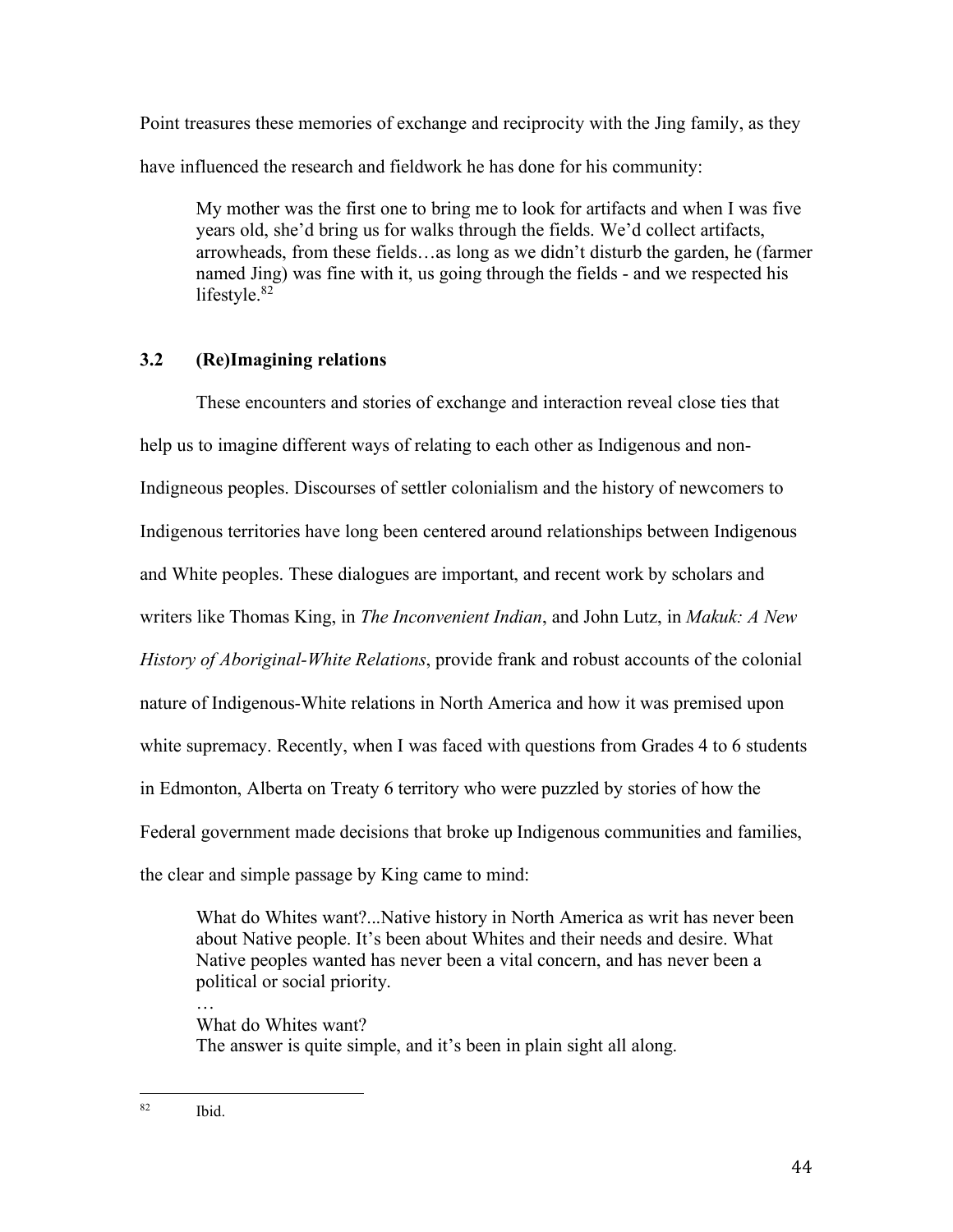# Land. Whites want land  $83$

While an understanding of white supremacy and its ongoing legacies is critical, conversations must broaden to include the array of relations formed between non-European migrants and Indigenous peoples. In British Columbia and across North America, very little scholarly research has been devoted to close encounters that took place between Indigenous communities and the early Chinese, South Asian, and Japanese migrants who came to their territories. However, community-based initiatives and collaborations in Aotearoa<sup>84</sup> (New Zealand) have produced a body of works on Chinese-Maori relations that provide inspiring models to look towards.<sup>85</sup> Many parallels can also be drawn to the history of Chinese migrants across Canada. While intermarriages between Chinese men and First Nations women were quite common during the late 1800s and early 1900s in British Columbia, only five Musqueam individuals are known to have been born to a Chinese farmer while the market gardens were in operation on the reserve.86

The following collaborative research initiatives emphasize the importance of careful and respectful storytelling that centre genuine community-based and ethical forms of representation. These commitments grew from personal relationships and iterative conversations that had been nurtured over the period of several years.

 <sup>83</sup> Thomas King, *The Inconvenient Indian: A Curious Account of Native People in North* America, (Toronto: Doubleday Canada, 2012), 216.

 $\frac{84}{100}$  The Māori name for what is known as New Zealand.

<sup>85</sup> Dr. Manying Ip has an extensive body of literature on Chinese-Maori relations as a Professor of Asian Studies at the University of Auckland. Lily Lee, Ruth Lam, and Nigel Murphy put together the book "Sons of the Soil: Chinese market gardeners in New Zealand."<br><sup>86</sup> Lean Barman, "BEVOND CHINATOWN: Chinese M

Jean Barman, "BEYOND CHINATOWN: Chinese Men and Indigenous Women in Early British Columbia," *BC Studies*, no.177 (Spring 2013).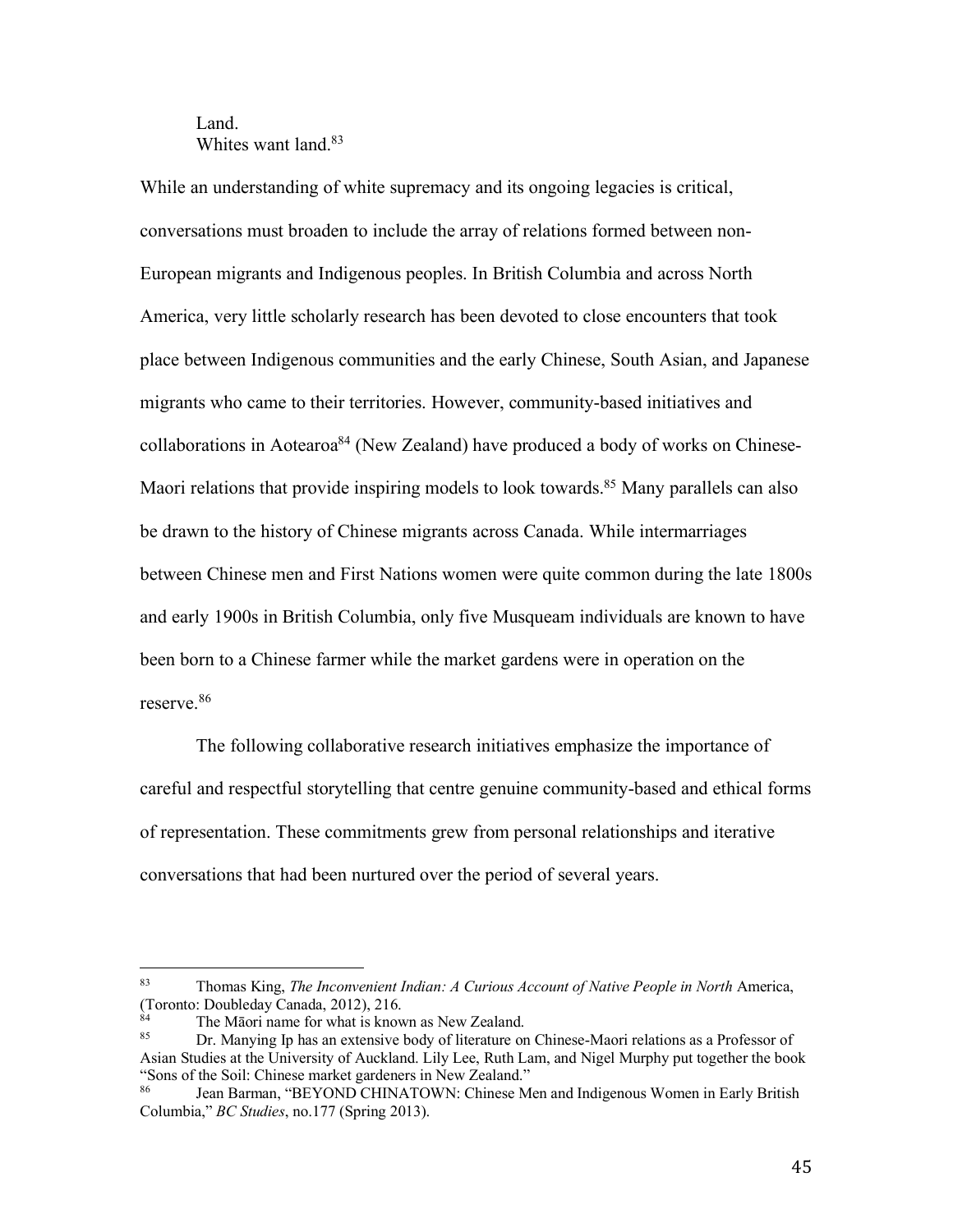# **3.3 Giving back in meaningful ways**

I have learned a great deal from the ways in which direct interactions and ongoing relationships are emphasized by Musqueam's research protocols. The value of consulting at every stage of a research initiative to create consensus leads to better results in the end, and ultimately—meaningful ways of giving back to the community because their authority to determine outcomes is respected. For far too long, researchers were entering the Musqueam community with their own agenda. As explained by Leona Sparrow, Musqueam's liaision to the University of British Columbia at the "UBC Centennial Emerging Research workshop on Ethics and Pragmitism in Indigenous Research" in February 2016,

In terms of working with the university and institutions like universities, schools, or colleges – It has been a mixed bag. A lot of people came into the community and were doing their "research," but what we found…is that there were no boundaries on what could be taken, what could be discussed, and what was removed…Most often, nothing came back into the community. So we finally said that's it – no more. That persisted for many, many years. $87$ 

She shared that this relationship began to change when a commitment was made at the President's level to take a serious look at how to increase the involvement of Musqueam and other Indigenous students on campus and begin to work with Musqueam to increase their community's representation on campus and help remove institutional barriers to education. She asked, "how can you have a working relationship with a community relationship with a community that is totally underrepresented, or it is sometimes not represented?"88 Learning more about the gradual progress that has been made between

 <sup>87</sup> " UBC Centennial Emerging Research Workshop on Ethics and Pragmatism in Indigenous Research, Capstone Session," featuring Linc Kesler, Leona Sparrow, and Jordan Wilson, posted by UBC Research and Innovation, February 24, 2016, https://research.ubc.ca/workshop/ethics-pragmatism. Ibid.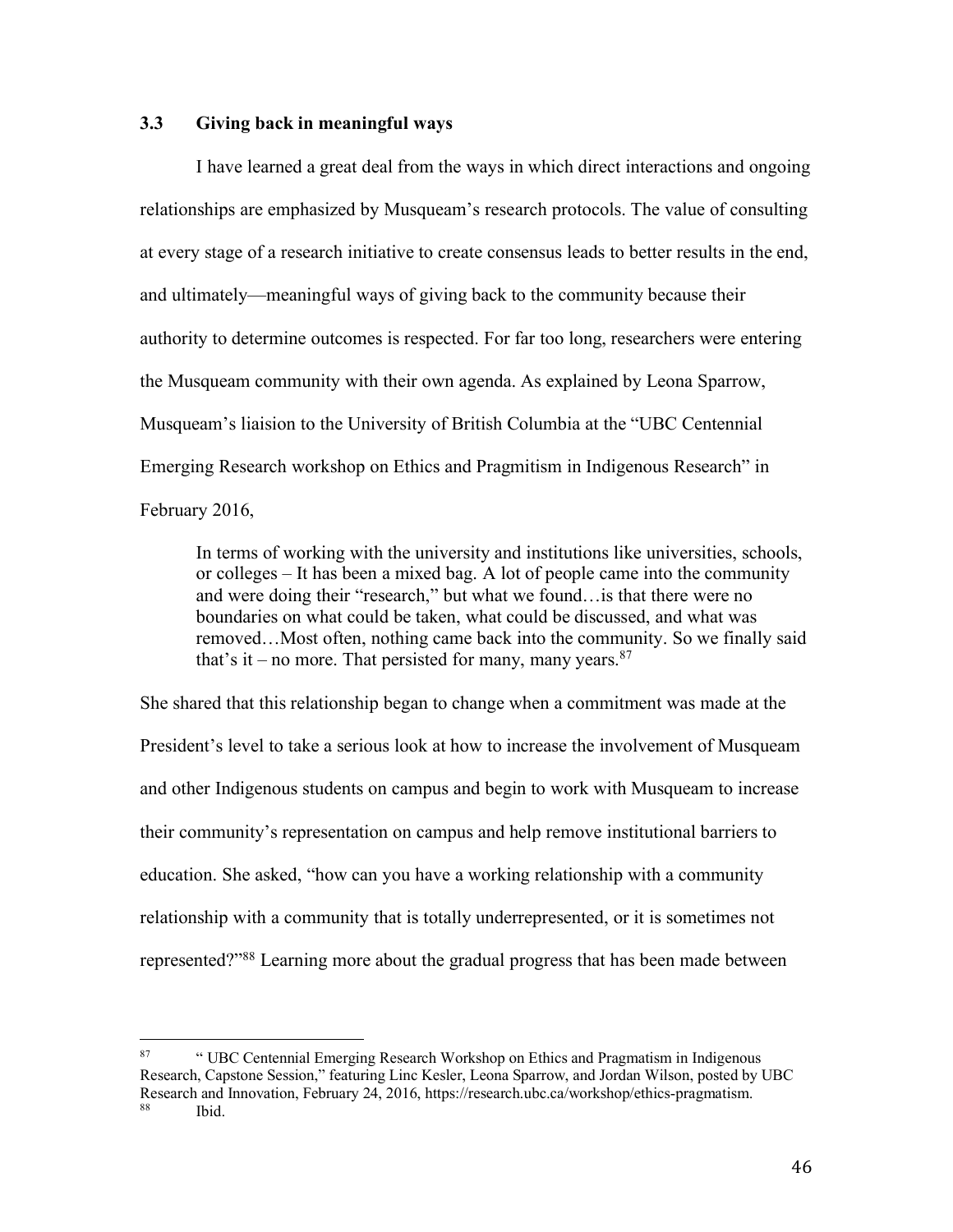Musqueam and UBC at the leadership levels, and the Memorandum of Affiliation that was signed in 2006, helps to put any singular effort into perspective and acknowledge the interconnected layers of relationships that need to function both sides.

Similarly, Plains Cree and Saulteaux scholar Margaret Kovach underscores how "relevancy is integral to giving back" to Indigenous communities in terms of sharing research in ways that are beneficial. She states that "giving back is not a difficult concept, yet one of the most egregious actions of Western research into the lives of Indigenous peoples is the negligence of this ethic. Giving back does not only mean dissemination of findings; it means creating a relationship throughout the entirety of the research."89 This teaching of "giving back," which she goes on to unpack in relation to her own positionality and community, deeply resonated with me the first time I read it. I knew it had been done very poorly by previous researchers working with Indigenous communities in the past, and I had been exposed to many examples in the classroom. What I did not truly understand until much later, as I began collaborations with Musqueam such as the naming of həm̓ ləsəm and q̓ələχən, is how the act of "giving back" would be in practice so difficult to execute properly. As demonstrated with the example of the house signage at Totem Park Residence, there can be ways of giving back that are mutually agreed upon, but the execution of this work and how this impacts the future of that relationship is more important. Nobody likes an empty promise, and not fulfilling a promise means the end of a relationship.

Embracing the concept of "giving back" and making a personal commitment is one thing, but figuring out what this means within a relationship and through continual

 <sup>89</sup> Margaret Kovach, *Indigenous Methodologies: Characteristics, Conversations, and Contexts*, (Toronto: University of Toronto Press, 2000), 149.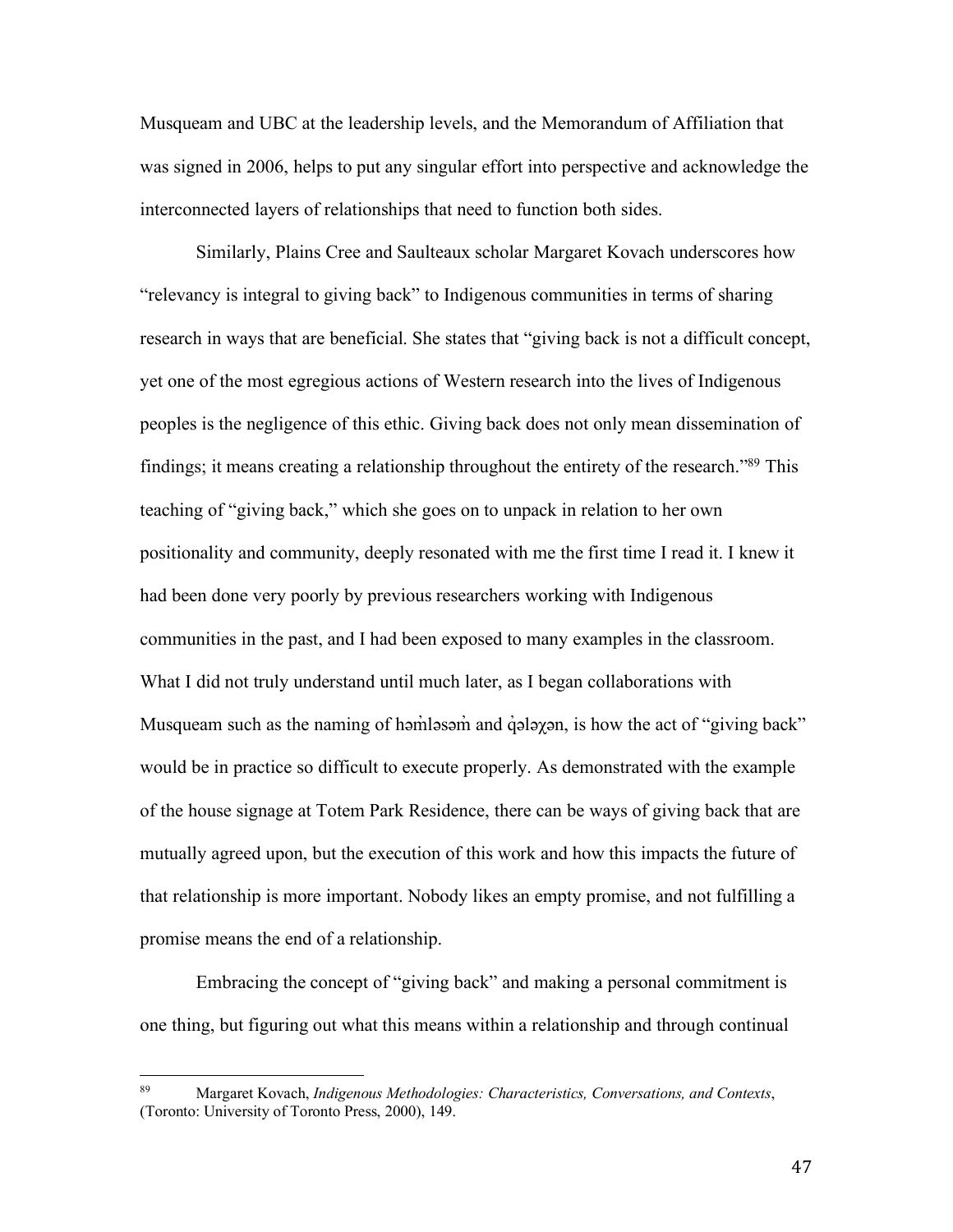consultation that takes into account and respects that all communities contain disagreements and conflict is another matter altogether. It involves time, trust, and respect to determine how to give back, and it is up to the community to make and guide these decisions. It is also up to the outsider to wait until potential disagreements between community members are resolved and a decision can be made about proceeding, including the possibility that no agreement can be made and so without a consensus decision nothing should proceed. Collaboration at every stage between UBC and the Musqueam community is important, but non-Musqueam must also respect the necessity of waiting for agreement within the community as well.

In numerous settings and situations as a non-Indigneous researcher working within the Musqueam community, I knew I had the responsibility to return the knowledge that was generously being shared with me and my colleagues. Perhaps most important here, is that the definition of "giving back" as Kovach articulates, should be inextricable from the relationship that is formed between a researcher and the community. As I have come to understand at Musqueam, how a person "gives back" is determined by the nature, strength, and evolution of that relationship. There are no simple solutions nor singular transactions that define a relationship because an on-going relationship is by definition an on-going process. The process is more important than any product because it is the relationship that should matter the most.

In the remainder of this chapter I go behind the scenes of the processes that led to the creation of two resources that are now widely used within and beyond the community. It would be easy for me to discuss and present these projects at this moment after they have been completed simply as results of an interdisciplinary project and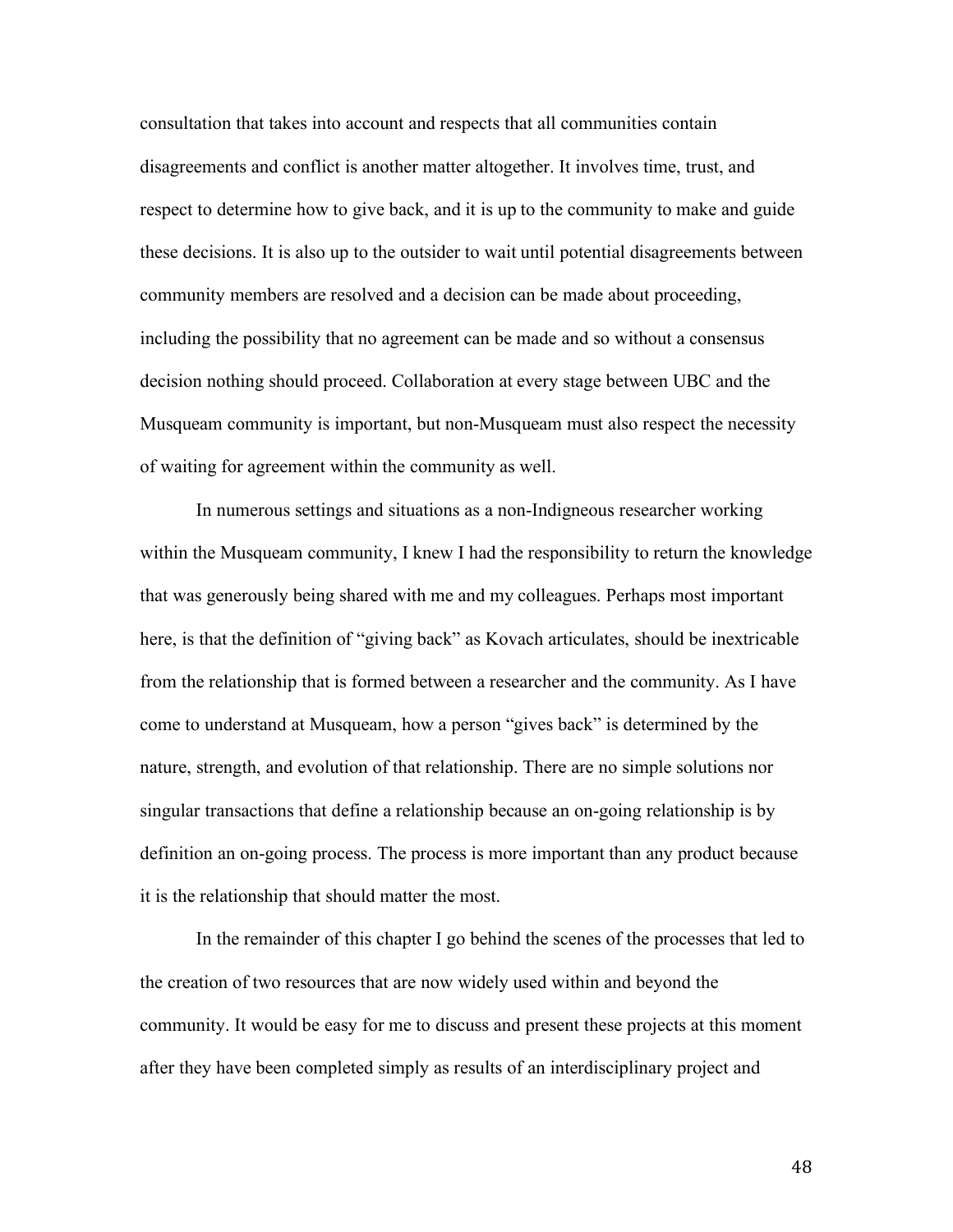program. However, the truth is that I did not know from the outset of my studies what I would end up producing beyond a thesis. A number of experiences and conversations had to unfold in order for me to find out what kinds of resources might be more relevant and beneficial to the Musqueam community than a traditional thesis project. From the outset of each project, even before they were could be conceived, decisions had to be made, not just by me, but more importantly by my advisors within the community and by my collaborators whose authority and agency set the tone and path. While some may say this was not an efficient route, I would argue in this thesis that it is the only right path, and to have pursued this thesis project in a more seemingly "efficient" manner of laying out a thesis topic and relentlessly pursuing its completion without regard for the process of consultation and relationship building described in the remaining parts of this chapter would not have been conducive to the collaborative projects that emerged.

#### **3.4 "**ʔi ɬe nem̓ ʔəm̓xasəm̓!**,** 我們出去走走啦!**, Let's Take a Walk!"**

In the children's book "?i te nem ?am̓xasam̓!, 我們出去走走啦!, Let's Take a Walk!" co-authored with Elder Larry Grant in 2013, the soundscape of the Musqueam community during the late 1800s and first half of the 20<sup>th</sup> century is centralized and celebrated. Written from the perspective of a three-year-old child who takes readers on a walk around the reserve, the narrator encounters hənqəminəm, spoken frequently by his mother, alongside his father's ancestral language, Cantonese. He hears the calls of wild fowl that fly across the village site malay and the sounds associated with carrots being harvested from the Chinese market gardens on the reserve. The choice of presenting the organic presence of non-English languages in the soundscape was deliberate and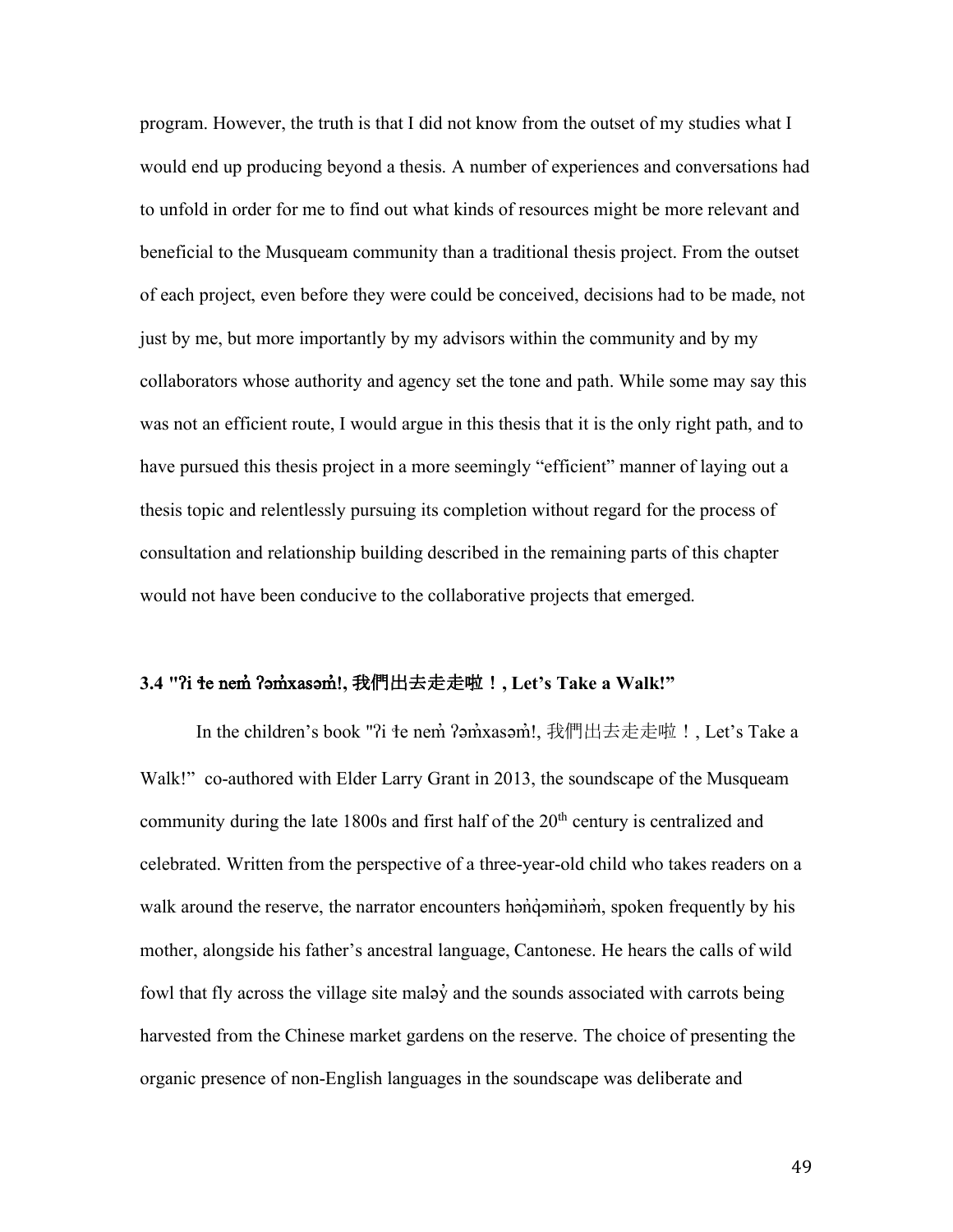designed to upset the dominance of English in the colonial landscape. As Timothy Stanley observes, although southern Chinese migrants and their languages have been present in BC as long as the first European migrants, the domination of English renders other languages as "alien or foreign," as if English wasn't also a non-Indigenous language. $90$ 

Near the end of the walk, Larry encounters a picture of himself, at which he beams with pride and marveled at its beauty. We decided to incorporate this scene after learning how Larry came across this same photo later in his life as an elder, in the photo collection of another community member. Seeing this rare photograph, which was taken during the 1930s on the reserve alongside elders in the community, brought back a lot of memories for Larry. The intent of the story is to help instill the same sense of pride in children who read or hear it; for them to be proud of their ancestral languages, identities, and homelands. While there is an increasing amount of diverse children's literature being produced in British Columbia, it is still difficult for Indigenous and Asian Canadian children to find themselves and their complex communities represented in mainstream society. Perhaps stories like these, we hoped, would also encourage them to document their own stories and relations.

One memorable conversation I had during the *Chinese Market Gardens at Musqueam Project* was with Debra Sparrow. Her story brought to life a different narrative than those commonly portrayed in children's literature and mainstream media. Sparrow and her sisters played a game called "Chinese gardens."91 The sisters would alternate roles, one pretending to be a farmer, the other sneaking away vegetables and

<sup>90</sup> Stanley, "The Banality of Colonialism," 147. 91 Debra Sparrow, interview for *Chinese Market Gardens at Musqueam Project,* August 2012.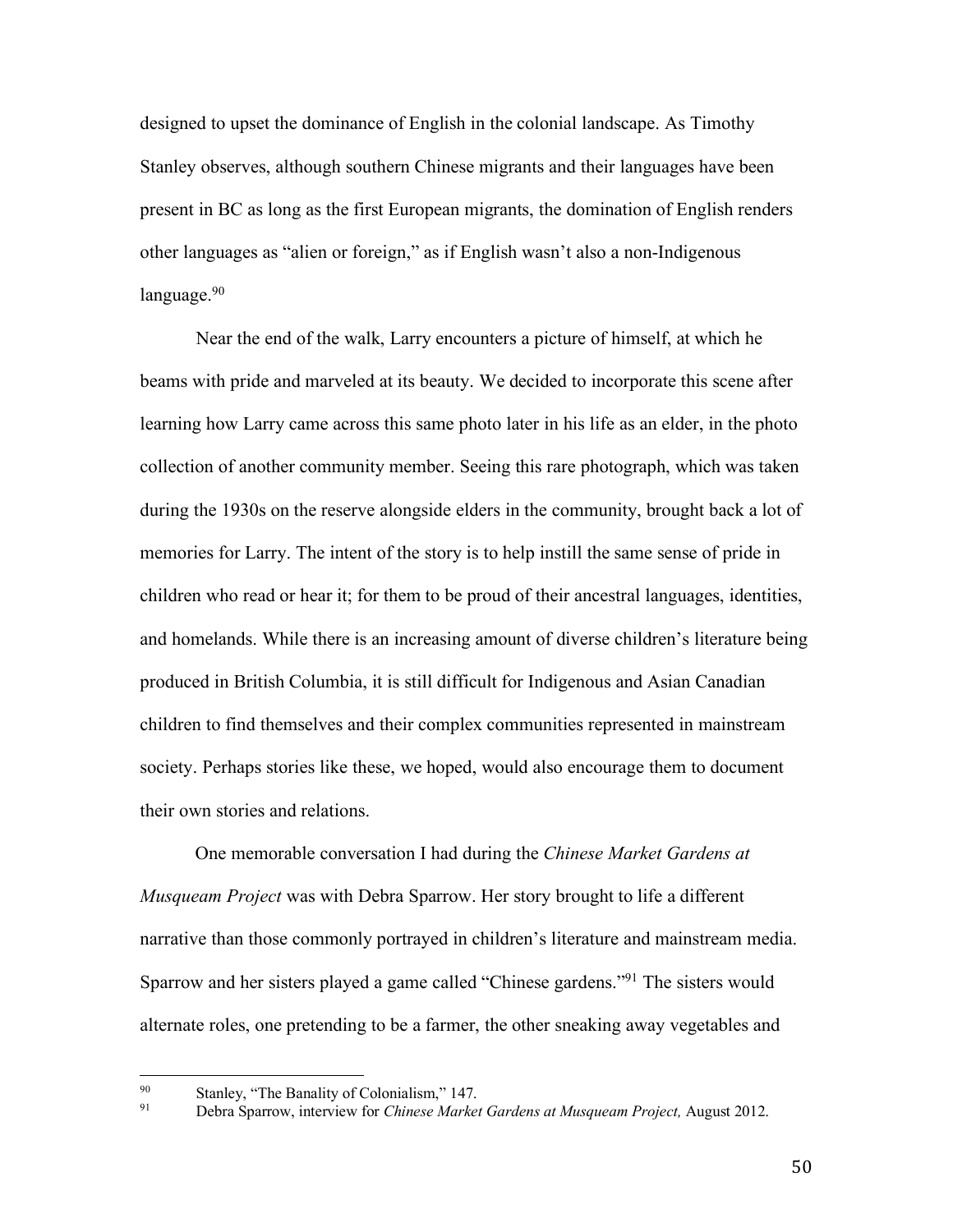occasionally getting caught by the farmer. This was a common experience for many Musqueam community members who grew up around the Chinese market gardens. As was referenced earlier, they actually did not need to take the vegetables and their families were often freely offered produce by the farmers, but the invention of the children's game reveals how the farms became an organic element within the landscape for Musqueam children and part of their outdoor playground.

Drawing from true historical events and oft-ignored or forgotten lived realities such as the presence of Chinese-Musqueam relations, how can we encourage children to celebrate and tell stories about the unique spaces they find themselves in today? As both community members and the general public gain exposure to resources such as the həndə minəm children's books that have been developed by the Musqueam Language and Culture Department, one of the goals is that they will serve as building blocks in the process of decolonial community building. We saw in the Chinese-Musqueam children's book that Elder Larry Grant and I set out to create a similar aim, to inspire new relationships and stories that draw from neglected histories that were nevertheless respectful and reciprocal, and therefore a counter to the dominance of settler colonial narratives.

### **3.5 Learning how to give back**

When most individuals decide to write a book, it is common for them to make this decision on their own, and proceed with an attempt to fulfill their vision. In the context of community research and the use of oral history, this is potentially a harmful approach, and perhaps even disastrous. As much as it is important for me to speak to the importance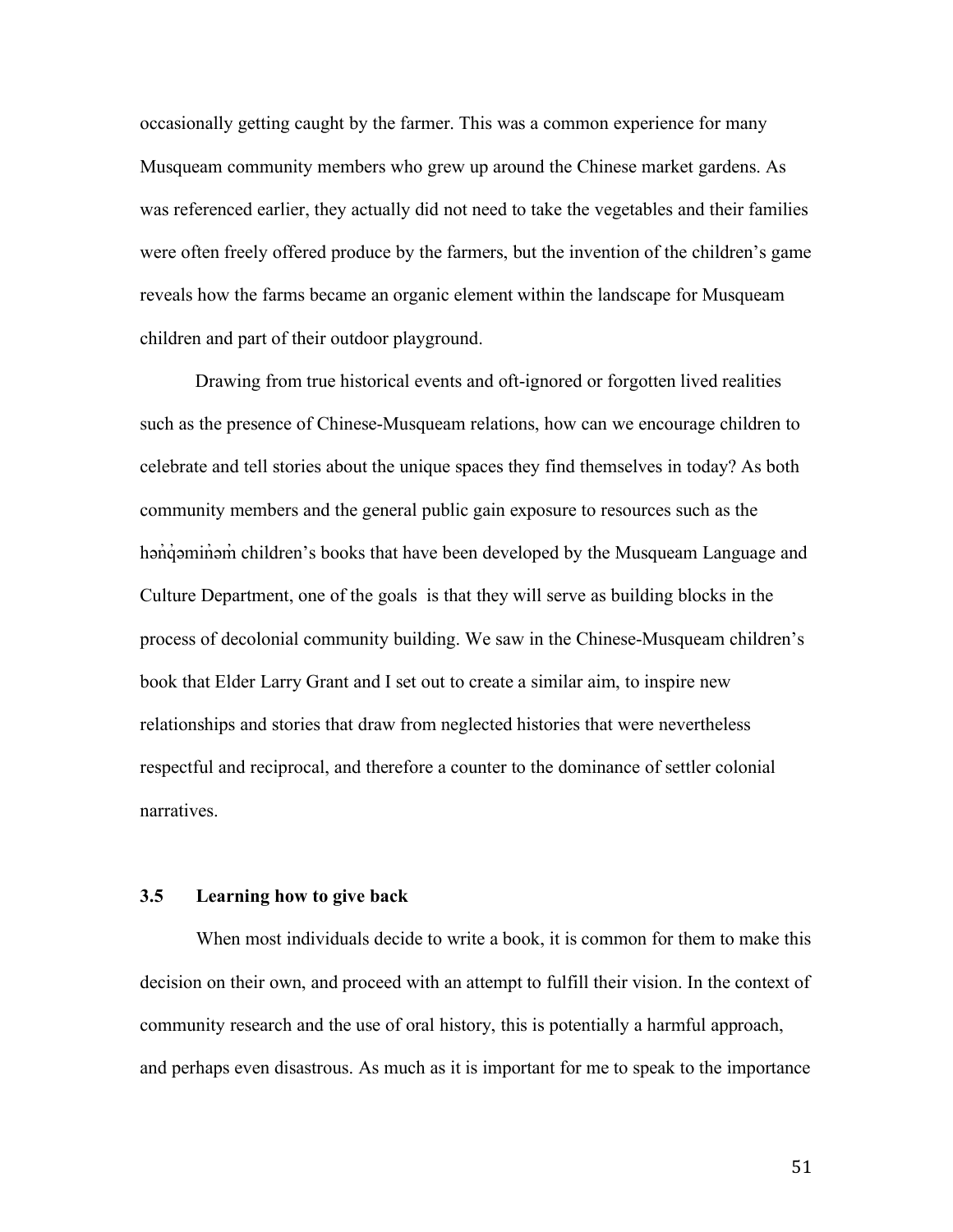of sharing the story of Chinese market gardens at Musqueam and the impact that exposing this history to children can make, it is also crucial that I acknowledge and follow the authorities and protocols that are in place to determine whether or not a project like this should be made, and if so, how it should be done.

"?i te nem̓ ?əm̓xasəm̓!, 我們出去走走啦 !, Let's Take a Walk!" evolved through a series of stages and conversations. The concept of a children's book first emerged when I was student of the introductory han`qaminam language course, in which each student is encouraged to create a bilingual project that could be kept and used by the language program and in some cases, the community. Inspired by his devotion to revitalizing language and culture at all levels in his community, I recall sitting down with Larry after class one day to ask what he thought about sharing his story in this format. I had enrolled in the course right after we had both finished working on the naming process for the həm๋ləsəm and q ələx ən Houses, as I wanted to learn more about hənq əminəm and the worldview it contains.

At that point in the semester, I had also become a member of the *Chinese Canadian Stories* (2010-2012) research team, an initiative led by Professor Henry Yu that was dedicated to collecting, digitizing, and distributing Chinese Canadian history. One of the opportunities I was fortunate to receive was the role of using editing software to create a set of short films from a series of interviews Henry had conducted with Larry about his life experiences being Musqueam and Chinese. It was through this process of spending hours listening to and logging footage of Larry's stories that I began to learn a lot about his life. His emphasis on childhood experiences and the teachings of his mother were notable. The storyline was drawn from these portions of his interviews, and in the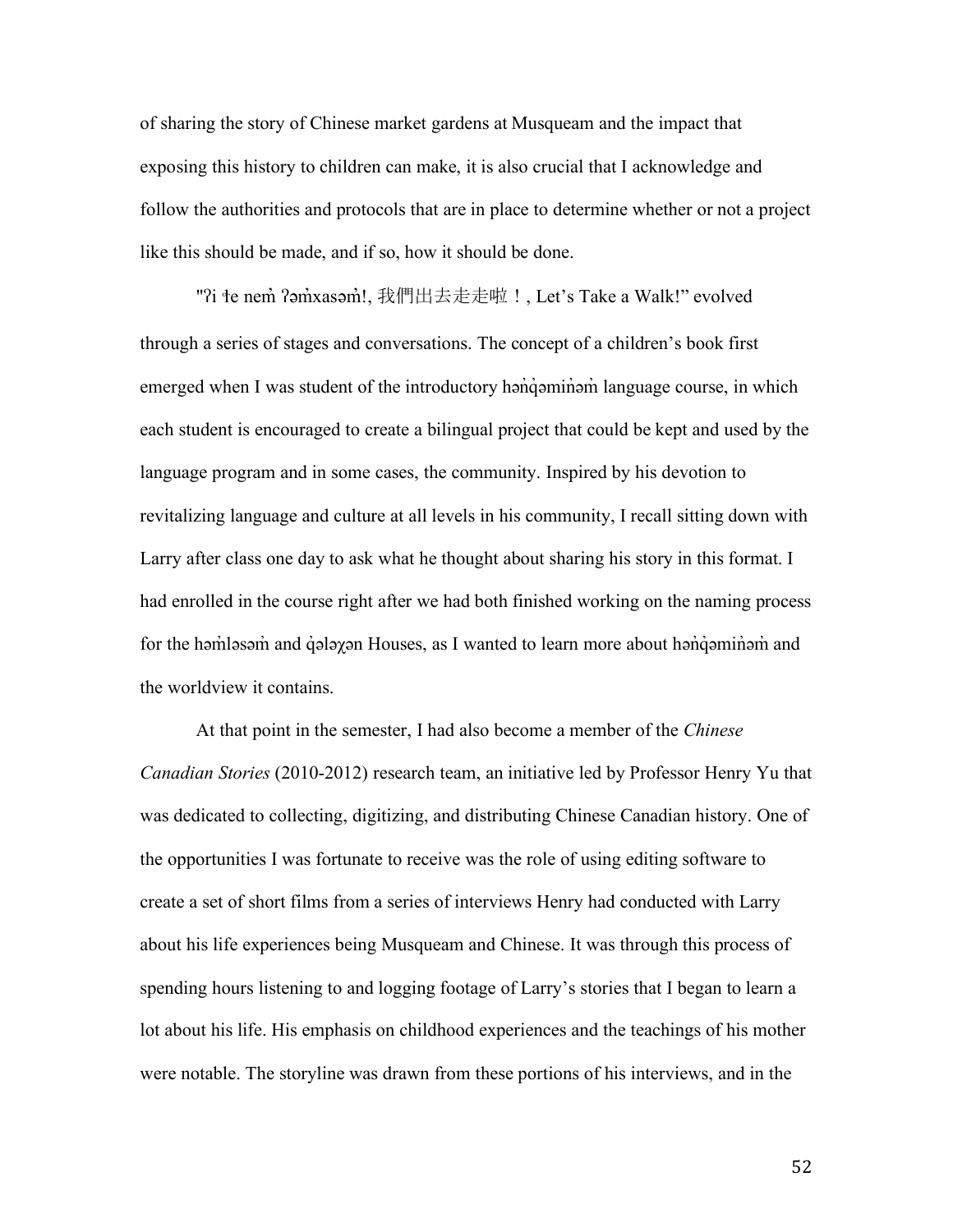end, Larry was pleased and honoured that I had taken the time to put together a powerpoint-based book/slideshow with another classmate, Sarah Keller, who worked on the original illustrations.

A few years later St. John's College, a graduate residence on campus for which Larry serves as a Faculty Fellow, decided to host an event to honour his contributions on campus. They also established the Larry Grant Legacy Speaker Series to host continual dialogues on themes related to his life's work. To create a commemorative resource for this event, some of our colleagues encouraged us to turn the story we had worked on together and have it developed into an official Musqueam Language and Culture Department publication. However, this was not our decision to make. Any public materials developed in hənqəminəm should first and foremost be decided upon by the Musqueam Language and Culture Department. Accordingly, we discussed this concept with the manager and her staff there, and quickly determined that the nature of this project was new to the department. Not only did it involve the inclusion of another language (Cantonese), but it would create a need for resources that were not readily available to commit to the project.

To ensure this initiative would not put any financial burdens on the Musqueam Language and Culture Department itself, given their existing priorities and already limited staff and funding capacity, two important offers were made. One was that I externally find a loan that would advance any production costs for the books and accompanying  $CDS<sup>92</sup>$ . Secondly, with the exception of the artist who was commissioned, everyone who devoted their time to the project would do so voluntarily. This included the

 $92$  The CD includes narrations of the story in hənq iminom, Cantonese, and English.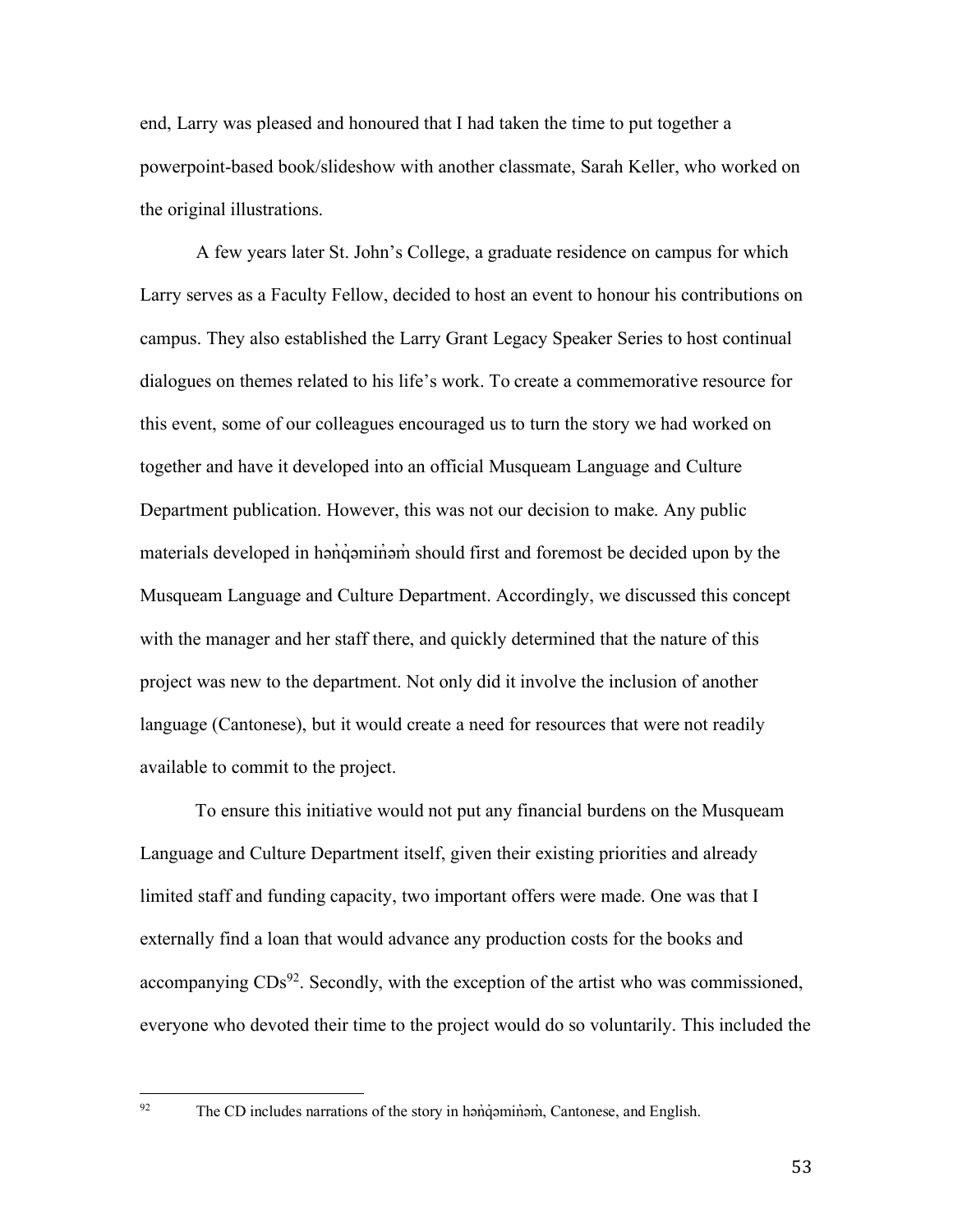translators, designer, and editors. In addition, everyone involved in the production process also agreed that any revenue generated would go to the Musqueam Language and Culture Department to support their hənqəminəm language revitalization efforts, and the generation of future materials that could be used in the community.

This mutli-layered decision-making process reminded me to be aware of the impacts, both negative and positive, that my work could create within a community setting. I had to take into account that any idea or proposal that I came up with, no matter how "good" it seemed to me or any collaborators, would have an impact on existing priorities and initiatives, and that I would need to respect the needs and goals of the community rather than my own. While the book proposal was accepted in this case, if it had not been the right time for the department to review all the materials that were produced during this time period, for instance, then the right thing to do would have been to delay or abandon the project, or re-envision the project through further conversations. It is also important to remember that it is not just a matter of the community being willing and ready. The potential collaborator needs to be prepared with sufficient resources to not draw away from already strapped resources that Musqueam has devoted to existing priorities. .

### **3.6 Languages and Representation**

It was important that the project help build upon existing expertise and capacity in Musqueam, and to be respectful about what should or should not be shared with a broader non-Musqueam public readership. The illustrations were done by Ena Point, an artist in the Musqueam community, based on early photographs from Larry's family and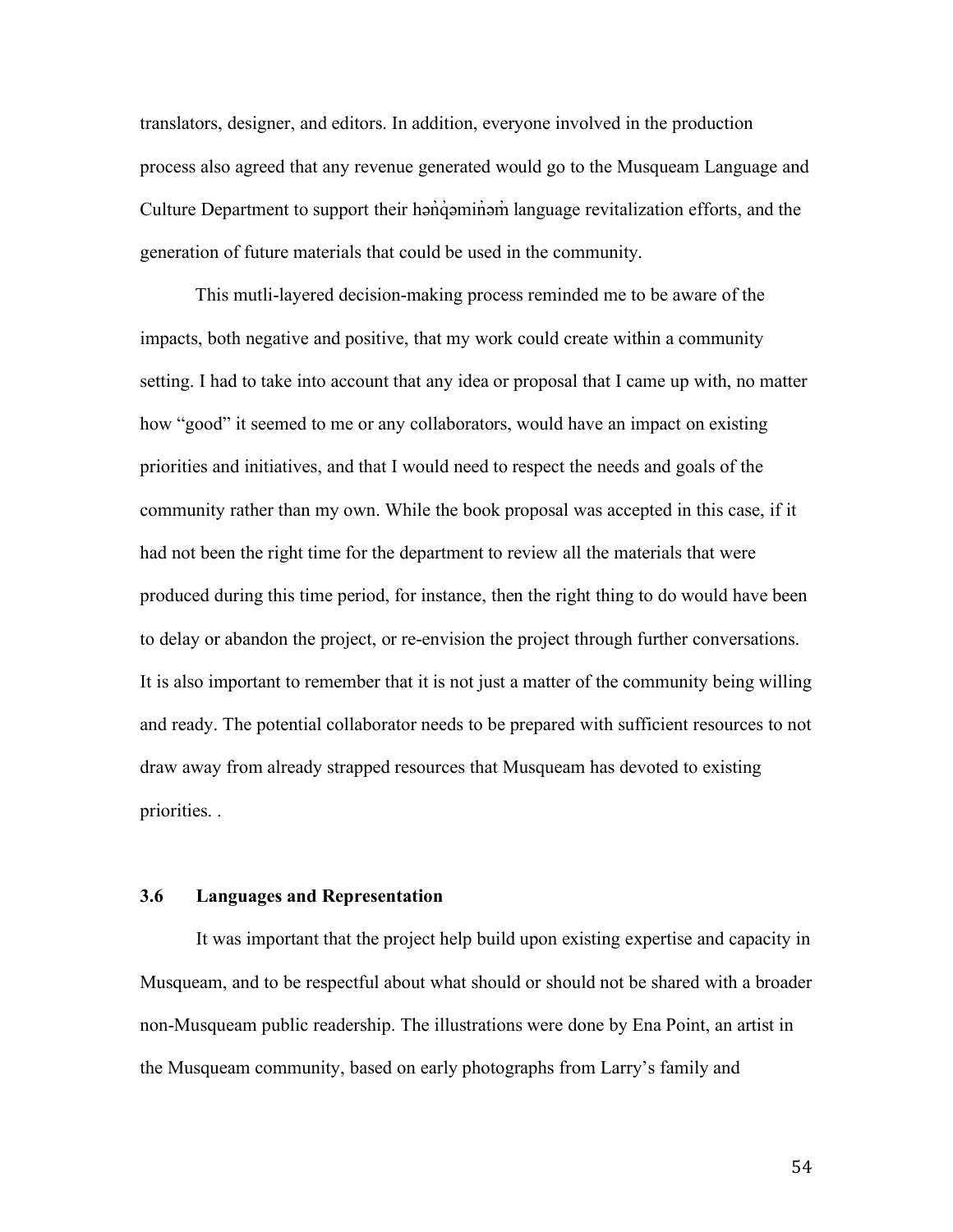conversations,. In terms of the layout of the text and colour usage, we asked the designer to feature hənqəminəm most prominently, followed by traditional Chinese and lastly, English. As a result, hən'də minəm is the first language that appears on the page in black text, with the traditional Chinese in brown and English in light grey. As a unsubtle statement of importance, this order of value provided a clear reinforcement to the priority of Musqeuam language and culture. At the bottom of each page, an icon of a hop plant appears to highlight the time of year and circumstances that Larry was born in, təm haps (time of the hops), countering the calendar time that colonial settlement created and enforced.

Helping to make these careful designs for each page element taught me a great deal about the power of existing colonial representations, and made me even more aware of the importance of Musqueam reversing these representations in public spaces. I was also introduced to a set of Musqueam style guidelines that the community had developed, to reference during the development of the designs. <sup>93</sup> It includes important historical and cultural information, as well as "Dos and Don'ts" on a range of topics including appropriate colours, landscaping, interior design, language, and much more. Adhering to these guidelines was to respect the process of consensus-building that had led to their creation, and thus to the ways in which communities decide how to come to agreements about what is important despite the disagreements that will always exist between individual members in any community.

<sup>&</sup>lt;sup>93</sup> "Musqueam: A Living Culture" (2006) is a style reference guide to interpreting and representing Musqueam culture, to be used during consultations and collaborative initiatives.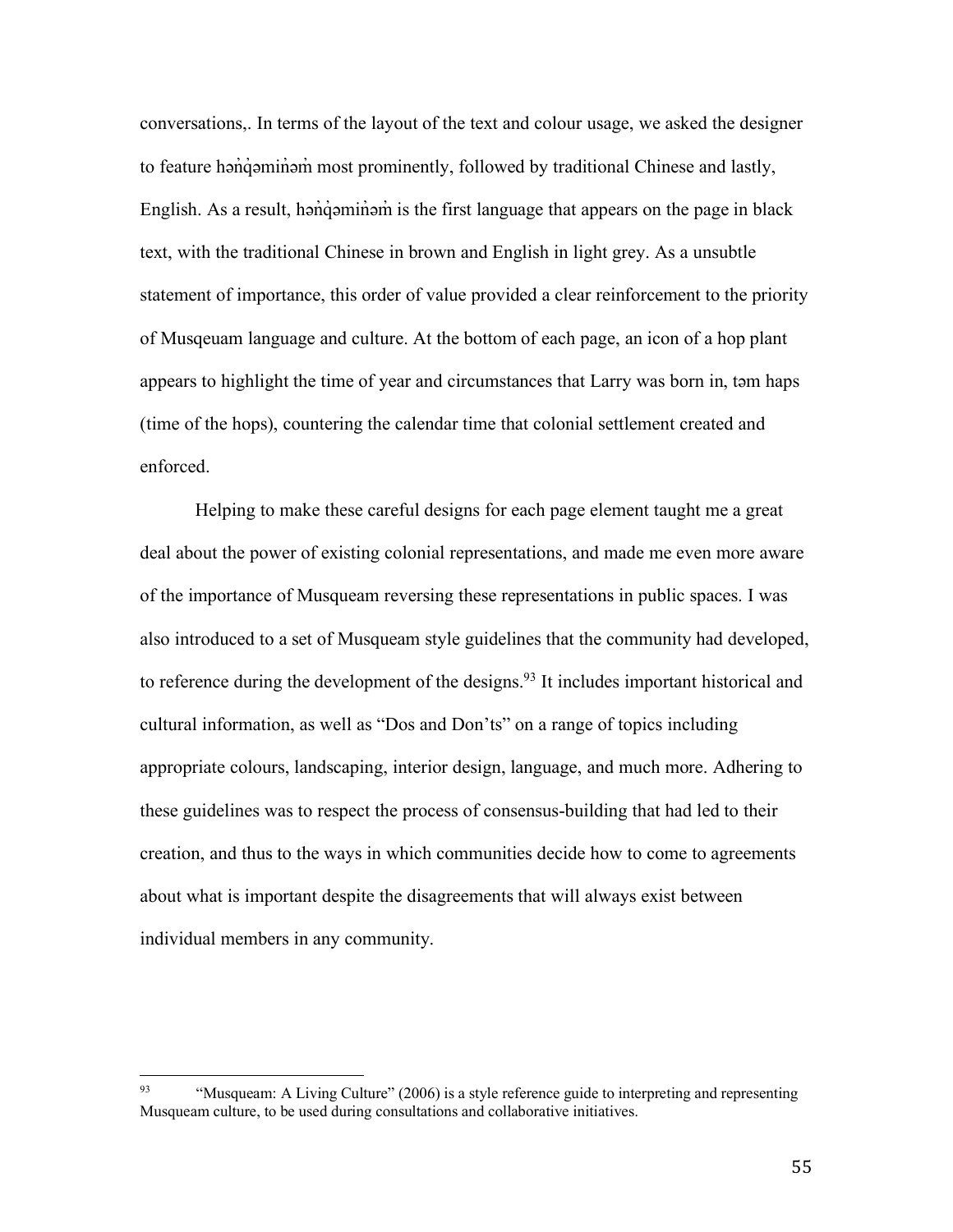# **3.7 Family trip to China: deciding to go together**

Prior to the official launch of "?i łe nem ?amxasamं!, 我們出去走走啦!" in the fall of 2013, I heard that Larry, his brothers, and other members of his family would all be making a journey to the their late father's ancestral village in Guangdong, southern China. After much thought and persuasion from their cousin Edmond Leong, much of their family except for their sister had committed to making the long trans-Pacific journey. At this time, the Grant brothers were ages 66, 76 and 78, and they had never been to their father's village of Sei Moon before. While it is hard to imagine in those days leading up to the trip how it must have felt for them to make this decision to go, I knew it would be a special and deeply meaningful experience that might only occur once. By this time I had gotten to know Larry's siblings better through previous projects and by living in the community, so I felt comfortable asking each of them if they had the desire to record the trip through film.

I had a bit of experience and exposure to the power of film through collaborating on short film projects with Larry Grant and filmmaker Alejandro Yoshizawa (whom I met through the Chinese Canadian Stories initiative). Also, Howard E. Grant was one of four cast members of the 22-minute documentary *Cedar and Bamboo94* (2010). Both Larry and Howard have devoted a large part of their lives to raising public awareness and understanding of Indigenous issues that impact Musqueam and other Indigenous communities across Canada. I was not alone in believing that there was a potential that making the story of the Grant's Chinese father and Musqueam mother better known

 <sup>94</sup> *Cedar and Bamboo* (2010) is a 22-minute documentary directed by Diana Leung and Kamala Todd. It was produced by Jennifer Lau and Karin Lee on behalf of the Chinese Canadian Historical Society of BC.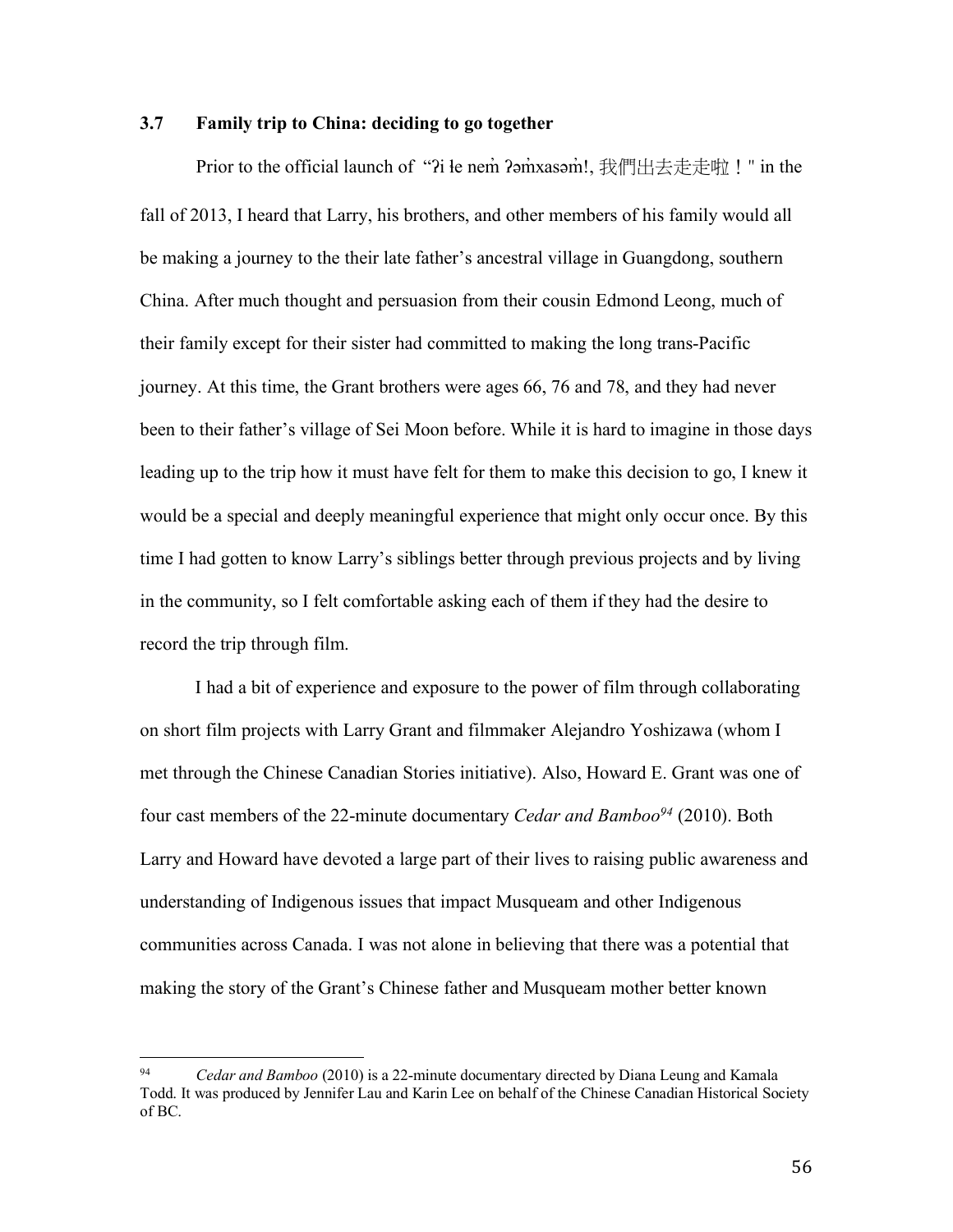among Chinese and other newcomers to Musqueam territory might help shape their perspectives on Indigenous issues. For these reasons, the Grants and their family members who accompanied them agreed to be recorded and gave consent for me and Alejandro to accompany them on the trip.

When this consensus was formed, each of us were committing not just to travel together for a week—we were undertaking a long-term commitment, and to engage in an ongoing process of working together, even though the relationship as a group was not well-defined at that point. The storyline of the film would be worked out later during the interview process, and the scope of the film would also depend on the funds that could be raised to sustain the project. Accordingly, the purpose of the initial trip would focus on capturing their experience of visiting their father's village and meeting their relatives, and there would be much more to share and unpack upon their return.

People often ask how this project came about, and many who first heard about the project were likely skeptical. After all, I personally had only a bit of experience editing or being the producer for short documentaries on campus, and Alejandro as an emerging filmmaker had little exposure to working on similar topics. Looking back, I think the essential ingredient to take that first leap of faith together was the trust that had been built through previous collaborations and the on-going relationship that had been developed with the Grant siblings and their families. While in this case we did not know what it would the cost in terms of time, energy, and finances would be, Alejandro and I were expected to conduct our work in the right way; that we would help find responsible crew and professional services that were required throughout the process, and that we would respect the needs and priorities of both the Grants and the broader community within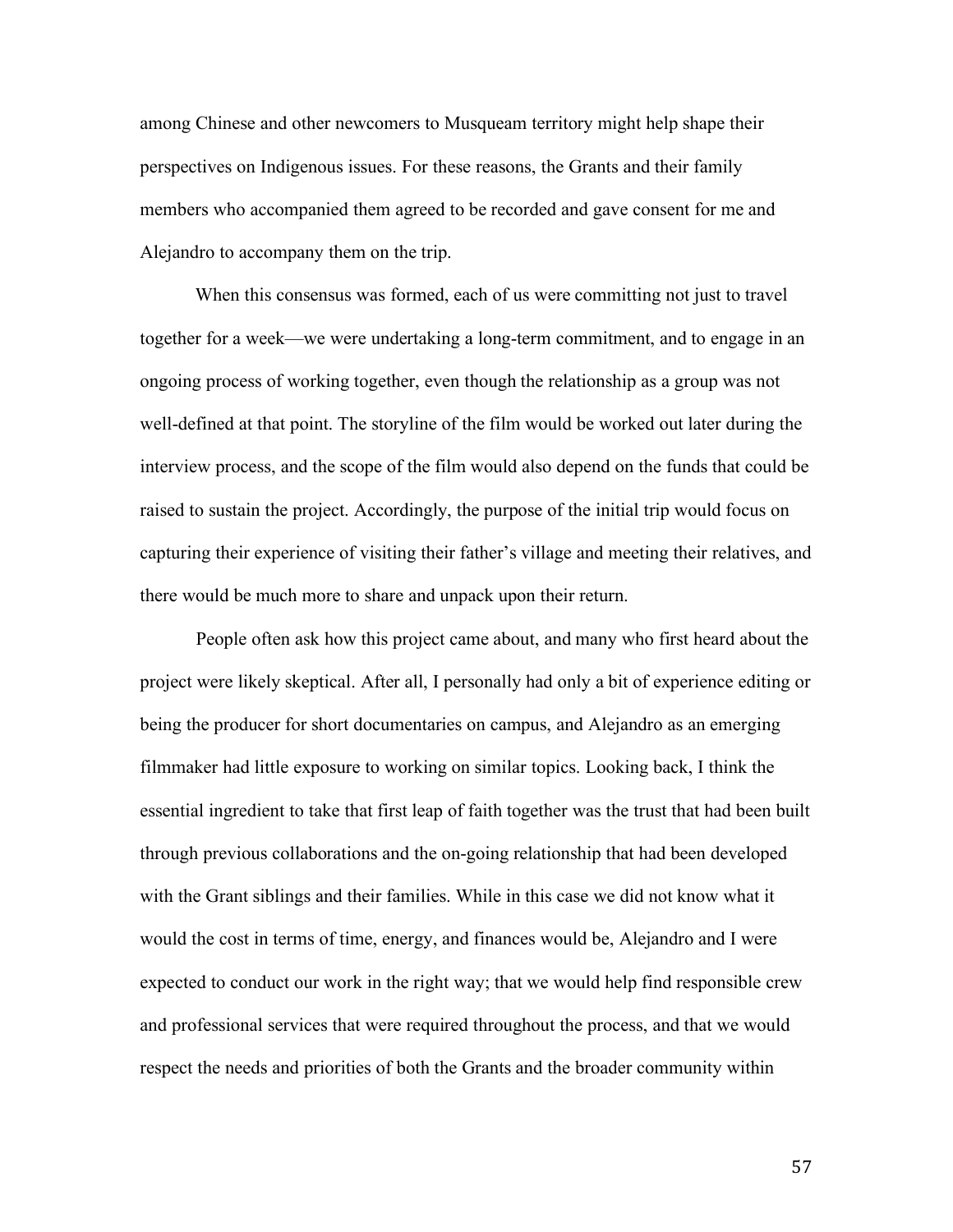which they lived. In hindsight, I have no doubt that if I had not been involved in the previous projects described in the preceding chapters, that I would not have been trusted to undertake this project. In other words, in answer to the question of how this project started, the answer echoes the overall theme in this thesis about the importance of ongoing relationships. The project that led to the film *All Our Father's Relations* did not start with the filming of the Grants' trip to China; rather it was one stage of an on-going relationship with the Grants that also involved on-going relationships with others in the Musqueam community. I am certain that I was not alone in knowing that the final form of the film would involve a constant conversation and a series of decisions all the way to the end that involved full and repeated consultation with the Grant family. In a way, that was the only certainty, one that I had been taught through the previous collaborative projects involving Musqueam and UBC. Knowing that this was the right way for the film to be created and how consultation and decision-making must be conducted, allowed me to even imagine that I might be able to taken on such a responsibility and the obligations it would entail.

In the following sections I will introduce the documentary we worked on from  $2013$  to  $2016<sup>95</sup>$ , and conclude by reflecting on what this commitment became for us and how many people were persuaded and came to believe that this would be an important contribution to the community and beyond.

<sup>&</sup>lt;sup>95</sup> The development of the hour-long version took three years, followed by another year creating a broadcast version in 2017.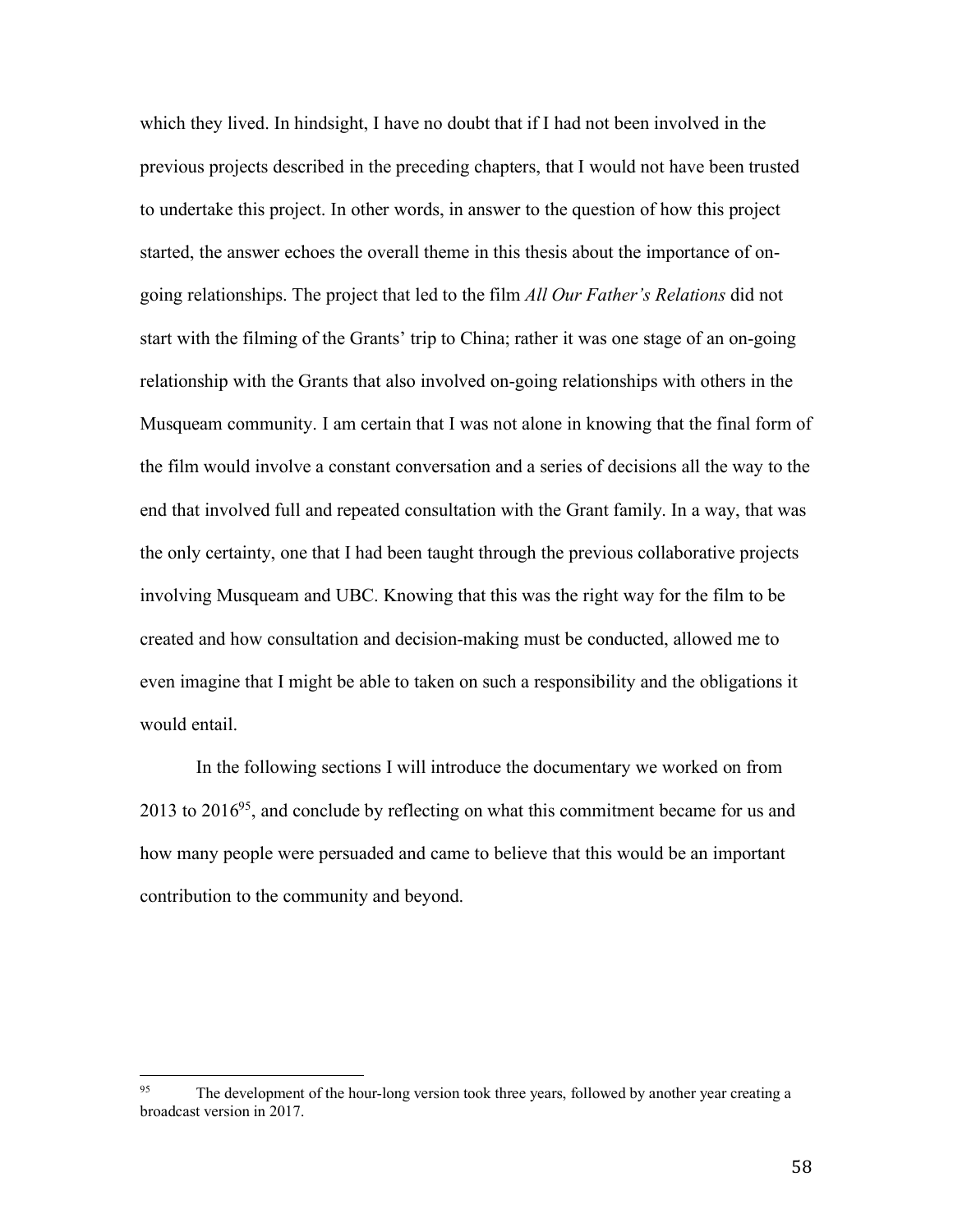# **3.8** *All Our Father's Relations*

Inspired by the ways in which *Cedar and Bamboo* ignited dialogues across British Columbia about the long history of Chinese-First Nations intermarriages in the province, *All Our Father's Relations* was originally envisioned as an hour-long documentary that would provide deeper insight into the policies that have shaped the lives of four elders and siblings of Chinese and Musqueam ancestry currently residing on the Musqueam reserve. The Grants' father, Hong Tim Hing, left the village of Sei Moon in Zhongshan County, Guangdong at the age of 16 as a pursuer of the "Gold Mountain"96 dream, eventually reaching the Musqueam village of  $x^w$ mə $\theta$ k $^w$ əyəm in Vancouver, B.C.

Hong married Agnes Grant, descendant of Musqueam warrior of renown, qiyəplenəx<sup>w</sup> and they had four children together.<sup>97</sup> During their childhoods, Elder Larry Grant and siblings Gordon, Helen, and Howard were grounded in the history, language, and culture of their Musqueam community, but knew little of their father's roots, other than growing up around some of their relatives from Guangdong who also worked on their family's market garden on the reserve. However, after their mother lost her "Indian status" through the Indian Act after marrying Hong Tim Hing, the Grants were considered by the Canadian government to be Chinese only. They went to school in Chinatown, exempt from being forced to live far away from their families and attend St. Mary's Indian Residential School in Mission B.C. like their cousins. Elder Grant recounts

<sup>&</sup>lt;sup>96</sup> The term Gold Mountain or "Gum San" in Cantonese is a name that was given by Chinese migrants to multiple places as they followed gold rushes all around the Pacific, including places like California, Australia, New Zealand, British Columbia, and the Yukon. Henry Yu and Stephanie Chan discuss this "persistant geographic imaginary" in "The Cantonese Pacific: Migration Networks and Mobility across Space and Time," *Trans-Pacific Mobilities: The Chinese and Canada*, (Vancouver: UBC Press, 2017), 25-48.

<sup>97</sup> *All Our Father's Relations*, directed by Alejandro Yoshizawa, produced by Sarah Ling, Alejandro Yoshizawa, and Jordan Paterson, (Vancouver: Right Relations, 2016).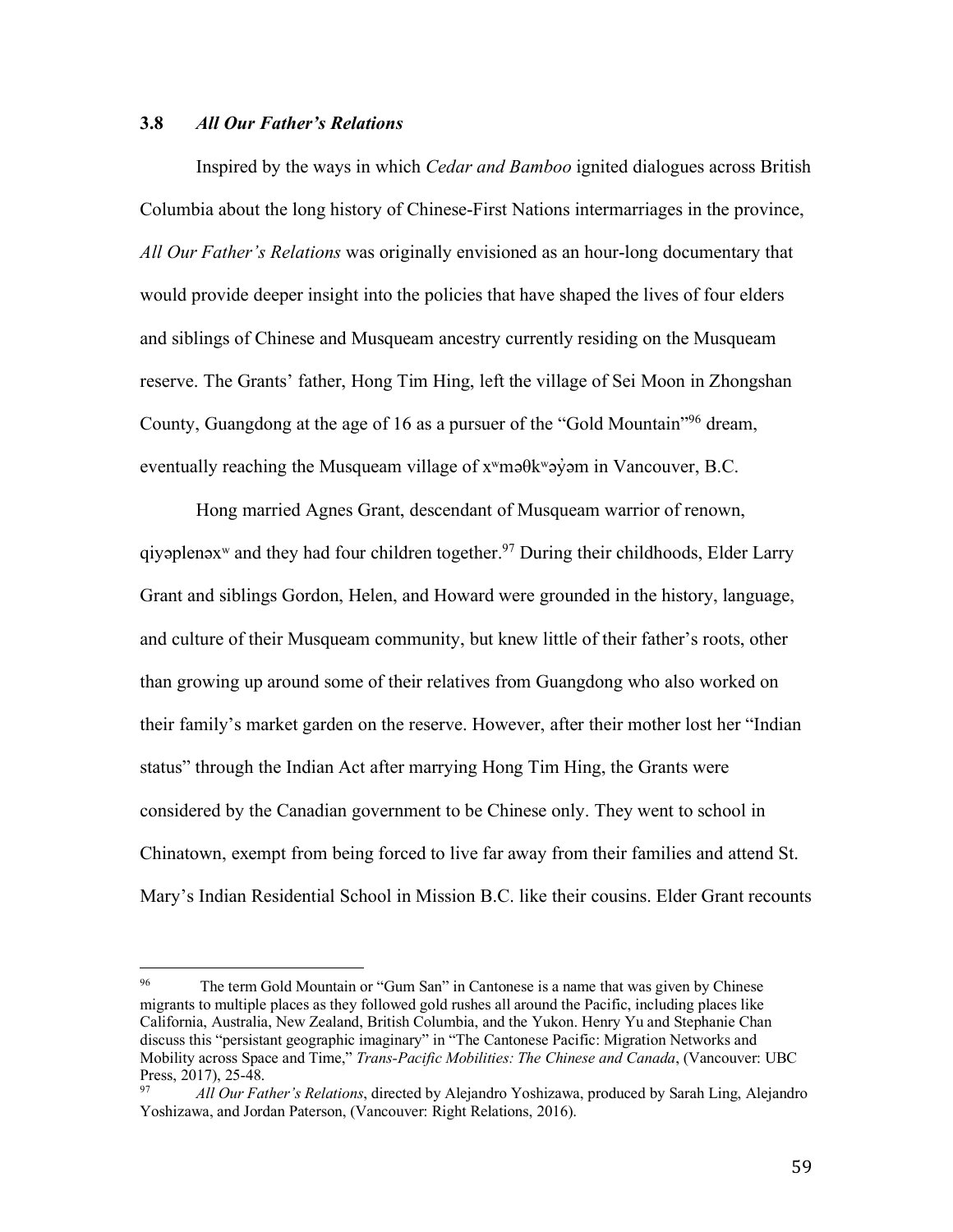the difficult conversation he had with his mother as a child when he asked why he could not attend residential school like his cousins, as one of his first experiences of "not belonging" in the world. The government said he and his siblings were "not Indian" and "just Chinese."98 This arbitrary change in classification had profound effects on the Grants and their sense of belonging, but it also allowed them to stay rooted in their territory and be raised by their mother and other Musqueam relatives.

### **3.9 Respect and Reciprocity**

Although this film aimed to explore Chinese Canadian and First Nations relations through the lens of one family, we hoped it would be a narrative many other families would be able to relate to and also help viewers reflect on the complexities of their own stories, whether this be mixed family roots, thinking about intercultural relations between communities, or being self-reflective as a settler on Indigenous territories. Howard often recounts the reactions and feedback he received after screenings of *Cedar and Bamboo*. He was moved by the number of people that came up to him and said they felt a sense of pride or a deeper connection to their mixed roots because they too were of Chinese and First Nations ancestry, but thought they were alone, or in some cases, were not fortunate to grow up with both of their parents.

As much as this film features events from the past, the Grants all agreed that they wanted *All Our Father's Relations* to be about the present and the future. The descendants of Hong Tim Hing and Agnes Grant are now carrying on the stories of the relations into which both Hong Tim Hing and Agnes Grant entered. They serve as a

 <sup>98</sup> Larry Grant, interview for *All Our Father's Relations*, August 2015.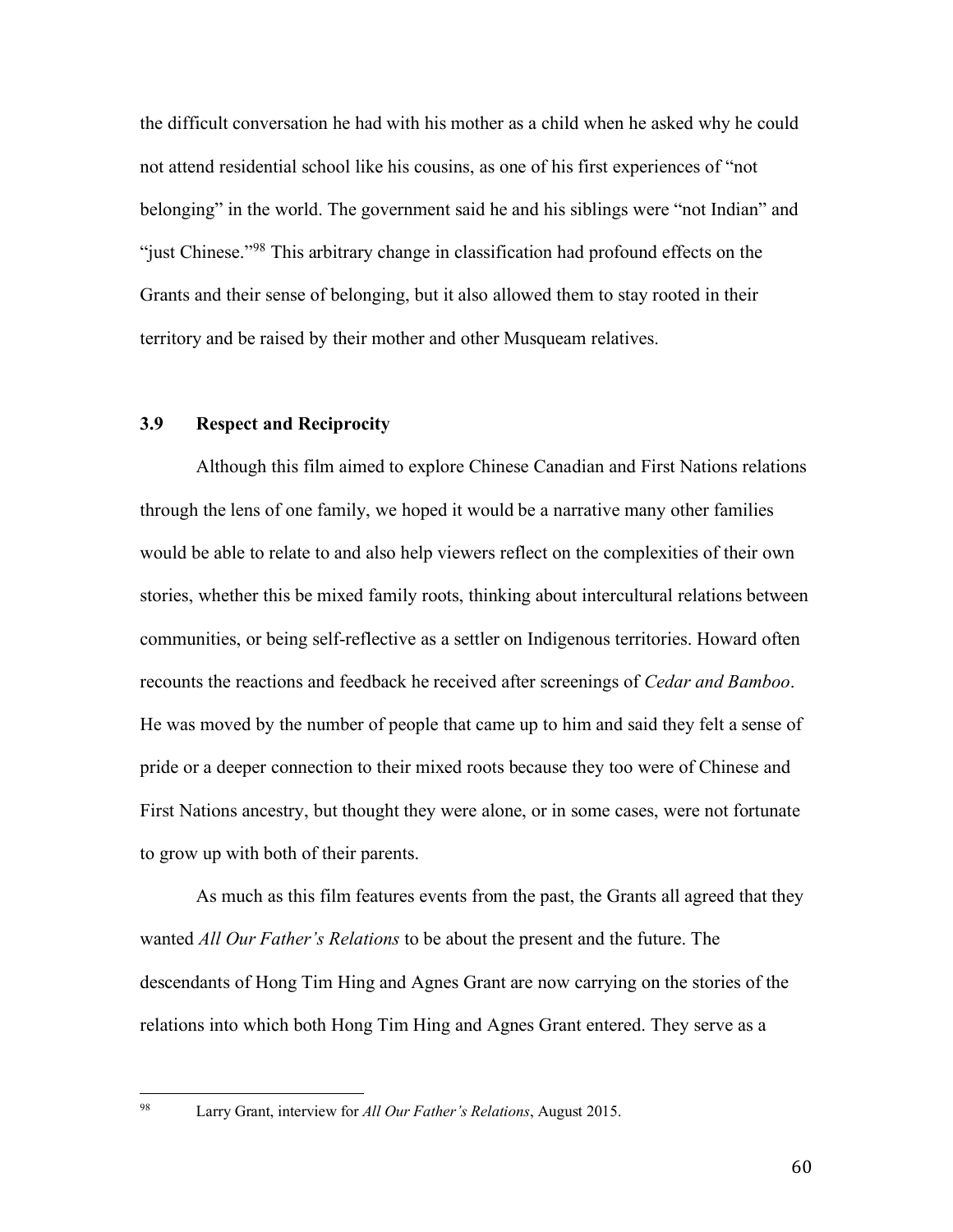reminder of the responsibilities that help to drive forward the family's current commitments and contributions towards creating a more just and responsible society, in particular in terms of developing respectful relations between Indigenous and non-Indigenous peoples. The Grant's story is also part of a larger constellation of relationships between Chinese and Indigenous peoples that were built across British Columbia, and all along the Fraser River corridor.<sup>99</sup>

In one of the animated stories in *All Our Father's Relations* narrated by Howard E. Grant, he recounts exchanges between his Musqueam grandfather Seymour Grant, and some of the Chinese farmers on the reserve:

We had many Chinese market gardeners living in their bunkhouses here at Musqueam. In the winter, they would hear these drums beating every night. One day, one of our Chinese relatives approached my grandfather, Seymour Grant, and said, "What is happening?" And my grandfather would commence to tell them that these were our winter ceremonies. Then he asked the question, "Would we be allowed to come, and watch, and listen?" My grandfather said they were more than welcome. So, one evening, a few of my relatives came to the door and asked if they could enter our big house. Like good neighbors, they didn't just come and observe, they came with an offering of fruit for that house. They wanted to be part of our community.100

The principles of respect and reciprocity were emphasized by Howard in this segment, brought to life with relational ethics in mind. As Wendy J. Austin writes, "if ethics is about how we should live, then it is essentially about how we should live together. Acting ethically involves more than resolving ethical dilemmas through good moral reasoning; it demands attentiveness and responsiveness to our commitments to one another, to the earth, and to all living things."101

 <sup>99</sup> The "Fraser Corridor Heritage Landscape Project 2014-2015" by Douglas Ross, Herny Yu, Michael Kennedy, Sarah Ling, and Denise Fong explores some of this history in further detail.<br> $\frac{100}{100}$  Howard E. Graph permited enimation sorint for All Own Eather's Pelations.

<sup>100</sup> Howard E. Grant, narrated animation script for *All Our Father's Relations*.<br>101 Wandy L. Austin provides this definition in an appropriated direct by Lisa

<sup>101</sup> Wendy J. Austin provides this definition in an encyclopedia edited by Lisa M. Given: *The SAGE Encyclopedia of Qualitative Research Methods* (California: SAGE Publications, Inc., 2018).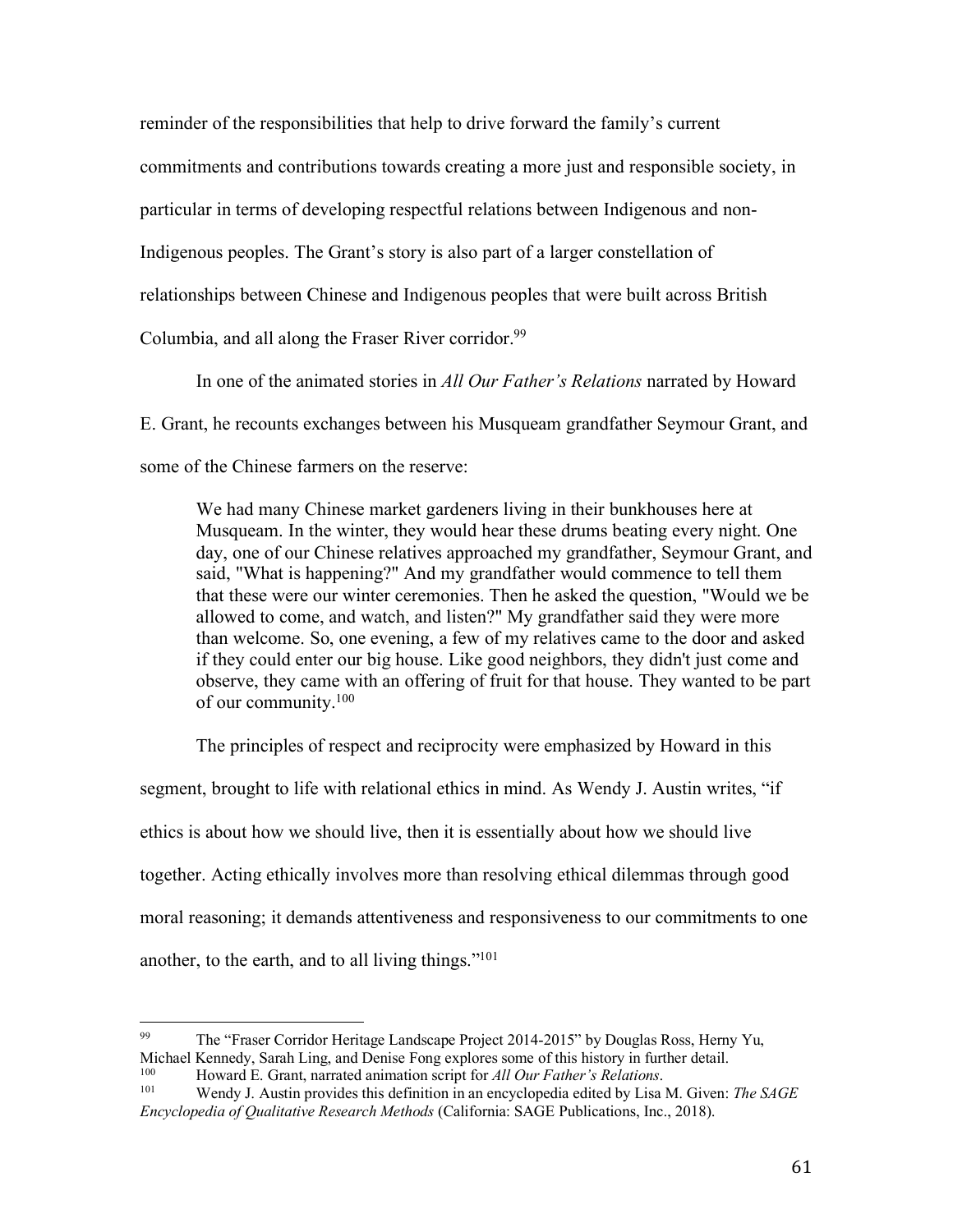The decision was made with the Grant siblings that making this film was to accomplish a number of goals: a) to document their stories within a film that could be kept as a record for their family and the community archives b) bring to life the history of their community in engaging ways, and c) contribute to public dialogues about Indigenous and Chinese Canadian issues and relations. It was a challenging yet enjoyable learning process for both the production team and the siblings. As part of our commitment to collaboratively develop the film, Alejandro and I committed to develop ways to respectfully bring stories to life for which we had no physical photographs. We were privileged to have access however, to the knowledge and memories of the siblings. To animate the story told by Howard about the exchange between their grandfather and the Chinese farmers, for instance, we asked his sister, Helen Callbreath, if she could sketch her grandfather's longhouse and some of his belongings. We also asked Larry to draw a map to locate the longhouse in relation to other houses and buildings on the reserve at that time. We then sent pictures of these sketches, along with a few photographs and reference images to our animator in Uruguay who has never been to Vancouver before. The drafts were then reviewed with the Grant siblings for their feedback, who were particularly glad to see their grandchildren, nieces, and nephews engage so intently with the film when it screened in the Musqueam community and other venues in Vancouver. The animation process became a tool for informing how sensitive material was presented, and the family ultimately had control over how they were to be represented.

It is pertinent to remember that their grandfather's story took place when the Potlatch Ban was still in effect. However, the Musqueam people continued to practice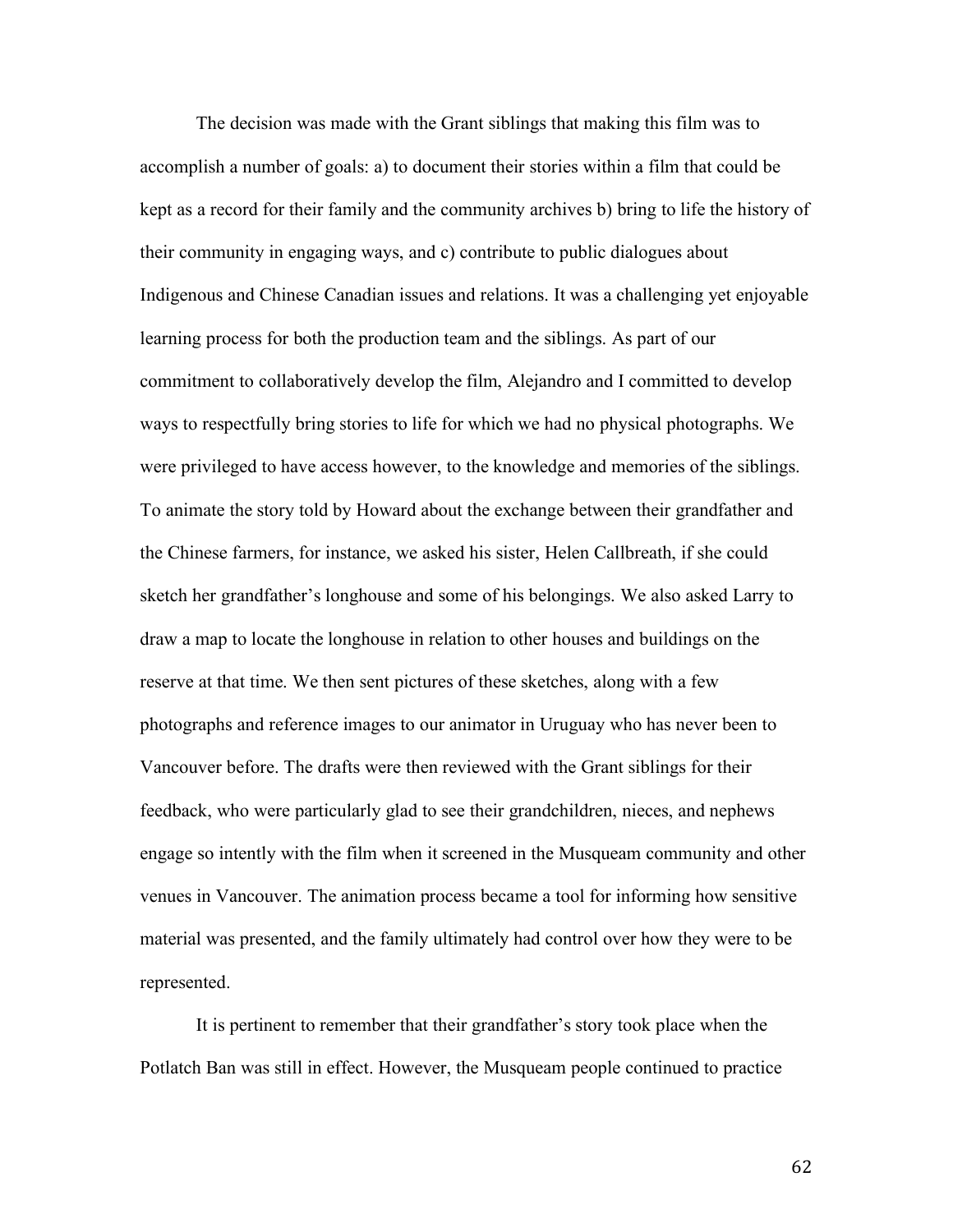their culture in their longhouse, out of sight from the Indian agent and other government officials who would prosecute them.102 As Cherokee scholar Dr. Jeff Corntassel points out, 'If colonization is a disconnecting force, then resurgence is about reconnecting with homelands, cultures, and communities."<sup>103</sup> When we were making the film, we constantly asked ourselves questions about the broader context within which the film would be viewed, and to be always mindful of how audiences might learn and unlearn when they watched the film. What is it that we, for those of us who are visitors, are able to create to give back to the hosts of the Indigenous peoples whose lands we are on? What are our unique capabilities and talents that we can contribute towards creating more just and decolonial realities?What acts of Indigenous resurgence could we support? The farmers gave life to fresh produce to feed the City of Vancouver, but also to help nourish the Musqueam families around them during hard times.

#### **3.10 Envisioning an educational tool**

From the beginning, there was a mutual recognition amongst everyone involved in the film that the audience for this story had to be much broader than the members of both sides of the family (in Musqueam and Sei Moon). We wanted to develop a resource that could be used within the Musqueam community, but also across Canada, the United States, and China. Originally, we started with the idea that the film would focus on the broader story of Chinese and First Nations in British Columbia, and even spent time filming with in locations like Lytton in Nlaka'pamux territory where Larry spoke about

 <sup>102</sup> Larry Grant, Interview for *Chinese Market Gardens at Musqueam Project*, August 2012. <sup>103</sup> Jeff Corntassel, "Re-envisioning resurgence: Indigenous pathways to decolonization and sustainable self-determination," *Decolonization: Indigeneity, Education & Society*, no.1 (2012): 97, http://decolonization.org/index.php/des/article/view/18627/15550.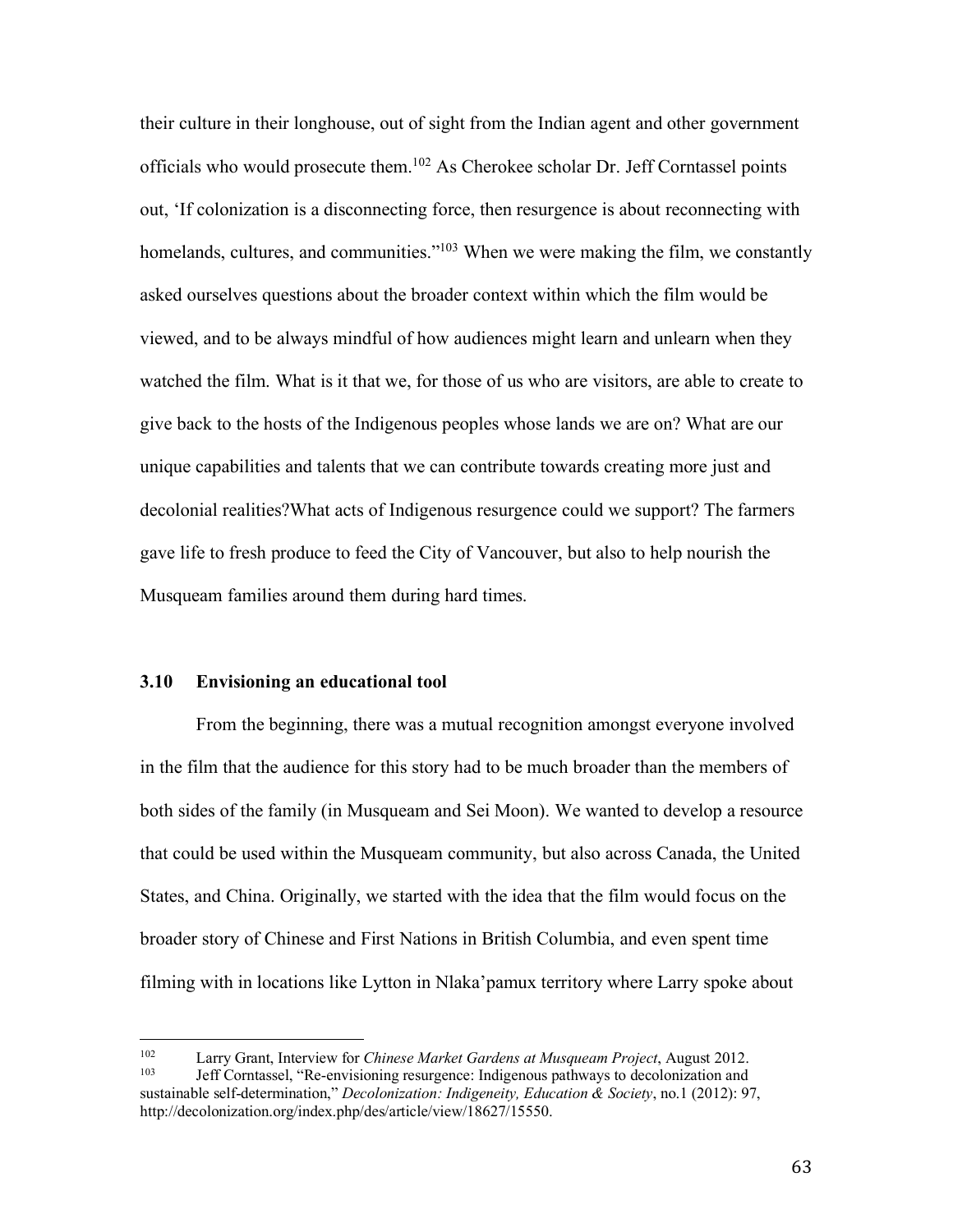social and labour ties in the region. As we took stock of the stories the Grant siblings were sharing, Alejandro and I realized that the core relationship that each of them returned to again and again, was their relationship to their parents and to their family. The moments and policies that either brought them into close ties with their parents--or kept them apart--were important for them to expound on because they are interconnected with the trauma their extended families and communities experienced on both sides. They were able to use this film as a vessel to bring these stories together- stories that for too long have been ignored, under-recognized, or kept in segregated discussions. Destructive policies and mechanisms that fractured families and communities--including the Chinese head tax, Indian reserves and Indian residential schools--are each featured prominently in the film, as it was important for the Grants to lay this foundation of knowledge down for viewers as they invited them to experience the deeper personal meanings of their trip to China. The fractures needed to be revealed, before any repairs of wounded relationships could begin to be understood.

#### **3.11 Challenges during the process**

While there is much to celebrate now that the film is circulating, I do not want to give a false impression that the filmmaking process was easy or straightforward. Although I could draw upon lessons already learned from my previous experiences collaborating on initiatives involving Musqueam customs and protocols, the film involved many more new lessons on navigating a project of this scope and size. Collaborative processes that were the basis of the production from start to finish required consultations for making decisions that a typical film does not need; indeed, it was ironic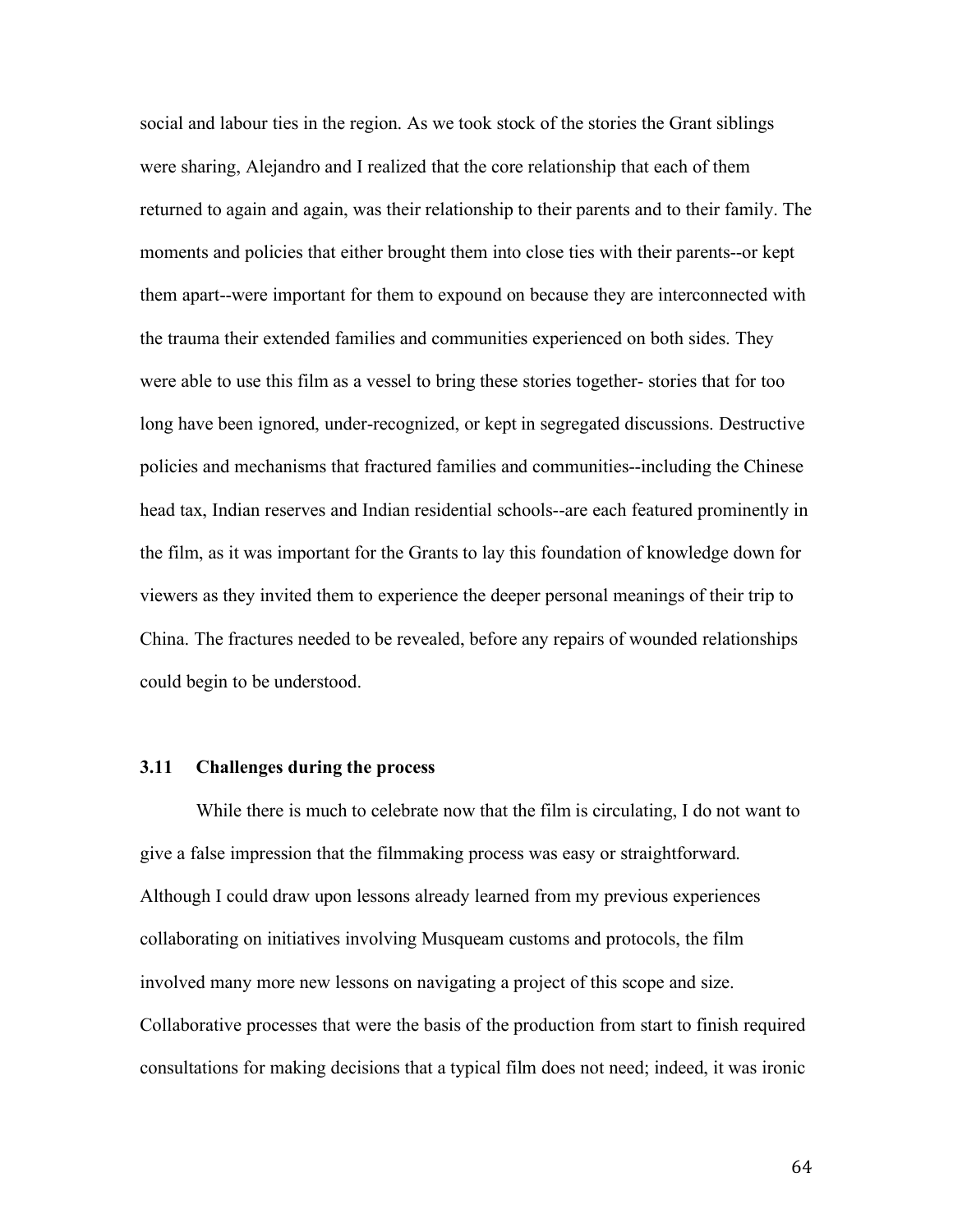that it was only because neither Alejandro Yoshizawa and I had been involved in a more typical film production process of this scale that we were not familiar with all the elements that could have been imposed on this film. Instead, we began with the core principles of producing a film collaboratively and in a manner that genuinely co-created the film with the Grants. Experiences gained in the projects described in previous chapters shaped every step in the journey ahead, and relied again on again on lessons learned before to guide the decisions we had to make. As the lead producer, I needed to be directly involved in nearly every aspect of the process, whether this was scheduling interviews or consultation sessions with the family, managing the workflow and boundaries of our research assistant, reviewing countless draft sequences that would be discussed with the family, or providing feedback to our animator. While I had exposure to working within a Musqueam context before, other members of the crew did not. Often this resulted in difficult or tense conversations behind the scenes, for instance during one heated discussion between me and one of the editors. The approaches I brought to the table were very different than what this person had be trained to do in his experience, and I found myself needing to stand firm on taking community and collaborative processes seriously, even if it would cost us valuable time. This was particularly difficult when it would take more time for key stakeholders in the film to reach a consensus and we were faced with pressing decisions involving content matter.

Upon reflection, I could have been more patient and taken the time to properly explain why it was so important to follow the proper protocol and how I myself had learned the lessons about the principles involved in each instance. If I had patiently explained the consequences of not trying to do things the right way, perhaps I could have prevented a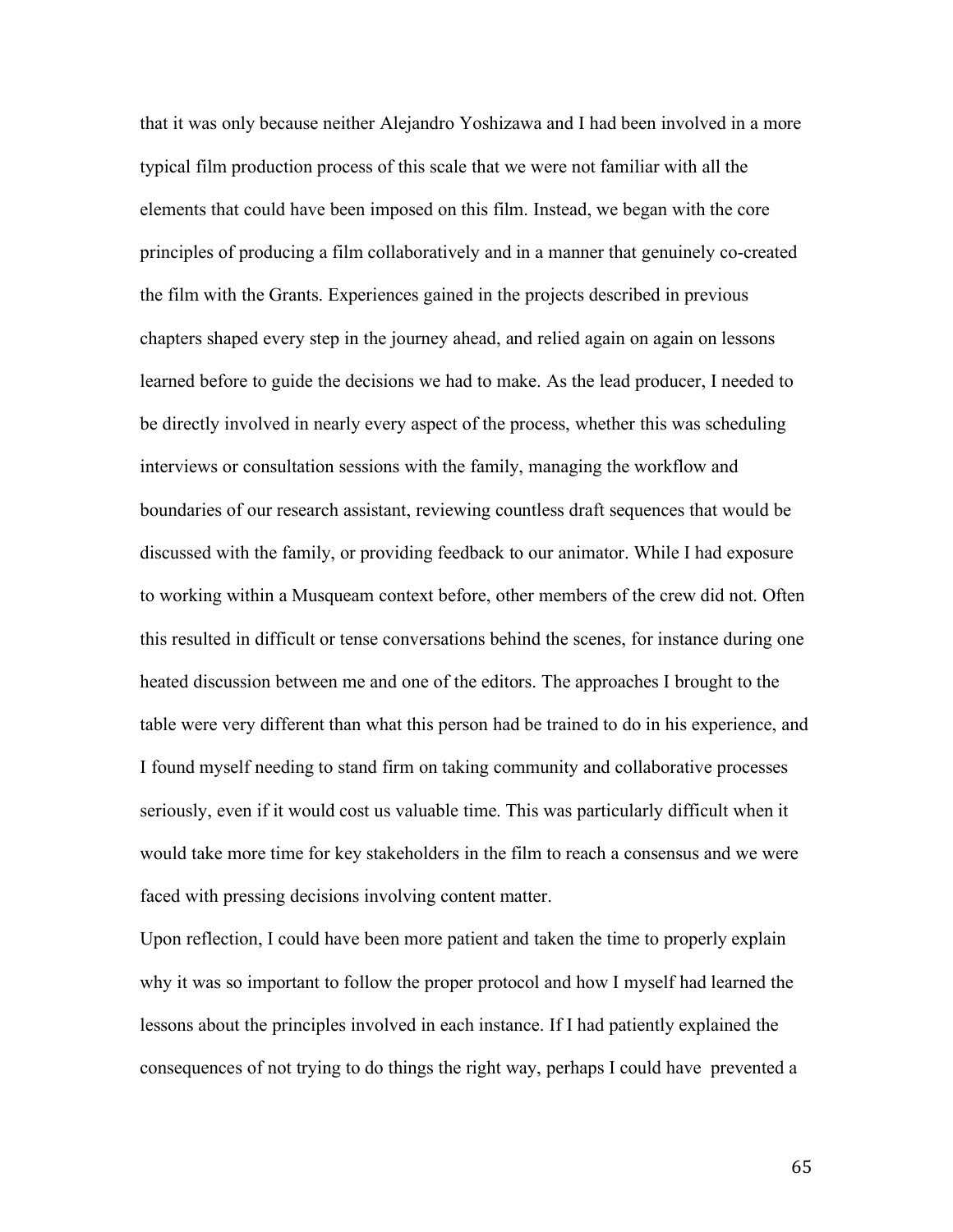misperception that grew between me and one of the editors that I favoured decisions that were better for my relationships with the Grant family, rather than those that would be better for the film as a finished product. Looking back from the perspective now after the film has been finished, I would argue—in support of one of the major assertions of this thesis—that the continual consultation with and input from the family at each step of the way did make the film better. This collaborative approach may not have been the standard approach to documentary filmmaking, but it actually did result in a better product because the right process produces a better result than one focused only on the end rather than the means.

As discussed earlier in terms of who defines how to give back within a community context, the end results of a collaboration are an indication and a telling sign of the strength and quality of the relationship that produced it. For instance, if one had to choose between cutting thirty seconds of aesthetically engaging footage in one scene, or a scene that would a cast member believed was necessary to make a statement about the larger issues raised in the film, how should one approach this decision? In order to determine what came out of the editing processs, or what still needed to be added, it was important for me and the editor to return to the collective goals of everyone involved in the film, as well as the synopsis we were encouraged to write down early on as a consensus agreement, in order to find workable solutions when we disagreed over matters that seemed to the other person to be primarily an aesthetic decision.

Reflecting afterward on the process of making the film, it becomes clear to me that when we agreed to co-create this film in a collaborative manner with the Grant family and with as much respect as possible to the protocols and procedures of the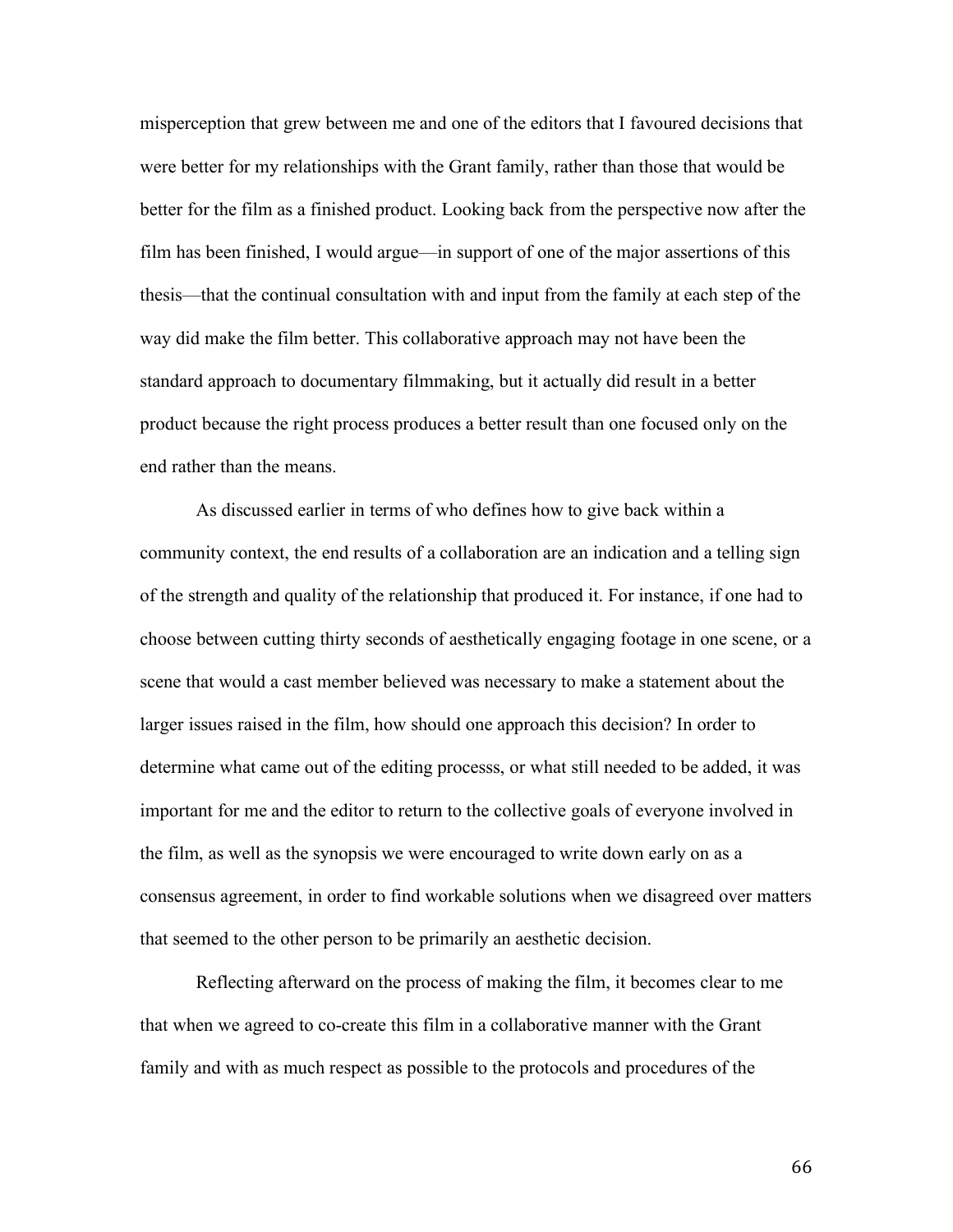Musqueam community, then right from the moment onwards the director, the producers, and everyone else involved in the production had to relinquish the traditional decisionmaking power and full control that filmmakers often expect to have. In our case, two of our cast members, Howard E. Grant and Henry Yu, became executive producers as well, helping to shape the broader educational mission of the film and to raise the funds required to complete the film, but also involved in every decision about the storyline followed. In many documentary film projects, it is common for an interviewee's involvement in the film to end after the interview is over. In the case of *All Our Father's Relations*, we followed the protocol that all interviewees would be involved in the iterative process of deciding how they were portrayed all the way to the final edit.

Despite constant efforts and a deep commitment to carry forward the process in a collaborative manner, there was a telling moment after the film was finished and being shown at film festivals that for me reveals the enduring effects of colonial structures on knowledge production and the representation of non-white subjects. As the film was nearing completion, our production team initially decided that because of the collaborative manner in which the film was created, it did not make sense to credit anybody as the "Writers" of the film. Our initial choice was not well thought out, and merely followed the film industry's categories for writing credit. Since no one had written a script for the film nor had we hired a screenplay writer, we presumed there was no writer; our approach was to do as many documentary filmmakers have done and find the film's narrative from within the interviews.

However, when a film festival for which we had applied asked if any Indigenous writers, producers or directors were involved in our production, it encouraged us to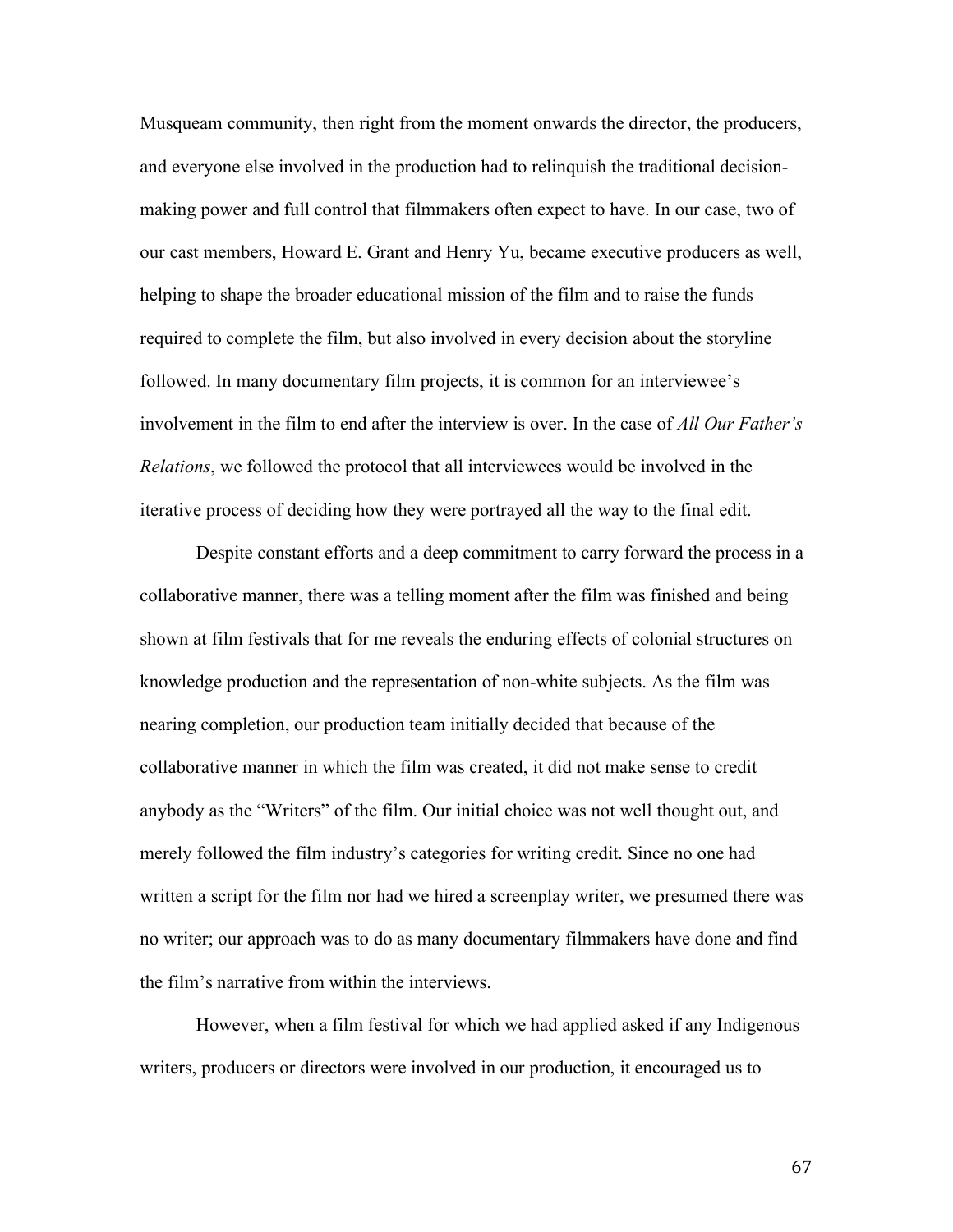reexamine the process we undertook to create the film, and to challenge the definitions of what a "Writer" was for a collaborative family and community-based story-telling project such as ours. As Henry observed at the time during a group conversation thread discussing giving "Writers" credit to the Grant siblings, "The words are theirs, and in an oral culture where saying things in an intentional way is just as important as "writing" them down and then saying them, perhaps we should give credit where credit is due; counting the careful way that Howard and Larry speak, choosing their words as carefully, so to speak, as "writing" their own script."<sup>104</sup>

In the end credits, each of the four siblings are now listed as writers in addition to their other roles in the film. Writing credit was also given to those who thought about and helped shape the content of the scenes that were staged, or adapted the stories for the animations, other scenes that were narrated, and transition pieces. Whether or not our process fits pre-defined roles and practices within the film industry and film festival circuit, it was important for us to properly acknowledge the family's involvement in the film beyond and even against conventional understandings of what it means to be an interview subject in a documentary—and when that relationship begins and ends within the filmmaking process.

# **3.12 Ongoing dialogues**

With friends, family, and general public in attendance, the public premiere of *All Our Father's Relations* occurred on November 3, 2016 at the Vancouver Asian Film Festival. It was an unforgettable evening suffused with the energy of a genuinely curious

 <sup>104</sup> Henry Yu, personal correspondence, July 2017.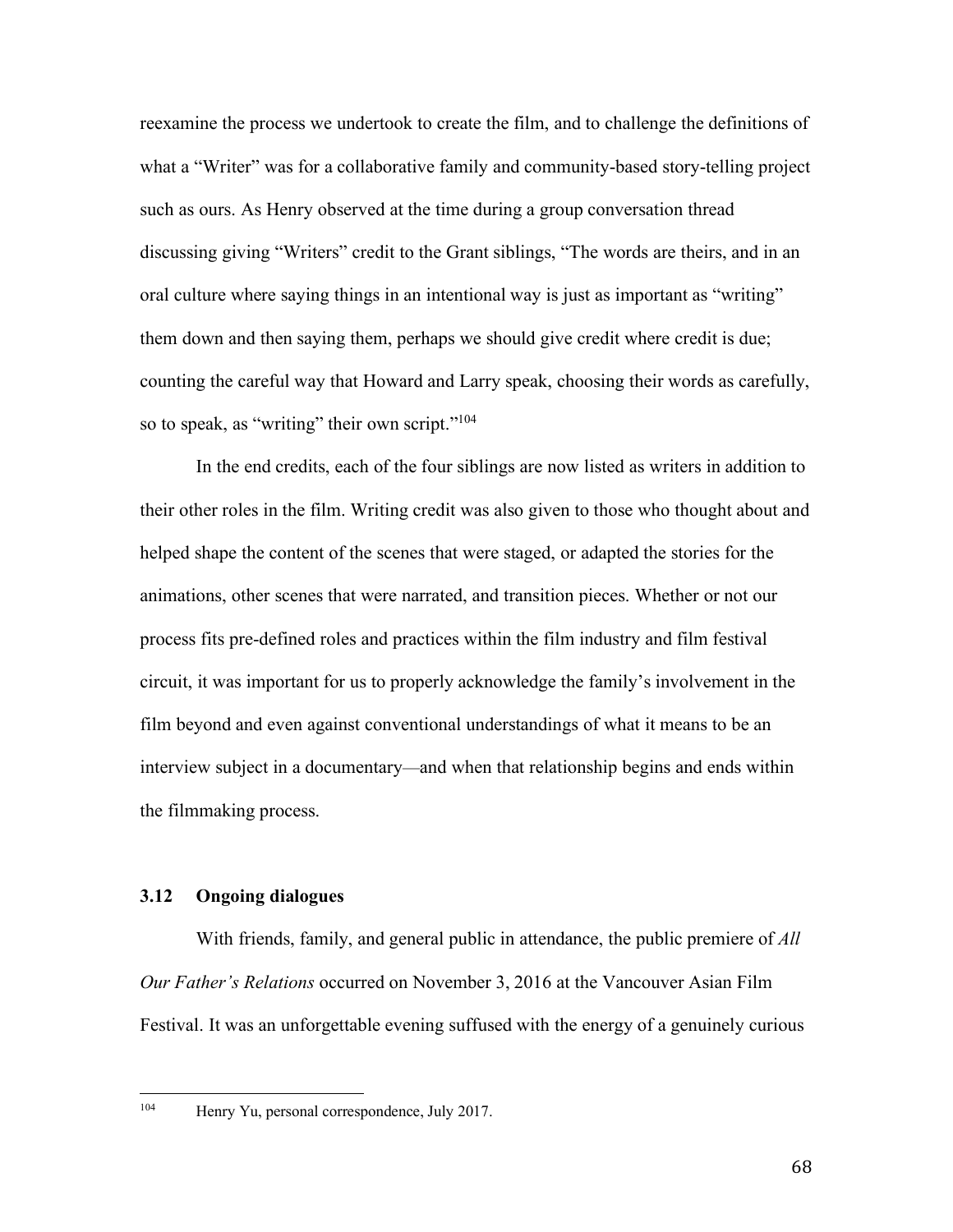and interested audience. Prior to this event, a near-final rough cut version of the film had been screened for not only the siblings and other primary participants, but also members of the Musqueam Protocol Office and the Treaty, Lands and Resources Department. The animation involving hən'qəminəm narration was also done with the support and assistance of staff in the Musqueam Language and Culture Department. Although this was a family project, it was important to the Grants to respect the roles of their fellow community members and colleagues at Musqueam who ensure that their language and collective history is properly represented prior to public dissemination.

Since then, we have been fortunate to have been selected to screen the film across North America and even cities in China at a broad range of film festivals and educational and civic institutions. At many of these showings, members of the Grant family have enthusiastically participated in audience discussions following the film showings, motivated to travel sometimes long distances out of a shared desire to have the important histories and values that this story represent to make an impact far and wide, and hopefully to inspire similar stories to emerge from the shadows. To reach homes across Canada, a broadcast version was also made available through a distribution license with the Canadian Broadcast Corporation (CBC). This desire to share the film and to participate in open dialogues about the urgent issues and questions it raises is long term commitment. We have each found ways to incorporate such on-going engagements into our respective lives and we hope that the film will continue to provoke viewers to unlearn and rethink what they believe they already know about the history of where they live. Personally, this thesis and the reflections upon the journey that led me to this point have given me the opportunity to understand better the many lessons I learned—and will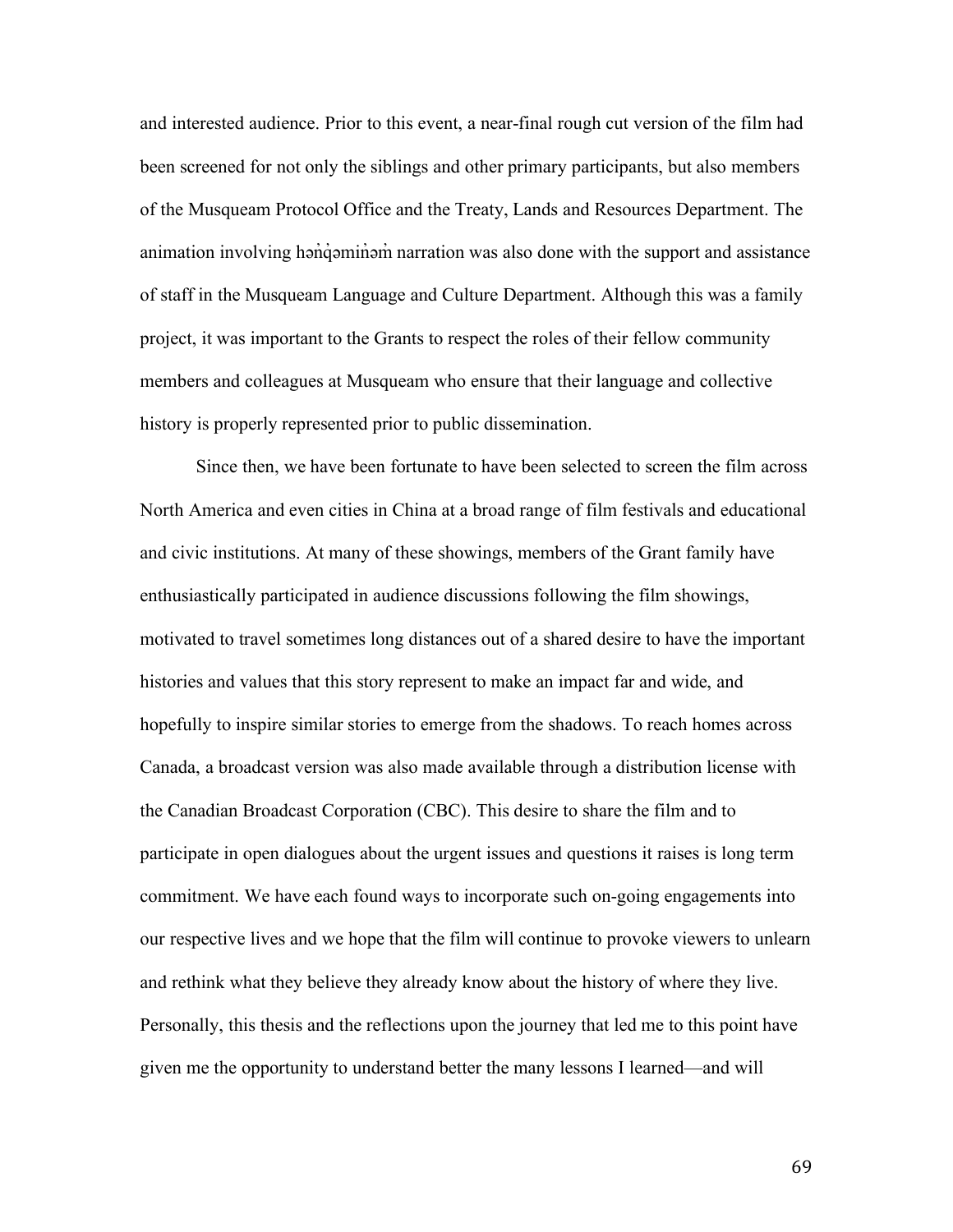continue to learn moving forward about the proper way to co-create knowledge with Indigenous communities in a collaborative, respectful and reciprocal manner as a non-Indigenous person.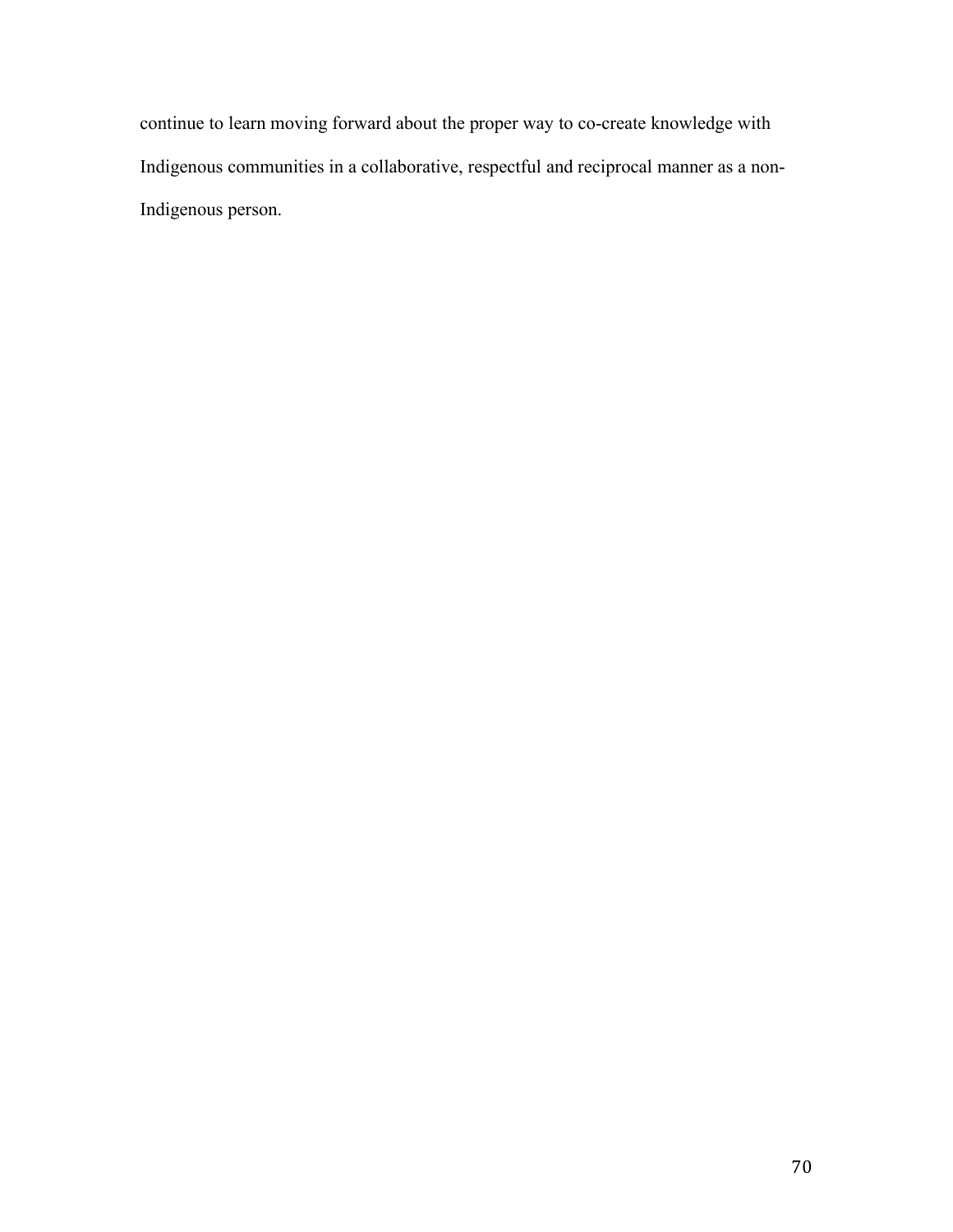### **Chapter 4: Conclusion**

As an interdisciplinary project, this thesis project and its affiliated resources provide insight into how to ethically and respectfully develop initiatives in collaboration with Indigenous knowledge keepers and communities. With the encouragement of my supervisory committee, I took time to meditate upon and reexamine the initiatives in which I became involved as a non-Indigenous researcher working with members of the Musqueam community, with particular attention to the processes and relationships by which they were shaped.

By weaving in personal experiences that challenged and encouraged me to deepen my understanding of my roles and responsibilities as a visitor to these lands, I seek to help others to consider the ways they might strive to build more respectful, informed, and reciprocal relations or connections between Indigenous and non-Indigenous peoples. I hope that the experiences I have shared have made it clear that it is within these relationships that meaningful actions are determined—not beforehand. Good intentions are not enough to ensure that the process or the results will be good. I have also met people with ideas for working on projects with Indigenous communities who expect to be given a checklist of right steps, or to be taught an easy route to success. This is a harmful and short sighted approach. While there is no one model for collaboration, there are important guiding principles and unique protocols to identify, learn, and follow. It is also critical to be open-minded and flexible, allowing the space for unexpected opportunities, obligations, or even crises and disappointments. Perhaps most important is to retain a humility that accepts that the only right process is one that respects the authority of the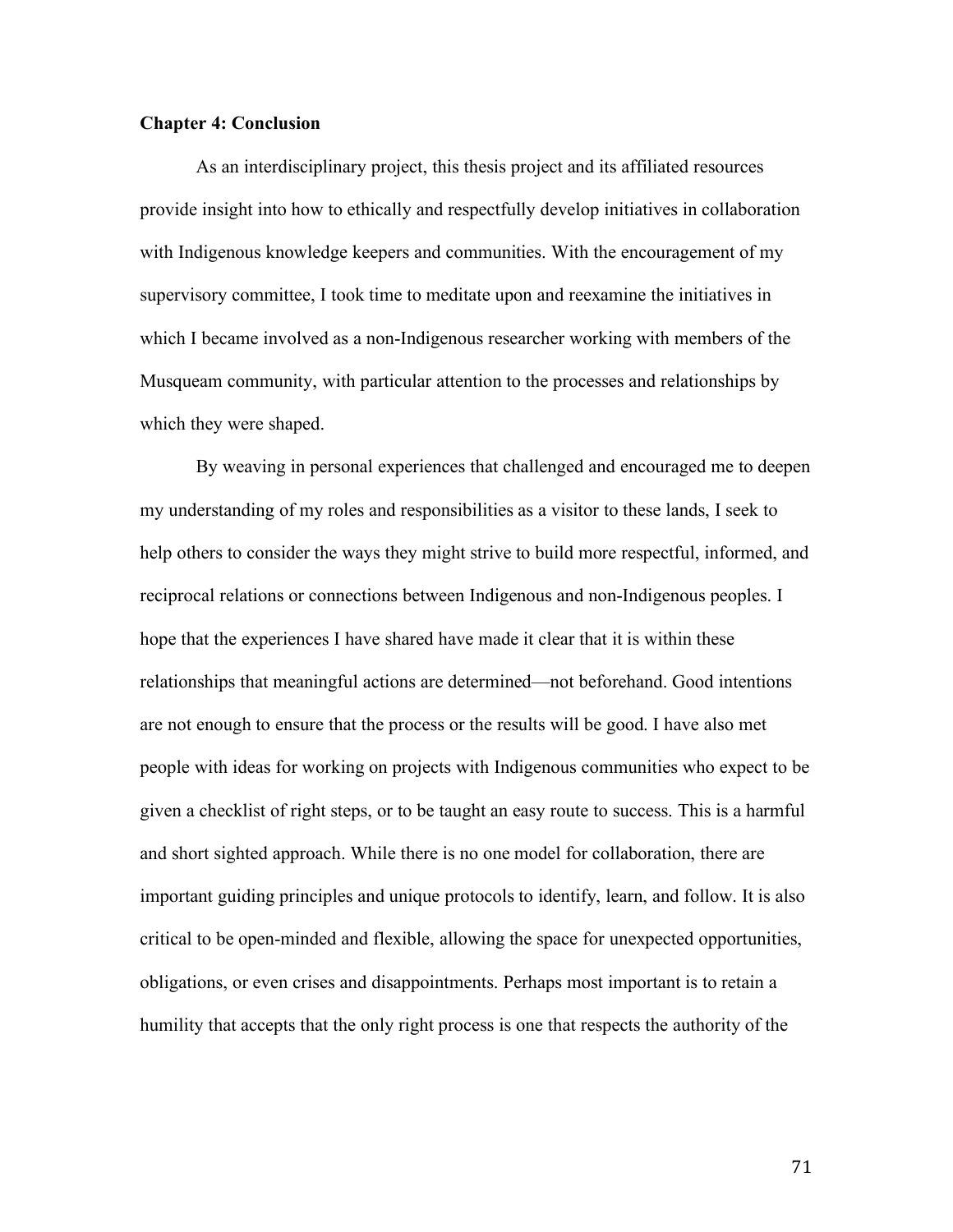Indigenous community to determine and decide upon what should be done and not done in a collaborative project.

When I first began my graduate program, I was under the impression that I would be in the program for two or three years, and that my contribution would result in a thesis through which knowledge on the history of Chinese market gardening would be brought to light. I did not anticipate experiencing a deep sense of change as I continued to learn about my location and responsibilities on unceded Musqueam territory, and to build relationships with community members. When emerging obligations arose—both in terms of my relationships with knowledge keepers and the importance of respectfully working with them to share their stories—I learned that it was always a better choice to privilege relationships that would result in more meaningful and relevant benefits for all involved even if that took more time than the graduate degree calendar stipulated. I realized that I could not determine my research timeline on my own, and that it was always worth taking additional time to fulfill and complete obligations rather than doing them poorly. Although it has taken nearly six years rather than the two or three years I originally thought it would take to complete my Master's thesis, I do not think of the process as having taken longer than it should have. The time it took to complete the projects in which I became involved took as long as needed to do them properly.

I also came to believe that a degree for my gain alone would have little value. One aspect of doing these projects properly was to take the time to have them shaped within on-going relationships and within on-going priorities and processes, including the need for them to give back in some way that had been determined as valuable by the community rather than by me.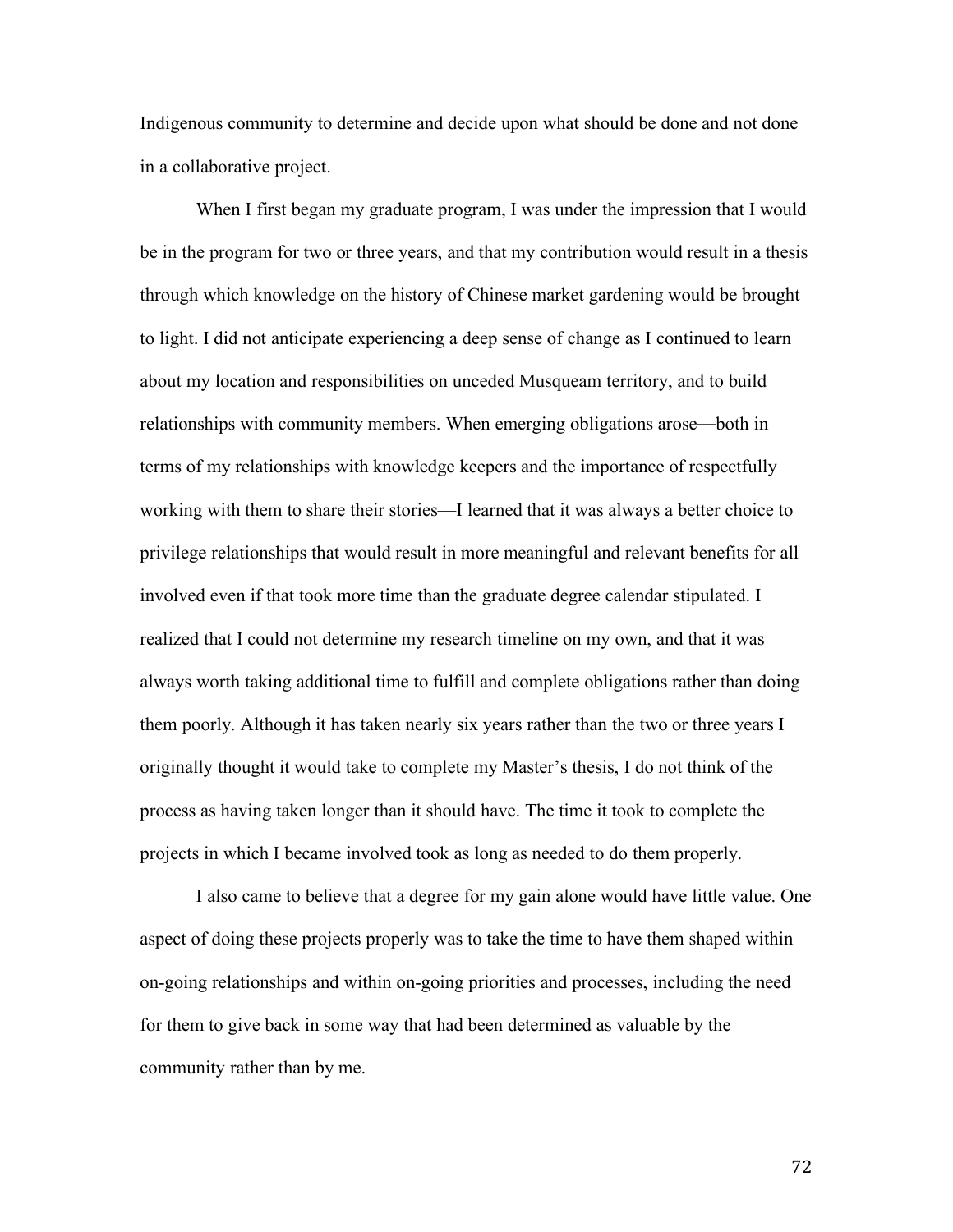During this journey, the stories that have been shared with me about the Chinese market gardening at Musqueam bring to the forefront what respectful and relationships can look like between Indigenous and non-Indigenous peoples. As Jordan Wilson observes in his reflections on being a co-curator for the celebrated c̓*əsnaʔəm: the city before the city* exhibitions, as a UBC alumnus and a member of the Musqueam community, "my community, along with our collaborators, are taking control over our culture, research and representation…Our community members are putting forward more precise representations of who we are, with our own aspirations centralized, drawing from our own methodology, ways of learning, and way of knowing."105 I feel deeply grateful to live in an era when colonial practices are being challenged and dismantled on a regular basis, and to witness Indigenous communities like Musqueam drive this change.

As part of the process of creating, managing and disseminating *All Our Father's Relations*, an independent company was registered by me and the director. Many names were suggested, but in the end, we chose "Right Relations."<sup>106</sup> From my perspective, this names symbolizes three types of right relationships: the kinds of respectful and reciprocal interactions that occurred historically on the Chinese farms at Musqueam; the relationships that the production company strived to build and to maintain during the process of making the film; and the new relationships the film can help catalyze both now and into the future. I hope that the film, along with the other projects described in this thesis, can in their own small way give something back to the Musqueam community to

<sup>&</sup>lt;sup>105</sup> Jordan Wilson, "sqəqip – GATHERED TOGETHER," 2015, 45.

This name was inspired by the ways in which Elder Larry Grant speaks about the importance of building relationships between Indigenous and non-Indigenous communities and how this work should be carried out.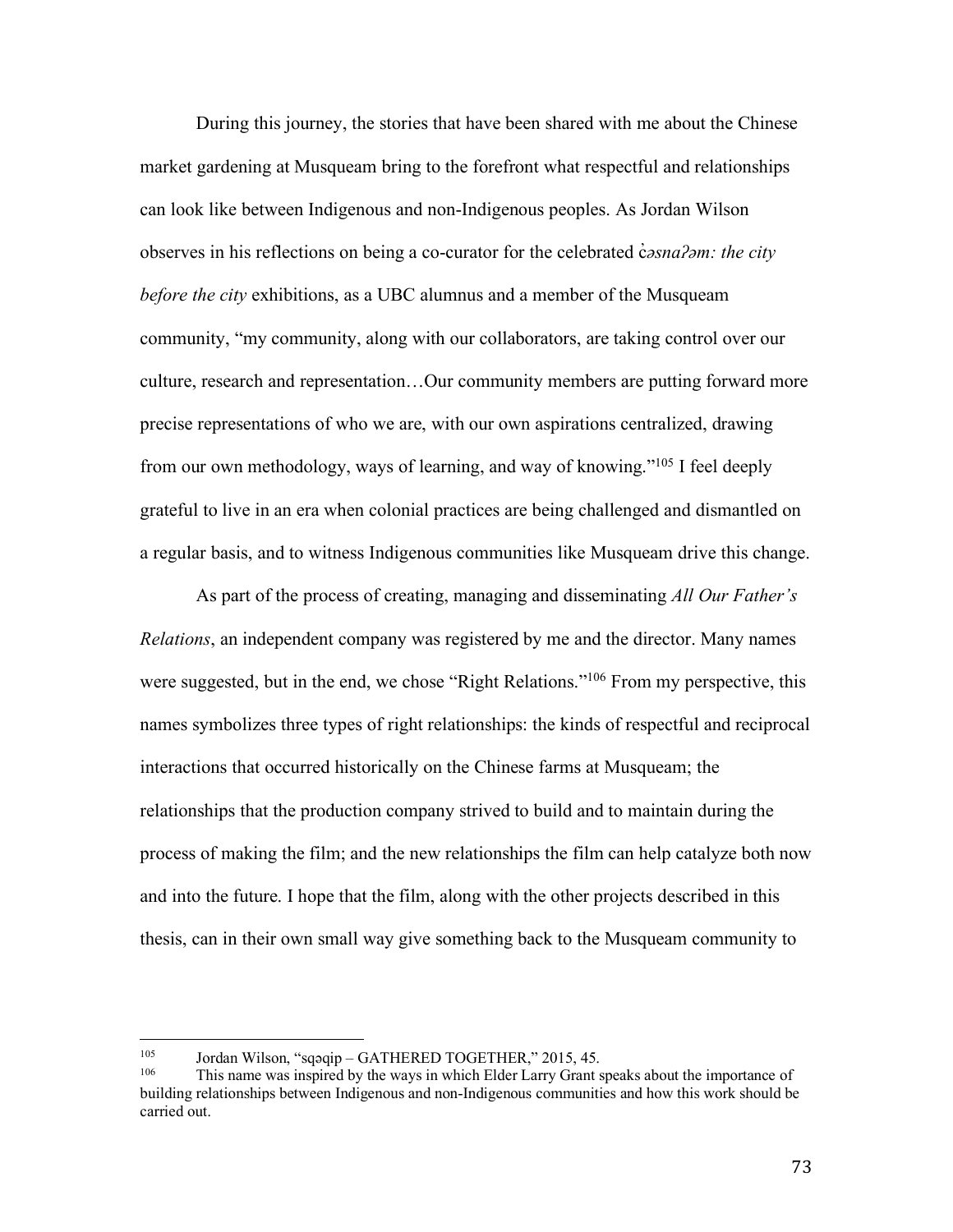which I and others who live on their unceded territories owe so much, and in particular to those members of the Musqueam community who have been so hospitable to me.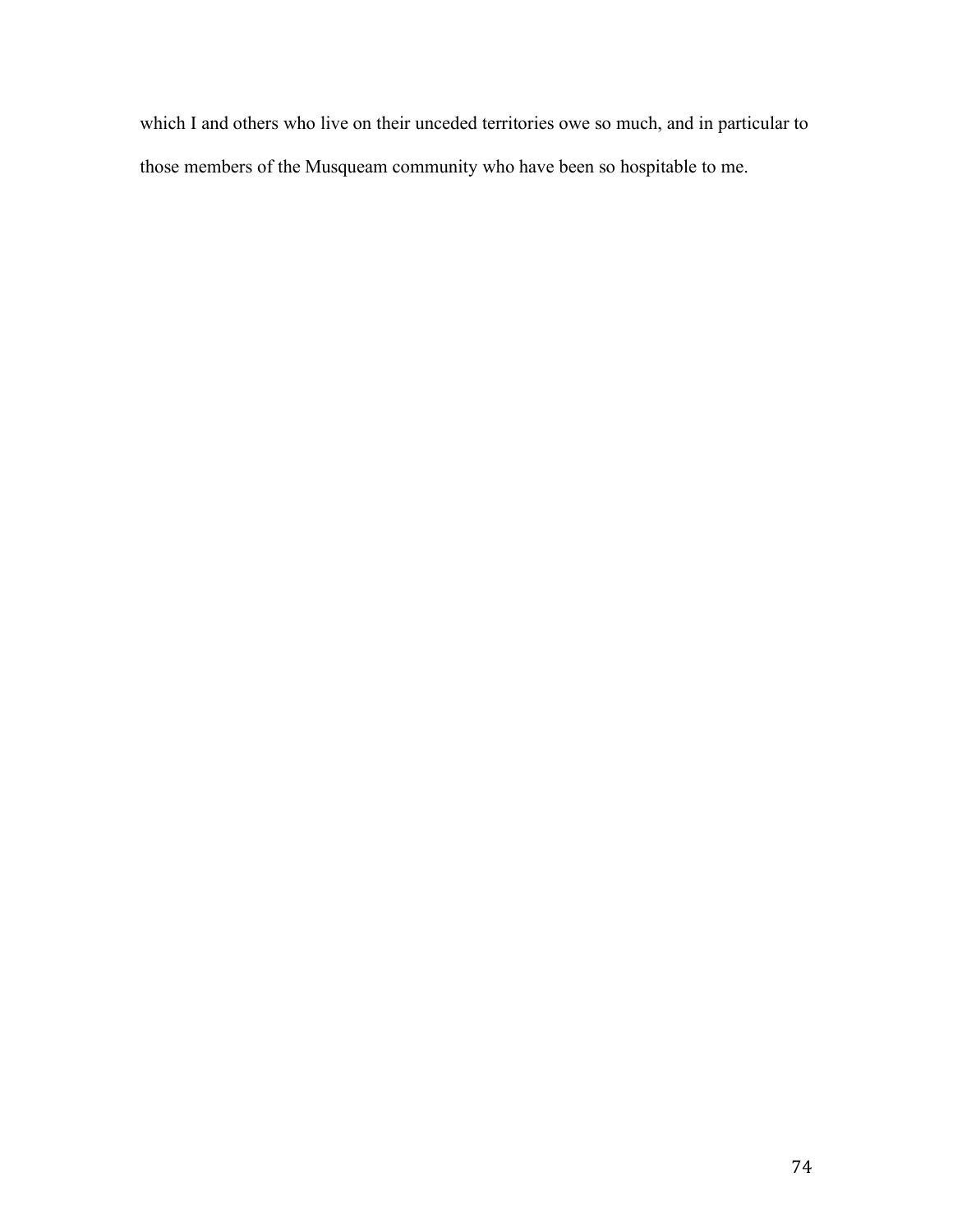# **Bibliography**

- *All Our Father's Relations*, directed by Alejandro Yoshizawa, produced by Sarah Ling, Jordan Paterson, and Alejandro Yoshizawa, (Vancouver: Right Relations, 2016), DVD.
- "*A Musqueam View of Campus*," Campus and Community Planning, accessed April 11, 2018, https://planning.ubc.ca/vancouver/news-events/newsletter/2018-04- 01/musqueam-view-ubc-campus.
- Barman, Jean. "BEYOND CHINATOWN: Chinese Men and Indigenous Women in Early British Columbia," *BC Studies*, no.177 (Spring 2013), 39-64.
- Barnhardt, Ray and Kawagley, Angayuqaq Oscar. "Indigenous Knowledge Systems and Alaska Ways of Knowing." *Anthropology and Education Quarterly*, no. 36 (2005), 8-23.

"c̓əsnaʔəm: the city before the city." Museum of Vancouver. Accessed February 20, 2017.

http://www.thecitybeforethecity.com.

- Corntassel, Jeff. "Re-envisioning resurgence: Indigenous pathways to decolonization and sustainable self-determination." *Decolonization: Indigeneity, Education & Society*, no.1 (2012): 86-101, http://decolonization.org/index.php/des/article/view/18627/15550.
- Coulthard, Glen. *Red Skin, White Masks: Rejecting the Colonial Politics of Recognition*. Minneapolis: University of Minnesota Press, 2014.
- Der, Anne Ying. "Water from Clouds." In *British Columbia Almanac*, edited by Mark Forsythe, 48-49. Vancouver: Arsenal Pulp Press, 2000.
- "Indigenous Foundations." First Nations and Indigenous Studies Program. Accessed February 20, 2016. http://indigenousfoundations.arts.ubc.ca.
- King, Thomas. *The Inconvenient Indian: A Curious Account of Native People in North*  America. Toronto: Doubleday Canada, 2012.
- Kovach, Magaret. *Indigenous Methodologies: Characteristics, Conversations, and Contexts*. Toronto: University of Toronto Press, 2000.
- "Larry Grant: Intertwining Cultures." YouTube video, 11:22. Posted by "chinesecanadianubc," March 11, 2012. https://www.youtube.com/watch?v=7Bh3QidIVFU.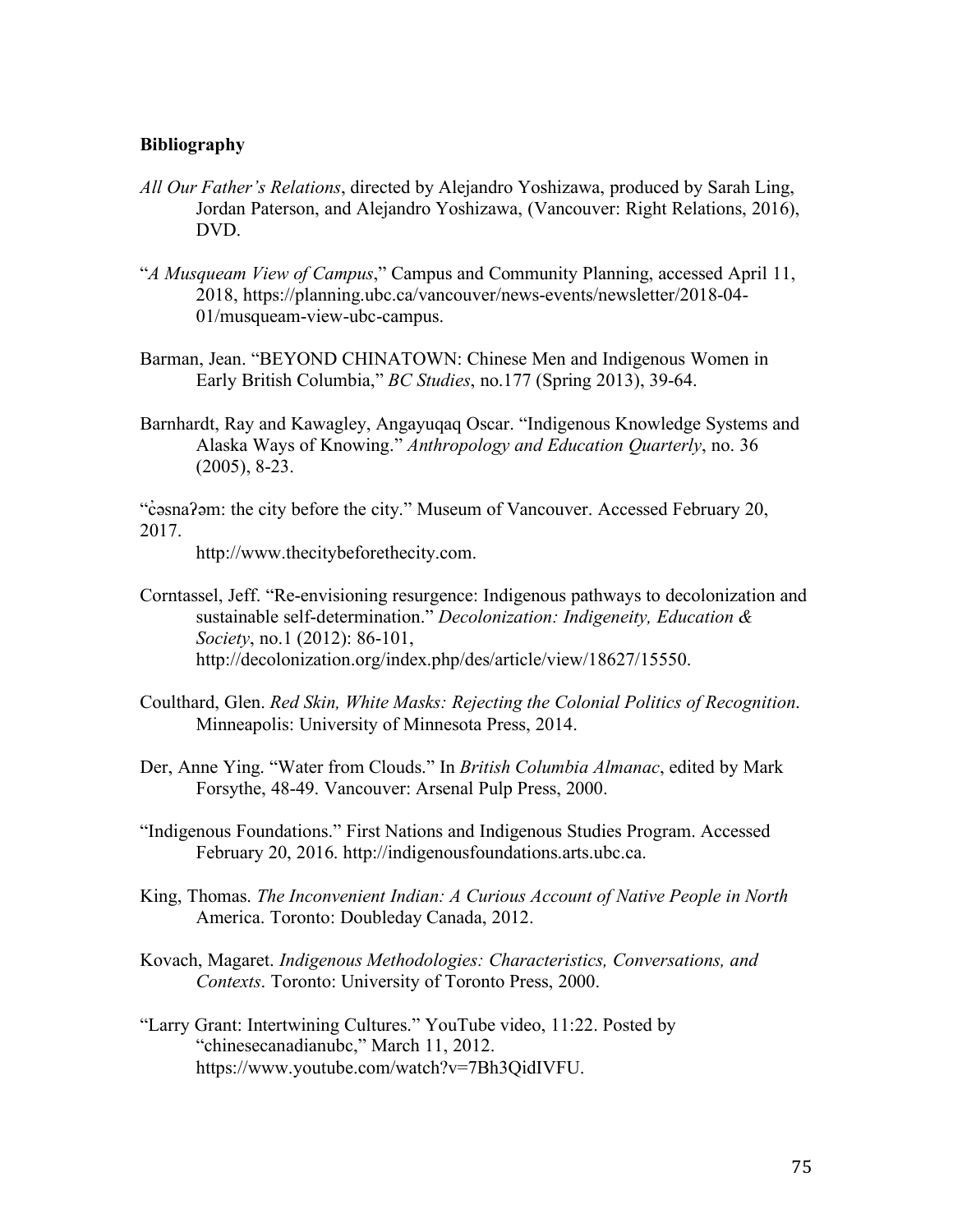- Lao, Aaron, Musqueam Indian Band and UBC. "Connecting Communities: Principles for Musqueam-UBC Collaboration." Vancouver: Musqueam Indian Band and UBC, 2015.
- Ling, Sarah. "Rivers Have Mouths." *Ricepaper Magazine: 18.4 Hyphen Nation*, Spring 2014.
- Ling, Sarah. "Truth and Reconciliation at UBC: Confronting Our Legacies." Centre for Teaching, Learning and Technology, July 25, 2013. http://ctlt.ubc.ca/2013/07/25/truth-and-reconciliation-at-ubc-confronting-ourlegacies-2/.
- Meiszner, Peter. "City of Vancouver formally declares city is on unceded Aboriginal territory," *Global* News, June 25, 2014. http://globalnews.ca/news/1416321/cityof-vancouver-formally-declares-city-is-on-unceded-aborginal-territory/.
- "Memorandum of Affiliation." Last modified June 24, 2016. Accessed January 24, 2017. http://aboriginal.ubc.ca/community-youth/affiliations/.
- "Musqueam: A Living Culture." Musqueam Indian Band. Accessed January 24, 2017. https://www.musqueam.bc.ca/our-story/musqueam-territory/place-names-map/.
- Musqueam Indian Band. "nəca?mat tə šx<sup>w</sup>q veləwən ct We Are of One Heart and Mind," Vancouver: Musqueam Indian Band, 2011.
- Nuytten, Phil. *The totem carvers: Charlie James, Ellen Neel, and Mungo Martin*. Vancouver: Panorama Publications, 1982.
- Roy, Susan. *These mysterious people: Shaping history and archaeology in a Northwest Coast community.* Montreal; Kingston: McGill-Queen's Press, 2007.
- Shaw, Patricia A. "Language and Identity, Language and the Land." *BC Studies*, no. 131 (Autumn 2001): 39-55.
- Simpson, Leanne. *Dancing on our Turtle's Back: Stories of Nishnaabeg Re-creation, Resurgence and a New Emergence*. Winnipeg: Arbeiter Ring Publishing, 2011.
- Stanley, Timothy J. "The Banality of Colonialism: Encountering Artifacts of Genocide and White Supremacy in Vancouver Today." In *Diversity and Multiculturalism: A Reader*, edited by Shirley R. Steinberg, 143-160. New York: Peter Lang Publishing, Inc., 2009.
- "The Power of a Name:  $\dot{q}$  alayon House at UBC." YouTube video, 4:22. Posted by "UBC," February 19, 2014, https://www.youtube.com/watch?v=ZkZHThNM8Cc&t=2s.